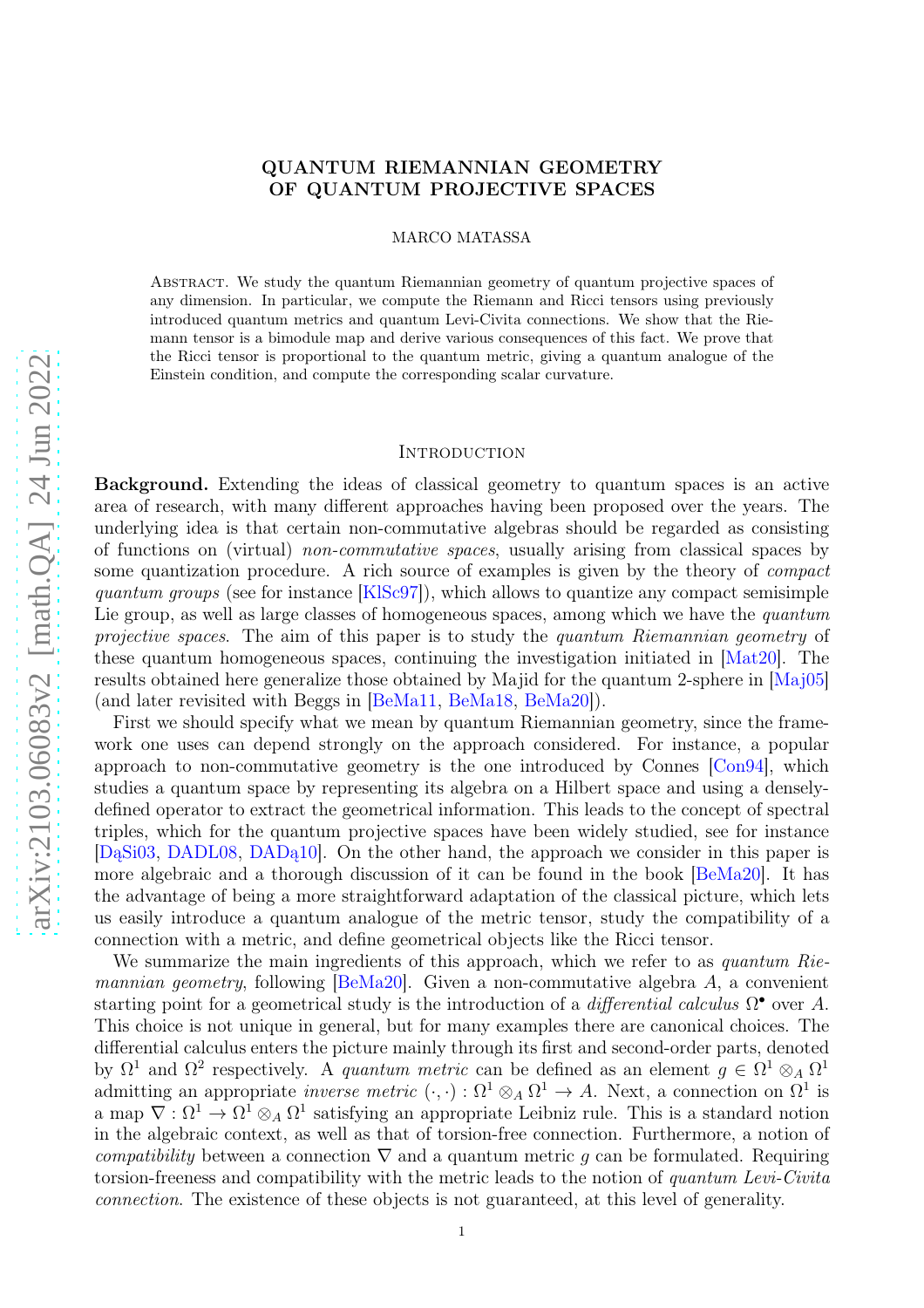#### 2 MARCO MATASSA

Further geometrical aspects can be introduced, provided we have a quantum metric and a connection. We define the *Riemann tensor*  $R_{\nabla} : \Omega^1 \to \Omega^2 \otimes_A \Omega^1$  as the curvature of the connection  $\nabla$ , which is a standard notion. Next, the Ricci tensor can be defined as a certain element Ricci  $\in \Omega^1 \otimes_A \Omega^1$ , which is constructed via an appropriate contraction of the Riemann tensor using the quantum metric and its inverse. This definition also requires an auxiliary choice, namely a map  $s: \Omega^2 \to \Omega^1 \otimes_A \Omega^1$  splitting the wedge product of  $\Omega^{\bullet}$ . Also the *scalar* curvature scal  $\in A$  can be defined as a further contraction of the Ricci tensor. Finally, a quantum analogue of the Einstein condition can be formulated naturally, as the requirement that the Ricci tensor should be proportional to the quantum metric  $q$ .

Quantum projective spaces. We consider the framework discussed above in the case of quantum projective spaces. Starting from the quantum special linear group  $\mathbb{C}_q[S_{r+1}]$ , we can define the algebra corresponding to the quantum projective space of complex dimension r, which we denote by  $\mathcal{B}$ . This algebra admits a *canonical* differential calculus  $\Omega^{\bullet}$ , introduced by Heckenberger-Kolb in [\[HeKo04,](#page-31-10) [HeKo06\]](#page-31-11) (more generally for any quantum irreducible flag manifold). We denote its first-order part simply by  $\Omega$ . This opens the door to the study of the quantum Riemannian geometry of  $\mathcal{B}$ . The case  $r = 1$ , also known as the *Podleś sphere*, was originally studied by Majid in [\[Maj05\]](#page-31-2) (and later expanded, as mentioned above).

Our aim in this paper is to investigate the geometry of general quantum projective spaces, that is for any value of r. This study was initiated in  $[Mat20]$ , where the main results were the introduction of a particular quantum metric  $q \in \Omega \otimes_B \Omega$  and a quantum Levi-Civita connection  $\nabla : \Omega \to \Omega \otimes_B \Omega$ . In the classical limit, the metric g reduces to the Fubini-Study metric and the connection ∇ reduces to the corresponding Levi-Civita connection (acting on the cotangent bundle). These are the natural ingredients to use for the study of further geometrical aspects of quantum projective spaces, like the Riemann and Ricci tensors.

Results. Let us now summarize the results of this paper. We start our investigation by studying in some detail the *generalized braiding*  $\sigma : \Omega \otimes_B \Omega \to \Omega \otimes_B \Omega$  corresponding to the quantum Levi-Civita connection. This map, which classically amounts to the flip map, is uniquely defined by the fact that  $\nabla$  is a *bimodule connection*, as shown in [\[Mat20\]](#page-31-1). First we prove that the components of  $\sigma$ , relative to the decomposition  $\Omega = \Omega_+ \oplus \Omega_-$  into "holomorphic and antiholomorphic parts", satisfy appropriate quadratic relations. Then we use  $\sigma$  to give a new presentation of the differential calculus  $\Omega^{\bullet}$ , paralleling the classical picture.

**Theorem.** The differential calculus  $\Omega^{\bullet}$  can be presented as

$$
\Omega^{\bullet} = T_{\mathcal{B}}(\Omega) / \langle \text{im}(\text{id} + \sigma) \rangle,
$$

where  $T_{\mathcal{B}}(\Omega)$  is the tensor algebra of the B-bimodule  $\Omega$ .

In particular this implies the property  $\wedge \circ (\mathrm{id} + \sigma) = 0$ , which can be used to relate two different formulations of the notion of metric compatibility.

Before getting into the more geometrical aspects, we prove various results related to the differential calculus  $\Omega^{\bullet}$  and the inverse metric  $(\cdot, \cdot)$ . We introduce a one-parameter family of maps  $\mathbf{s} : \Omega^2 \to \Omega \otimes_B \Omega$  splitting the wedge product, that is satisfying  $\mathbf{s} \circ \wedge = id$ , which we are going to use to define the Ricci tensor. We compute the *quantum metric dimension* of  $\Omega^{\bullet}$ , which is what we call the composition  $(\cdot, \cdot) \circ g$ , corresponding in the classical case to the dimension of the space in consideration. We show that it is a scalar and determine its value using the notion of quantum dimension. Finally we show that the inverse metric  $(\cdot, \cdot)$  satisfies a certain twisted symmetry, which involves the generalized braiding  $\sigma$ .

We now come to the Riemann tensor  $R_{\nabla}$  corresponding to the quantum Levi-Civita connection  $\nabla$ . We explicitly compute its expression on the generators of  $\Omega$ . These computations show that  $R_{\nabla} \in \Omega^{(1,1)} \otimes \Omega$ , where  $\Omega^{(1,1)} \subset \Omega^2$  denotes the space of  $(1,1)$ -forms with respect to the naturally defined complex structure. Moreover we prove the following result.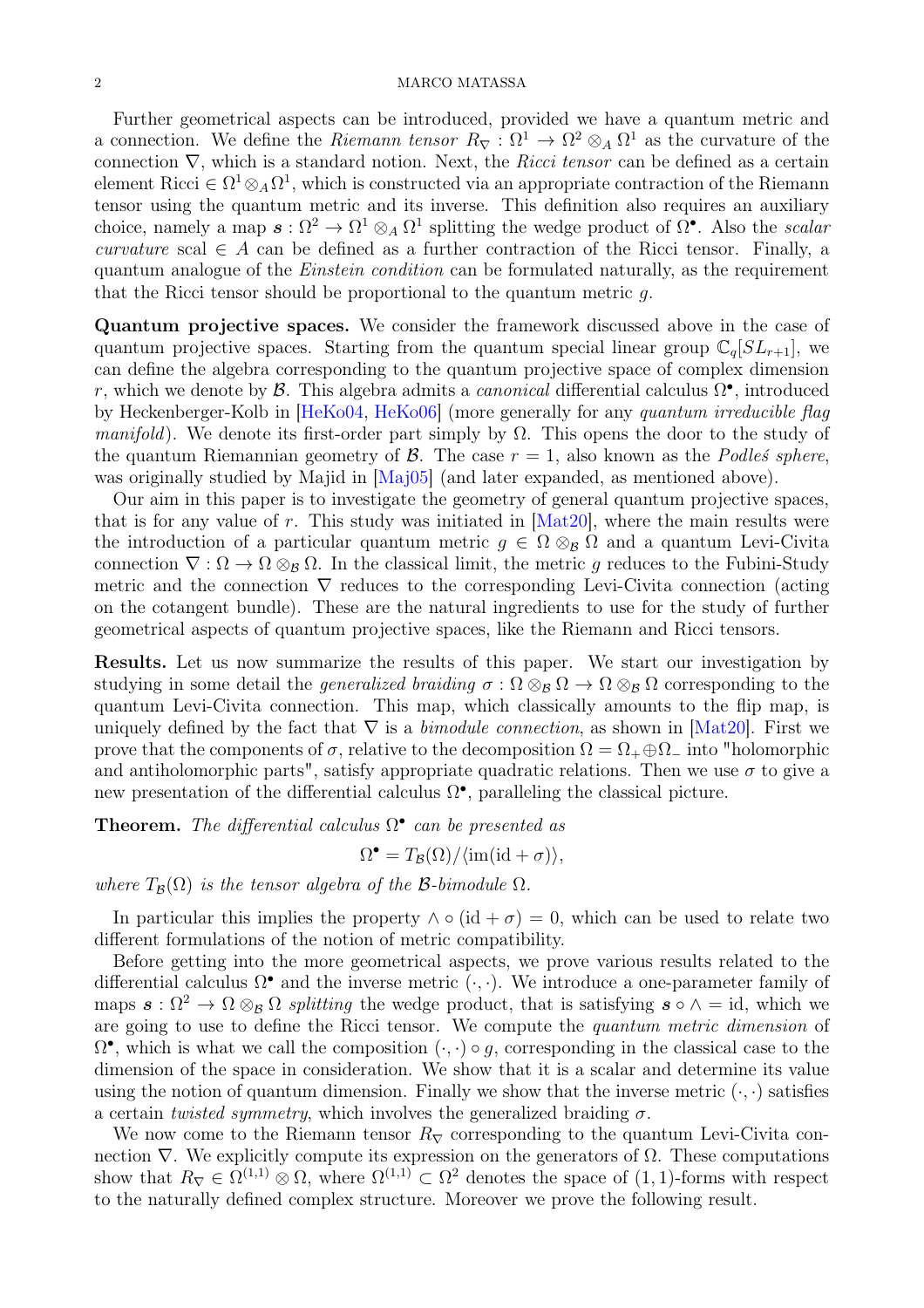**Theorem.** We have that  $R_{\nabla} : \Omega \to \Omega^2 \otimes_{\mathcal{B}} \Omega$  is a  $\mathcal{B}\text{-bimodule map}.$ 

We remark that in general the curvature is a left module map, but is not guaranteed to be a right module map. This non-trivial result has various interesting applications, which we discuss: it implies that the generalized braiding  $\sigma$  can be extended to a map  $\Omega \otimes_B \Omega^n \to \Omega^n \otimes_B \Omega$ for any  $n \in \mathbb{N}$  in a natural way; it gives a certain antisymmetry property for the Riemann tensor; it implies that  $\sigma$  satisfies the braid equation, possibly up to symmetric terms.

Finally we come to the Ricci tensor, whose definition depends on the auxiliary choice of a splitting map. We compute its expression on the generators of  $\Omega$ , using the one-parameter family of splitting maps s discussed above. We show that this free parameter can be uniquely fixed by requiring that Ricci is symmetric. This leads to the following result.

**Theorem.** We have a quantum analogue of the Einstein condition, that is

$$
Ricci = kg.
$$

The Einstein constant k is explicitly computed, and reduces to the corresponding value for the Fubini-Study metric in the classical limit. We also compute the scalar curvature, which is a constant proportional to  $k$  that also reduces to the correct classical value.

Organization. The paper is organized as follows. In [Section 1](#page-2-0) we discuss various preliminaries on quantum groups, focusing in particular on some properties of their categories of finite-dimensional modules. In [Section 2](#page-5-0) we summarize the various results obtained in [\[Mat20\]](#page-31-1) for the quantum projective spaces, including quantum metrics and quantum Levi-Civita connections. This section also contains the various relations that form the technical backbone of this paper. In [Section 3](#page-7-0) we prove various properties satisfied by the generalized braiding σ, in particular how it can be used to give a new presentation of the differential calculus  $Ω<sup>•</sup>$ . In [Section 4](#page-12-0) we prove various result involving the differential calculus and the inverse metric  $(\cdot, \cdot)$ , as discussed above. In [Section 5](#page-16-0) we compute the Riemann tensor, show that it is a bimodule map and derive various consequences of this fact. Finally, in [Section 6](#page-21-0) we use these results to compute the Ricci tensor. We show that, upon choosing an appropriate splitting map, we can have the Ricci tensor to be symmetric. Moreover this implies the quantum Einstein condition discussed above. We also compute the scalar curvature in this case.

This paper also contains various appendices, to which we relegate some technical matters. In [Appendix A](#page-27-0) we write the classical limits of the various expressions obtained here, for better comparison between the classical and the quantum case. In [Appendix B](#page-28-0) we recall various properties satisfied by the maps S and S introduced in [\[Mat20\]](#page-31-1), which we use extensively in our computations here. In [Appendix C](#page-28-1) we prove various identities that are used in the main text. Finally in [Appendix D](#page-30-0) we derive various equivalent expressions for the mixed relations between the generators of  $\Omega$ , holding in the degree-two part of the differential calculus.

Acknowledgements. I would like to thank Jyotishman Bhowmick for a discussion related to certain aspects of differential calculi.

### 1. Preliminaries

<span id="page-2-0"></span>In this section we recall some essential facts about quantum groups, in particular about the quantized enveloping algebras  $U_q(\mathfrak{g})$ . We focus on the category of finite-dimensional  $U_q(\mathfrak{g})$ modules, which is a braided monoidal category with duality, recalling various details about the braiding and the duality morphisms. In what follows we use the language of tensor categories to make our computations more transparent, with [\[EGNO16\]](#page-31-12) as our main reference.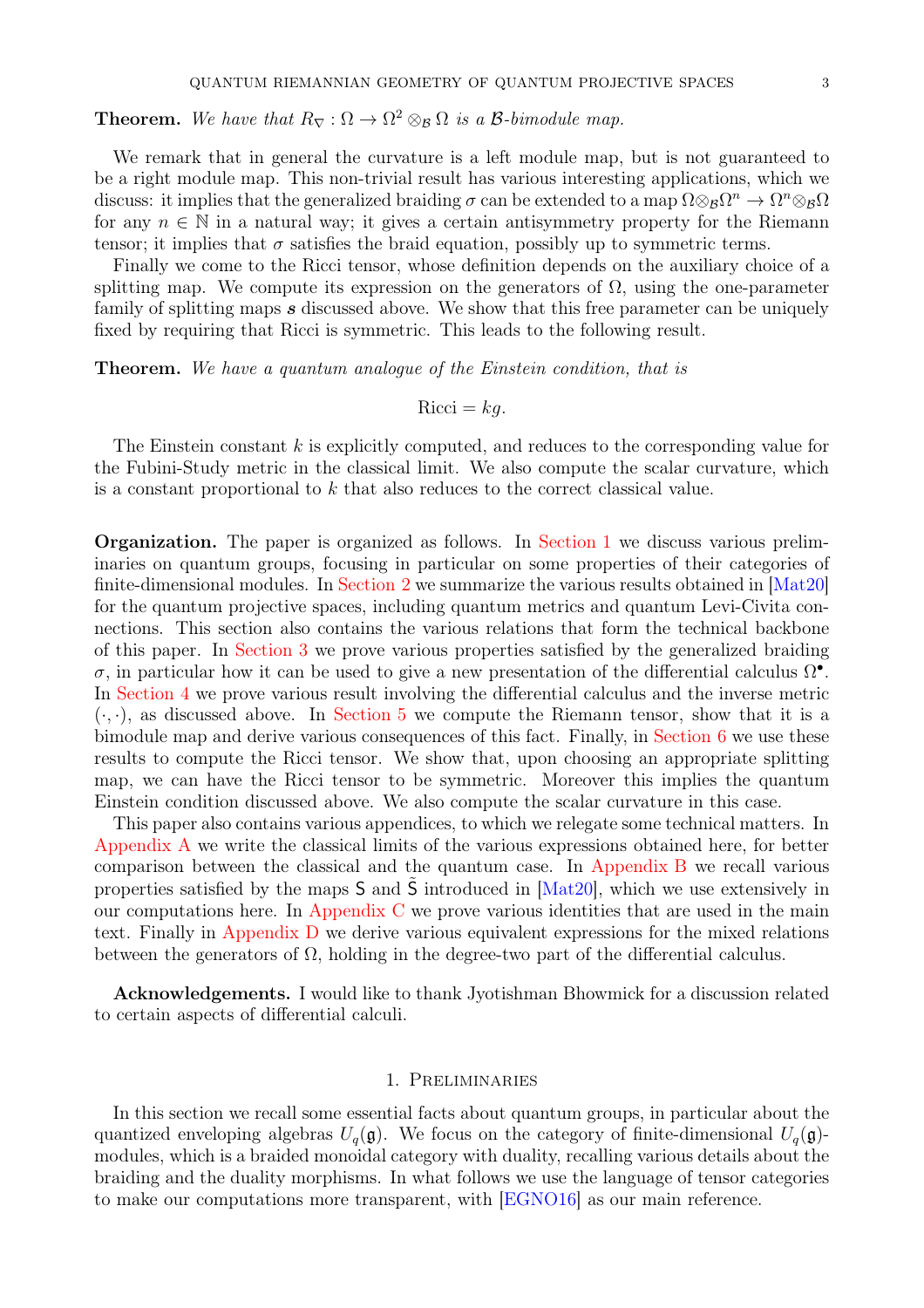1.1. **Quantum groups.** Let  $\mathfrak{g}$  be a complex simple Lie algebra. We denote by  $(\cdot, \cdot)$  the nondegenerate symmetric bilinear form induced by the Killing form, normalized in such a way that we have  $(\alpha, \alpha) = 2$  for all short roots  $\alpha$ . Write  $\{\alpha_i\}_{i=1}^r$  for the simple roots and  $\{\omega_i\}_{i=1}^r$ for the fundamental weights. We also write, as customary,  $\rho$  for the half-sum of the positive roots, or equivalently for the sum of all fundamental weights.

Given a real number q such that  $0 < q < 1$ , the quantized enveloping algebra  $U_q(\mathfrak{g})$  is defined as a certain Hopf algebra deformation of the enveloping algebra  $U(\mathfrak{g})$ . It has generators  $\{K_i, E_i, F_i\}_{i=1}^r$  with  $r = \text{rank}(\mathfrak{g})$  and relations as in [KISc97, Section 6.1.2]. The representation theory of  $U_q(\mathfrak{g})$  is essentially the same as for  $U(\mathfrak{g})$ . This means that we have a simple  $U_q(\mathfrak{g})$ -module denoted by  $V(\lambda)$  for each dominant integral weight  $\lambda$ .

Dually we have the *quantized coordinate ring*  $\mathbb{C}_q[G]$ . This is a subspace of the linear dual of  $U_q(\mathfrak{g})$ , namely the space of matrix coefficients of all finite-dimensional (type 1)  $U_q(\mathfrak{g})$ -modules, see for instance [\[HeKo06,](#page-31-11) Section 2.2.6]. By construction  $\mathbb{C}_q[G]$  is a Hopf algebra and a  $U_q(\mathfrak{g})$ bimodule. These actions can be used to define quantum homogeneous spaces as appropriate subalgebras of  $\mathbb{C}_q[G]$ , for example the quantum projective spaces.

1.2. Braiding. In what follows, an important role is going to be played by the monoidal category of finite-dimensional  $U_q(\mathfrak{g})$ -modules. This is a braided monoidal category, where we recall that a *braiding* on a monoidal category is the choice of a natural isomorphism  $X \otimes Y \cong Y \otimes X$  for each pair of objects X and Y, satisfying the hexagon relations [\[EGNO16,](#page-31-12) Definition 8.1.1]. It is a generalization of the flip map in the category of vector spaces.

For the category of finite-dimensional  $U_q(\mathfrak{g})$ -modules we write the braiding as

$$
\hat{\mathsf{R}}_{V,W}: V \otimes W \to W \otimes V.
$$

The braiding is not unique and we adopt the same choice as [\[HeKo06\]](#page-31-11), described as follows. Given two simple modules  $V(\lambda)$  and  $V(\mu)$ , choose a highest weight vector  $v_{\lambda}$  for the first and a lowest weight vector  $w_{w_0\mu}$  for the second (here  $w_0$  denotes the longest word of the Weyl group, as usual). Then the braiding is determined by

$$
\hat{\mathsf{R}}_{V(\lambda),V(\mu)}(v_{\lambda} \otimes w_{w_0\mu}) = q^{(\lambda,w_0\mu)} w_{w_0\mu} \otimes v_{\lambda}.
$$

Indeed,  $v_\lambda \otimes w_{w_0\mu}$  is a cyclic vector for  $V(\lambda) \otimes V(\mu)$ , hence  $\hat{\mathsf{R}}_{V(\lambda),V(\mu)}$  is completely determined by the action on this vector and the fact that it is a  $U_q(\mathfrak{g})$ -module map. We also note that this implies the following: given weight vectors  $v_i \in V(\lambda)$  and  $w_j \in V(\mu)$ , we have

<span id="page-3-0"></span>
$$
\hat{\mathsf{R}}_{V(\lambda),V(\mu)}(v_i \otimes w_j) = q^{(\mathrm{wt}(v_i),\mathrm{wt}(w_j))} w_j \otimes v_i + \cdots, \qquad (1.1)
$$

where any additional term in this expression has weight lower than  $wt(w_i)$  in the first leg and weight higher than  $wt(v_i)$  in the second leg.

1.3. Duality. The notion of duality in a monoidal category is captured by the existence of evaluation and coevaluation morphisms, which in our setting are described as follows. Let V be a finite-dimensional  $U_q(\mathfrak{g})$ -module and  $V^*$  its linear dual. Then, omitting the dependence on V (which will be fixed in our computations), we have  $U_q(\mathfrak{g})$ -module maps

$$
\begin{aligned} &\mathsf{E}: V^* \otimes V \to \mathbb{C}, \quad \mathsf{C}: \mathbb{C} \to V \otimes V^*, \\ &\mathsf{E}': V \otimes V^* \to \mathbb{C}, \quad \mathsf{C}': \mathbb{C} \to V^* \otimes V, \end{aligned}
$$

satisfying the following duality relations (using standard leg-notation)

<span id="page-3-1"></span>
$$
E_{23}C_1 = id, \t E_{12}C_2 = id,E'_{23}C'_1 = id, \t E'_{12}C'_2 = id.
$$
\n(1.2)

The maps  $E$  and  $C$  correspond to the existence of a *left dual*, while  $E'$  and  $C'$  correspond to the existence of a *right dual*. In the case of the quantized enveloping algebra  $U_q(\mathfrak{g})$ , the property  $S^2(X) = K_{2\rho} X K_{2\rho}^{-1}$  of the antipode guarantees that the two duals can be identified.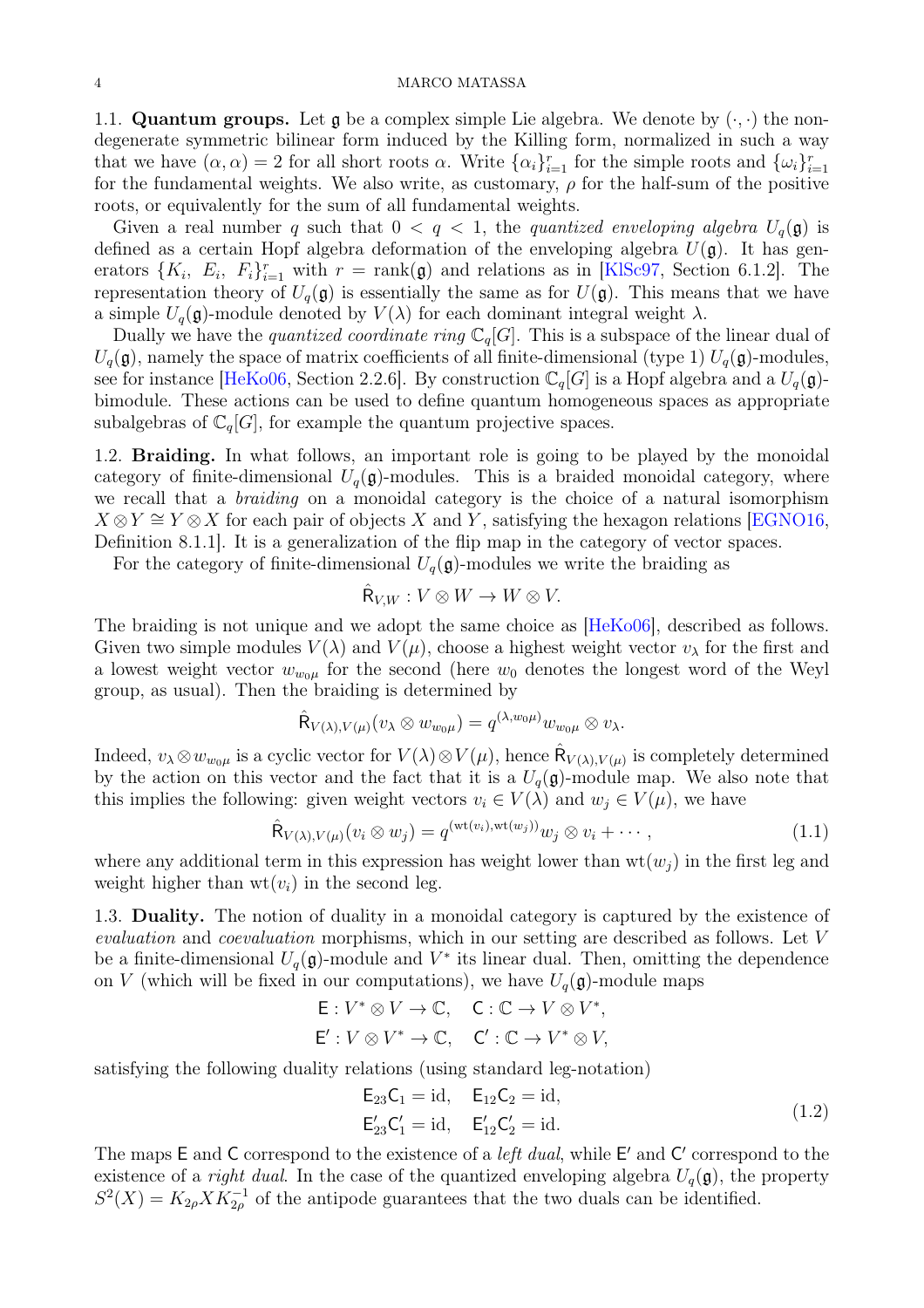Let us now discuss the explicit formulae for these maps. Take a weight basis  $\{v_i\}_i$  of V and write  $\lambda_i := \text{wt}(v_i)$  for the weight of  $v_i$ . For the corresponding dual basis  $\{f^i\}_i$  of  $V^*$  we have  $\operatorname{wt}(f^{i}) = -\lambda_{i}$ . Then the evaluation and coevaluation maps are given by

$$
\mathsf{E}(f^i \otimes v_j) = \delta^i_j, \quad \mathsf{C} = \sum_i v_i \otimes f^i,
$$

$$
\mathsf{E}'(v_i \otimes f^j) = q^{(\lambda_i, 2\rho)} \delta^j_i, \quad \mathsf{C}' = \sum_i q^{-(\lambda_i, 2\rho)} f^i \otimes v_i.
$$

The factor  $q^{(\lambda_i,2\rho)}$  is related to the element  $K_{2\rho}$  in the square of the antipode.

We also have various compatibility relations with the braiding  $R_{V,W}$ , since the latter is a natural isomorphism in both entries. For the evaluation morphisms we have

$$
\mathsf{E}_{12} = \mathsf{E}_{23}(\hat{\mathsf{R}}_{V^*,W})_{12}(\hat{\mathsf{R}}_{V,W})_{23}, \quad \mathsf{E}_{23} = \mathsf{E}_{12}(\hat{\mathsf{R}}_{W,V})_{23}(\hat{\mathsf{R}}_{W,V^*})_{12}, \n\mathsf{E}'_{12} = \mathsf{E}'_{23}(\hat{\mathsf{R}}_{V,W})_{12}(\hat{\mathsf{R}}_{V^*,W})_{23}, \quad \mathsf{E}'_{23} = \mathsf{E}'_{12}(\hat{\mathsf{R}}_{W,V^*})_{23}(\hat{\mathsf{R}}_{W,V})_{12}.
$$
\n(1.3)

Similarly, for the coevaluations morphisms we have

<span id="page-4-1"></span>
$$
C_1 = (\hat{R}_{W,V^*})_{23}(\hat{R}_{W,V})_{12}C_2, \quad C_2 = (\hat{R}_{V,W})_{12}(\hat{R}_{V^*,W})_{23}C_1, C'_1 = (\hat{R}_{W,V})_{23}(\hat{R}_{W,V^*})_{12}C'_2, \quad C'_2 = (\hat{R}_{V^*,W})_{12}(\hat{R}_{V,W})_{23}C'_1.
$$
\n(1.4)

<span id="page-4-0"></span>We are also going to need the following identities.

**Lemma 1.1.** Let  $V = V(\lambda)$  be a simple  $U_q(\mathfrak{g})$ -module. Then we have

$$
\mathsf{E}' = q^{(\lambda, \lambda + 2\rho)} \mathsf{E} \circ \hat{\mathsf{R}}_{V, V^*}, \quad \mathsf{C}' = q^{(\lambda, \lambda + 2\rho)} \hat{\mathsf{R}}_{V, V^*} \circ \mathsf{C}.
$$

*Proof.* We have that  $\mathsf{E}'$  and  $\mathsf{E} \circ \hat{\mathsf{R}}_{V,V^*}$  are both morphisms from  $V \otimes V^*$  to  $\mathbb{C}$ . Since V is a simple module we must have  $\mathsf{E}'=c\mathsf{E}\circ \hat{\mathsf{R}}_{V,V^*}$  for some  $c\in\mathbb{C}$ . Consider  $v_\lambda\otimes f^{-\lambda}$ , where  $v_\lambda$  is a highest weight vector of V and  $f^{-\lambda}$  is its dual, which is a lowest weight vector of  $V^*$ . Then we have  $\mathsf{E}'(v_\lambda \otimes f^{-\lambda}) = q^{(\lambda, 2\rho)}$ . On the other hand we have

$$
\mathsf{E} \circ \hat{\mathsf{R}}_{V,V^*}(v_\lambda \otimes f^{-\lambda}) = q^{-(\lambda,\lambda)} \mathsf{E}(f^{-\lambda} \otimes v_\lambda) = q^{-(\lambda,\lambda)}.
$$

Comparing the two expressions we find  $c = q^{(\lambda, \lambda + 2\rho)}$ .

Similarly we have that C' and  $\hat{\mathsf{R}}_{V,V^*} \circ \mathsf{C}$  are both maps from  $\mathbb{C}$  to  $V^* \otimes V$ . Since V is a simple module we must have  $C' = c' \hat{R}_{V,V^*} \circ C$ . Now consider  $v_{w_0\lambda} \otimes f^{-w_0\lambda}$ , where  $v_{w_0\lambda}$  is a lowest weight vector of V and  $f^{-w_0\lambda}$  is its dual, which is a highest weight vector of  $V^*$ . Taking into account the property  $(1.1)$  for the braiding, we have

$$
\hat{R}_{V,V^*}(v_{w_0\lambda}\otimes f^{-w_0\lambda})=q^{-(w_0\lambda,w_0\lambda)}f^{-w_0\lambda}\otimes v_{w_0\lambda}+\cdots.
$$

Observe that  $f^{-w_0\lambda} \otimes v_{w_0\lambda}$  can not appear in the additional terms. By the same argument the term  $f^{-w_0\lambda} \otimes v_{w_0\lambda}$  can not appear in  $\hat{\mathsf{R}}_{V,V^*}(v_i \otimes f^j)$  unless  $v_i \otimes f^j = v_{w_0\lambda} \otimes f^{-w_0\lambda}$ .

Since  $C = \sum_i v_i \otimes f^i$ , the term  $f^{-w_0 \lambda} \otimes v_{w_0 \lambda}$  appears in  $\hat{\mathsf{R}}_{V,V^*} \circ \mathsf{C}$  with coefficient  $q^{-(w_0 \lambda, w_0 \lambda)} =$  $q^{-(\lambda,\lambda)}$ , by the argument above. On the other hand in  $C' = \sum_i q^{-(\lambda_i,2\rho)} f^i \otimes v_i$  it appears with coefficient  $q^{-(w_0\lambda,2\rho)}=q^{-(\lambda,2w_0\rho)}$ . We have  $-w_0\rho=\rho$ , since  $-w_0$  acts by permuting the fundamental weights and  $\rho$  is the sum of all the fundamental weights. Hence we obtain  $q^{-(w_0\lambda,2\rho)}=q^{(\lambda,2\rho)}$ . Comparing the two expressions we get  $c'=q^{(\lambda,\lambda+2\rho)}$ .

1.4. **Quadratic condition.** In the following we shall focus on the case of  $U_q(\mathfrak{sl}_{r+1})$  and fix  $V = V(\omega_s)$  with  $s = 1$  or  $s = r$ , corresponding to the fundamental module of  $U_q(\mathfrak{sl}_{r+1})$  or its dual. The index s is always going to be used in this sense.

With V as above, we have that the braiding  $R_{V,V}$  satisfies a quadratic relation, known as the Hecke relation in this context. More precisely this is

<span id="page-4-2"></span>
$$
(\hat{\mathsf{R}}_{V,V} - q^{(\omega_s, \omega_s)}) (\hat{\mathsf{R}}_{V,V} + q^{(\omega_s, \omega_s) - (\alpha_s, \alpha_s)}) = 0.
$$
\n(1.5)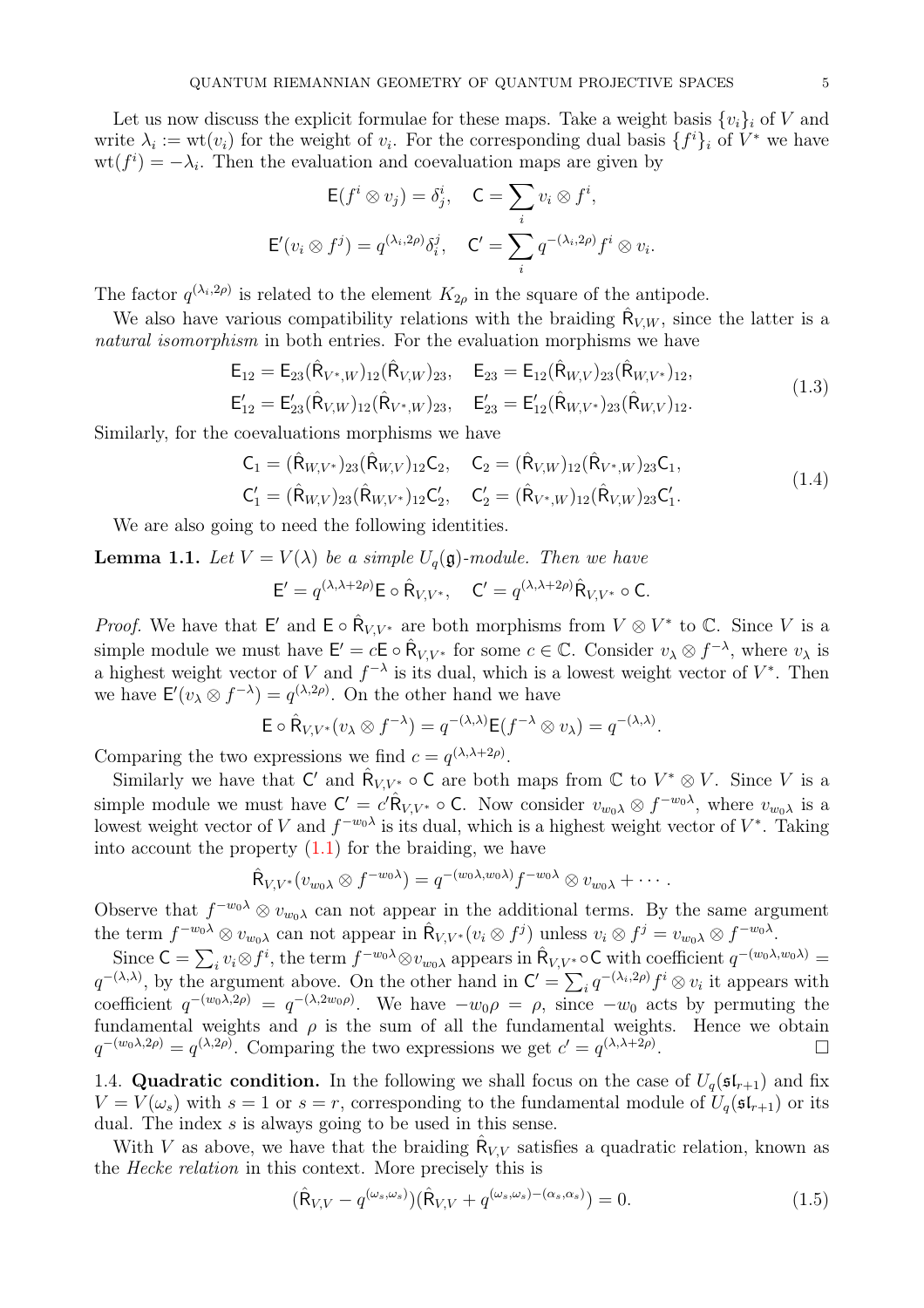This reflects the fact that the tensor product  $V(\omega_s) \otimes V(\omega_s)$  has a decomposition into simple modules with only two summands, namely

$$
V(\omega_s) \otimes V(\omega_s) \cong V(2\omega_s) \oplus V(2\omega_s - \alpha_s).
$$

<span id="page-5-0"></span>Note that both  $\hat{\mathsf{R}}_{V,V}$  and  $\hat{\mathsf{R}}_{V^*,V^*}$  satisfy such quadratic conditions.

# 2. Results on quantum projective spaces

In this section we recall various results related to quantum projective spaces. We begin with the presentation of their algebras and the differential calculi of Heckenberger-Kolb [\[HeKo06\]](#page-31-11). Next, we consider the quantum Riemannian geometry framework of [\[BeMa20\]](#page-31-5), in particular the notions of quantum metric, inverse metric and quantum Levi-Civita connection. These were all derived in [\[Mat20\]](#page-31-1) for general quantum projective spaces, generalizing previous results for the quantum 2-sphere. The cited paper forms the technical backbone of the current one, to which we refer for some occasional unexplained definitions and notations used here.

2.1. Quantum projective space. We denote by  $\beta$  the algebra of functions on the rdimensional quantum (complex) projective space, which is a subalgebra of  $\mathbb{C}_q[S_{r+1}]$  generated by certain elements  $\{p^{ij}\}_{i,j=1}^{r+1}$  (see for instance [\[Mat20\]](#page-31-1) for details). The essential thing to know is that they correspond to the product of certain matrix coefficients of two  $U_q(\mathfrak{sl}_{r+1})$ -modules, namely  $V := V(\omega_s)$  (with  $s = 1$  or  $s = r$ ) and its dual  $V^*$ .

To write the relations between these elements, we introduce the maps

$$
S_{123} := (\hat{R}_{V,V^*})_{23} (\hat{R}_{V,V})_{12} (\hat{R}_{V,V^*}^{-1})_{23},
$$
  
\n
$$
\tilde{S}_{234} := (\hat{R}_{V,V^*})_{23} (\hat{R}_{V^*,V^*}^{-1})_{34} (\hat{R}_{V,V^*}^{-1})_{23}.
$$
\n(2.1)

The main properties satisfied by these maps are recalled in [Appendix B.](#page-28-0) Then, using indexfree notation as in [\[HeKo06\]](#page-31-11) and [\[Mat20\]](#page-31-1), we have the relations

<span id="page-5-1"></span>
$$
S_{123}pp = q^{(\omega_s, \omega_s)}pp, \quad \tilde{S}_{234}pp = q^{-(\omega_s, \omega_s)}pp, \quad E'_{12}p = q^{(\omega_s, 2\rho)}.
$$
 (2.2)

In this way we obtain presentation of the algebra  $\beta$  by generators and relations, as proven in [\[HeKo06\]](#page-31-11). In what follows we shall mostly forget about the underlying quantum groups, but crucially use the categorical relations for the  $U_q(\mathfrak{sl}_{r+1})$ -modules V and  $V^*$ .

We should mention that, using  $(2.2)$ , it easily follows that the generators  $p^{ij}$  are the entries of a projection. This means that  $\sum_k p^{ik} p^{kj} = p^{ij}$ , or in index-free notation

$$
E_{23}pp = p.\t\t(2.3)
$$

It can be derived by applying  $E'_{12}$  to the first relation of  $(2.2)$  and using  $(C.1)$ .

2.2. Heckenberger-Kolb calculus. Now we describe the first-order differential calculus (abbreviated as FODC) on  $\beta$  introduced by Heckenberger and Kolb in [\[HeKo06\]](#page-31-11). We denote it by  $\Omega$  and follow the presentation given in [\[Mat20\]](#page-31-1). It is a direct sum  $\Omega := \Omega_+ \oplus \Omega_-,$  with  $\Omega_+$  and  $\Omega_-$  generated respectively by  $\partial p$  and  $\overline{\partial} p$  as left B-modules, and with relations

<span id="page-5-2"></span>
$$
\tilde{\mathsf{S}}_{234}p\partial p = q^{-(\omega_s,\omega_s)}p\partial p, \quad \mathsf{E}_{12}'\partial p = 0,
$$
\n
$$
\mathsf{S}_{123}p\bar{\partial}p = q^{(\omega_s,\omega_s)}p\bar{\partial}p, \quad \mathsf{E}_{12}'\bar{\partial}p = 0.
$$
\n(2.4)

To describe the right  $\beta$ -module structure of  $\Omega$  it is convenient to write

$$
T_{1234} := S_{123}\tilde{S}_{234} = \tilde{S}_{234}S_{123}.
$$
\n(2.5)

<span id="page-5-3"></span>Then the right  $\beta$ -module relations are given by

$$
\partial pp = q^{(\alpha_s, \alpha_s)} \mathsf{T}_{1234} p \partial p = q^{(\alpha_s, \alpha_s) - (\omega_s, \omega_s)} \mathsf{S}_{123} p \partial p,
$$
  
\n
$$
\bar{\partial} pp = q^{-(\alpha_s, \alpha_s)} \mathsf{T}_{1234} p \bar{\partial} p = q^{(\omega_s, \omega_s) - (\alpha_s, \alpha_s)} \tilde{\mathsf{S}}_{234} p \bar{\partial} p.
$$
\n(2.6)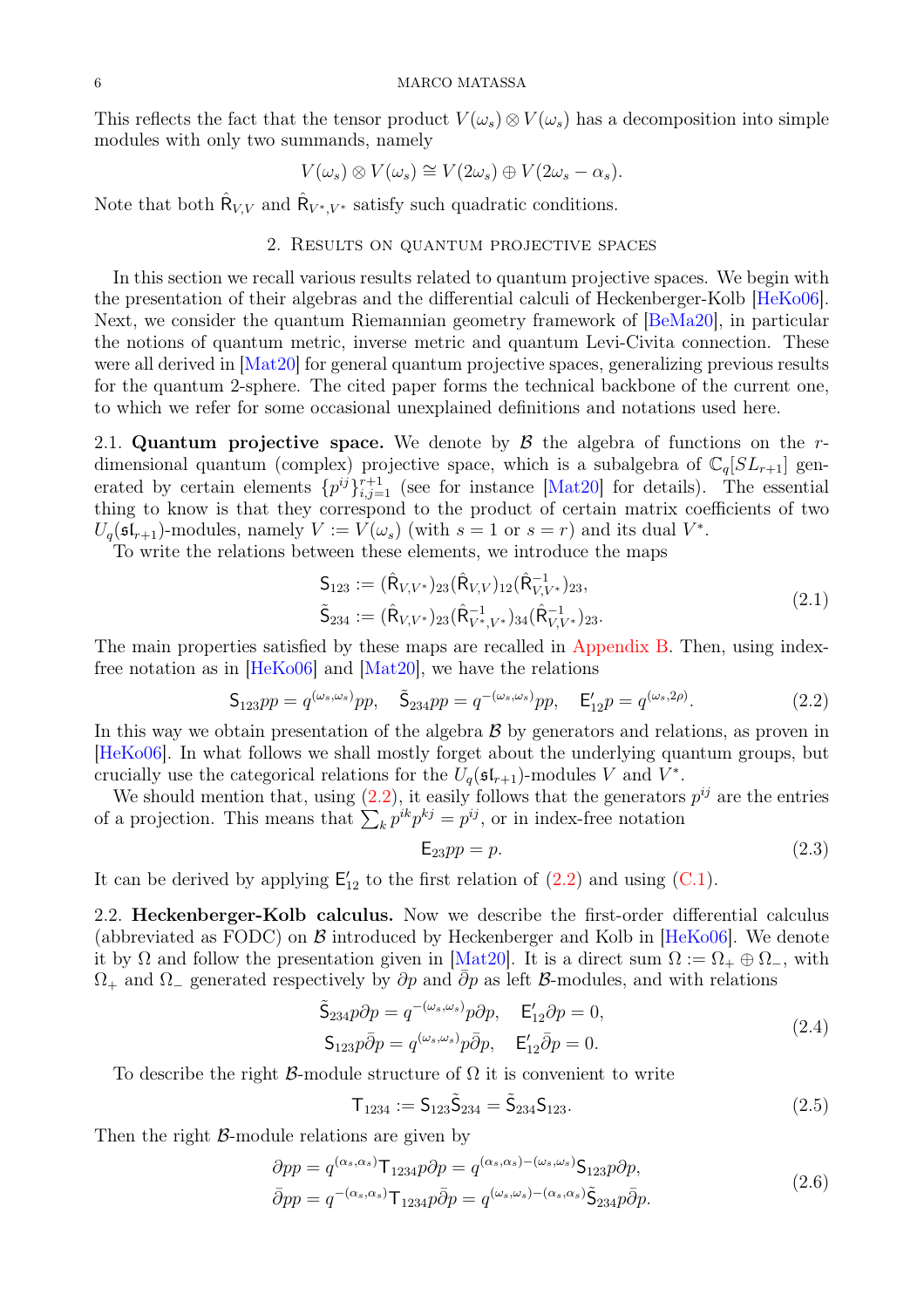Here the alternative expressions are obtained using  $(2.4)$ . We also note that, using the relations above, we can rewrite those of  $(2.4)$  with p appearing on the right.

Finally one can obtain the following simple relations for  $\partial p$  and  $\overline{\partial p}$ :

<span id="page-6-1"></span>
$$
\begin{aligned} \mathsf{E}_{23}p\partial p &= 0, \quad \mathsf{E}_{23}\partial pp &= \partial p, \\ \mathsf{E}_{23}p\bar{\partial}p &= \bar{\partial}p, \quad \mathsf{E}_{23}\bar{\partial}pp &= 0. \end{aligned} \tag{2.7}
$$

For more details about these, see for instance [\[Mat19,](#page-31-13) Lemma 5.2] (with different notation).

2.3. **Fubini-Study metric.** The natural metric on a projective space is given by the *Fubini*-Study metric. A quantum analogue of this metric is given by  $g := g_{+-} + g_{-+}$ , where

<span id="page-6-4"></span>
$$
g_{+-} := \mathsf{E}_{12}' \mathsf{E}_{23} \partial p \otimes \bar{\partial} p, \quad g_{-+} := \mathsf{E}_{12}' \mathsf{E}_{23} \bar{\partial} p \otimes \partial p. \tag{2.8}
$$

It can be seen that g reduces to the Fubini-Study metric in the classical case.

We have that q is a quantum metric in the sense of Beggs-Majid  $[BeMa20]$ . This notion requires the existence of an appropriate *inverse metric*, which amounts to a  $\beta$ -bimodule map  $(\cdot, \cdot) : \Omega \otimes_B \Omega \to \mathcal{B}$  such that the following conditions hold

$$
((\cdot,\cdot)\otimes id)(\omega\otimes g)=\omega=(id\otimes(\cdot,\cdot))(g\otimes\omega),\quad\forall\omega\in\Omega.
$$

As shown in [\[Mat20,](#page-31-1) Theorem 6.11], the inverse metric corresponding to the Fubini-Study metric g is given by  $(\partial p, \partial p) = (\partial p, \partial p) := 0$  and by

$$
(\partial p, \bar{\partial} p) := q^{(\alpha_s, \alpha_s)} q^{-(\omega_s, \omega_s + 2\rho)} \mathsf{S}_{123} \mathsf{C}_{3} p - q^{(\alpha_s, \alpha_s)} q^{-(\omega_s, 2\rho)} p p,
$$
  
\n
$$
(\bar{\partial} p, \partial p) := \mathsf{C}_{2}' p - q^{-(\omega_s, 2\rho)} p p.
$$
\n(2.9)

<span id="page-6-2"></span>Further properties of the quantum metric  $q$  are recalled later on.

2.4. Levi-Civita connection. According to [\[Mat20,](#page-31-1) Proposition 7.1 and Proposition 7.2] we have a (left) connection  $\nabla : \Omega \to \Omega \otimes_B \Omega$  defined by

$$
\nabla(\partial p) := q^{(\alpha_s, \alpha_s)} \mathsf{E}_{23} \mathsf{S}_{123} \tilde{\mathsf{S}}_{234} \bar{\partial} p \otimes \partial p - q^{(\alpha_s, \alpha_s)} q^{-(\omega_s, 2\rho)} p g_{-+},
$$
  
\n
$$
\nabla(\bar{\partial} p) := \mathsf{E}_{23} \partial p \otimes \bar{\partial} p - q^{-(\omega_s, 2\rho)} p g_{+-}.
$$
\n(2.10)

<span id="page-6-3"></span>In the classical case it reduces to the Levi-Civita connection with respect to the Fubini-Study metric (acting on the cotangent bundle). In the quantum case it satisfies the conditions of a quantum Levi-Civita connection in the sense of [\[BeMa20\]](#page-31-5), as shown in [\[Mat20,](#page-31-1) Theorem 8.4]. This essentially means that  $\nabla$  is torsion-free and compatible with the quantum metric q. In particular this implies that that  $\nabla$  is a bimodule connection (see below for this definition).

We should also mention that, due to the results of  $[DKO+20]$ , this connection coincides with the unique *covariant* connection on  $\Omega$  (and hence also with the one in [OBu12]).

2.5. Generalized braiding. We recall that  $\nabla$  being a *bimodule connection* means that there exists a B-bimodule map  $\sigma : \Omega \otimes_B \Omega \to \Omega \otimes_B \Omega$ , called the *generalized braiding*, such that

$$
\nabla(\omega b) = \sigma(\omega \otimes \mathrm{d}b) + \nabla(\omega)b, \quad \omega \in \Omega, \ b \in \mathcal{B}.
$$

This map is unique, when it exists. The main property of bimodule connections is that they naturally lift to connections on tensor products (in particular to  $\Omega \otimes_B \Omega$ ).

The quantum Levi-Civita connection  $\nabla$  is a bimodule connection, as shown in [\[Mat20,](#page-31-1) Proposition 8.3. The corresponding generalized braiding  $\sigma$  is given by

<span id="page-6-0"></span>
$$
\sigma(\partial p \otimes \partial p) := q^{(\alpha_s, \alpha_s)} \mathsf{S}_{123} \tilde{\mathsf{S}}_{234} \partial p \otimes \partial p,
$$
\n
$$
\sigma(\bar{\partial} p \otimes \bar{\partial} p) := q^{-(\alpha_s, \alpha_s)} \mathsf{S}_{123} \tilde{\mathsf{S}}_{234} \bar{\partial} p \otimes \bar{\partial} p,
$$
\n
$$
\sigma(\partial p \otimes \bar{\partial} p) := q^{2(\alpha_s, \alpha_s) - 2(\omega_s, \omega_s)} \mathsf{S}_{123} \tilde{\mathsf{S}}_{234}^{-1} \bar{\partial} p \otimes \partial p + (1 - q^{(\alpha_s, \alpha_s)}) q^{(\alpha_s, \alpha_s)} q^{-(\omega_s, 2\rho)} p g_{-+} p,
$$
\n
$$
\sigma(\bar{\partial} p \otimes \partial p) := q^{2(\omega_s, \omega_s) - 2(\alpha_s, \alpha_s)} \mathsf{S}_{123}^{-1} \tilde{\mathsf{S}}_{234} \partial p \otimes \bar{\partial} p + (1 - q^{-(\alpha_s, \alpha_s)}) q^{-(\omega_s, 2\rho)} p g_{+-} p.
$$
\n
$$
(2.11)
$$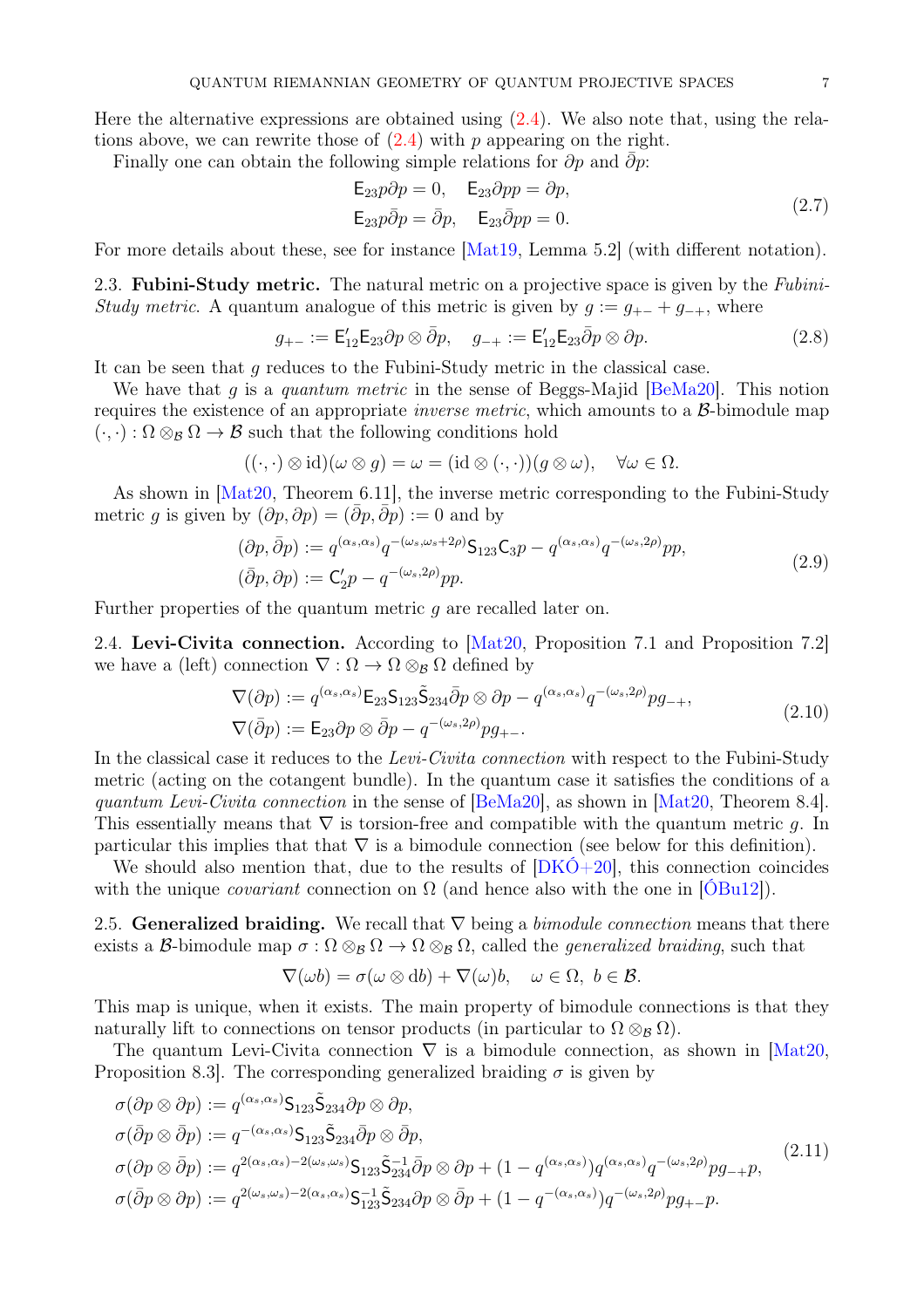### 8 MARCO MATASSA

In the classical case it simply reduces to the flip map.

In the following we write  $\sigma_{ab} : \Omega_a \otimes_B \Omega_b \to \Omega_b \otimes_B \Omega_a$  (with  $a, b \in \{+, -\}$ ) for the restriction of the map  $\sigma$  to  $\Omega_a \otimes_B \Omega_b$ . Note that these are all *B*-bimodule maps.

2.6. Properties of the metric. Finally we recall some additional properties satisfied by the quantum metric  $q$ . It is *symmetric*, in the sense that

<span id="page-7-4"></span>
$$
\wedge \left( g \right) = 0. \tag{2.12}
$$

Here  $\wedge$ :  $\Omega \otimes_B \Omega \to \Omega^2$  denotes the product of one-forms, as usual. Observe that, given the decomposition of g, this implies the identity  $\wedge (g_{+-}) = - \wedge (g_{-+})$ .

Classically the Fubini-Study metric on a complex projective space is a Kähler metric. This statement is also true in the quantum case, once suitably interpreted. For our purposes this means the identities (see the proof of [\[Mat20,](#page-31-1) Proposition 6.5])

<span id="page-7-2"></span>
$$
(\mathrm{d} \otimes \mathrm{id})(g_{ab}) = (\mathrm{id} \otimes \mathrm{d})(g_{ab}) = 0, \quad a, b \in \{+, -\}.
$$
 (2.13)

Finally we have some identities related the *compatibility* of the quantum Levi-Civita connection  $\nabla$  with the quantum metric g. These are (see the proof of  $|\text{Mat20}, \text{Theorem 8.4}|$ )

<span id="page-7-3"></span>
$$
(\nabla \otimes \mathrm{id})(g_{ab}) = (\mathrm{id} \otimes \nabla)(g_{ab}) = 0, \quad a, b \in \{+, -\}.
$$
 (2.14)

## 3. Properties of the generalized braiding

<span id="page-7-0"></span>In this section we prove various properties satisfied by the generalized braiding  $\sigma$ . First, we show that its components satisfy certain quadratic relations. Then we use this result to give a new presentation of the Heckenberger-Kolb calculus  $\Omega^{\bullet}$ : we show that it can be obtained from the tensor algebra of the FODC  $\Omega$  upon taking the quotient by the ideal generated by im(id +  $\sigma$ ). This parallels the classical construction of  $\Omega^{\bullet}$  from the space of one-forms  $\Omega$ .

3.1. Quadratic relations. Our goal here is to show that the components of the generalized braiding  $\sigma_{ab}$  (with  $a, b \in \{+, -\}$ ) satisfy certain quadratic relations. We begin by computing the action of  $\sigma$  on the components of the quantum metric g.

### Lemma 3.1. We have

<span id="page-7-1"></span>
$$
\sigma(g_{+-}) = g_{-+}, \quad \sigma(g_{-+}) = g_{+-}.
$$
\n(3.1)

In particular  $\sigma(g) = q$ .

*Proof.* The term 
$$
\sigma(g_{+-})
$$
. Applying the generalized braiding (2.11) to  $g_{+-}$  we get

$$
\sigma(g_{+-}) = q^{2(\alpha_s, \alpha_s)-2(\omega_s, \omega_s)} \mathsf{E}_{12}' \mathsf{E}_{23} \mathsf{S}_{123} \tilde{\mathsf{S}}_{234}^{-1} \bar{\partial} p \otimes \partial p + (1 - q^{(\alpha_s, \alpha_s)}) q^{(\alpha_s, \alpha_s)} q^{-(\omega_s, 2\rho)} \mathsf{E}_{12}' \mathsf{E}_{23} pg_{-+} p.
$$

Let us abbreviate this as

$$
\sigma(g_{+-}) = q^{2(\alpha_s, \alpha_s) - 2(\omega_s, \omega_s)} A_1 + (1 - q^{(\alpha_s, \alpha_s)}) q^{(\alpha_s, \alpha_s)} q^{-(\omega_s, 2\rho)} A_2.
$$

Consider the term  $A_1$ . Using the quadratic relation [\(B.1\)](#page-28-3) for  $S_{123}$  we get

$$
A_1 = q^{2(\omega_s, \omega_s) - (\alpha_s, \alpha_s)} \mathsf{E}_{12}' \mathsf{E}_{23} \mathsf{S}_{123}^{-1} \tilde{\mathsf{S}}_{234}^{-1} \bar{\partial} p \otimes \partial p + (1 - q^{-(\alpha_s, \alpha_s)}) q^{(\omega_s, \omega_s)} \mathsf{E}_{12}' \mathsf{E}_{23} \tilde{\mathsf{S}}_{234}^{-1} \bar{\partial} p \otimes \partial p.
$$

Using [\(B.1\)](#page-28-3) once more for  $\tilde{\mathsf{S}}^{-1}_{234}$  we get

$$
A_1 = q^{2(\omega_s, \omega_s) - (\alpha_s, \alpha_s)} \mathsf{E}_{12}' \mathsf{E}_{23} \mathsf{S}_{123}' \mathsf{S}_{234}^{-1} \bar{\partial} p \otimes \partial p
$$
  
+ 
$$
(1 - q^{-(\alpha_s, \alpha_s)}) q^{3(\omega_s, \omega_s) - (\alpha_s, \alpha_s)} \mathsf{E}_{12}' \mathsf{E}_{23} \tilde{\mathsf{S}}_{234} \bar{\partial} p \otimes \partial p
$$
  
+ 
$$
(1 - q^{-(\alpha_s, \alpha_s)})^2 q^{2(\omega_s, \omega_s)} \mathsf{E}_{12}' \mathsf{E}_{23} \bar{\partial} p \otimes \partial p.
$$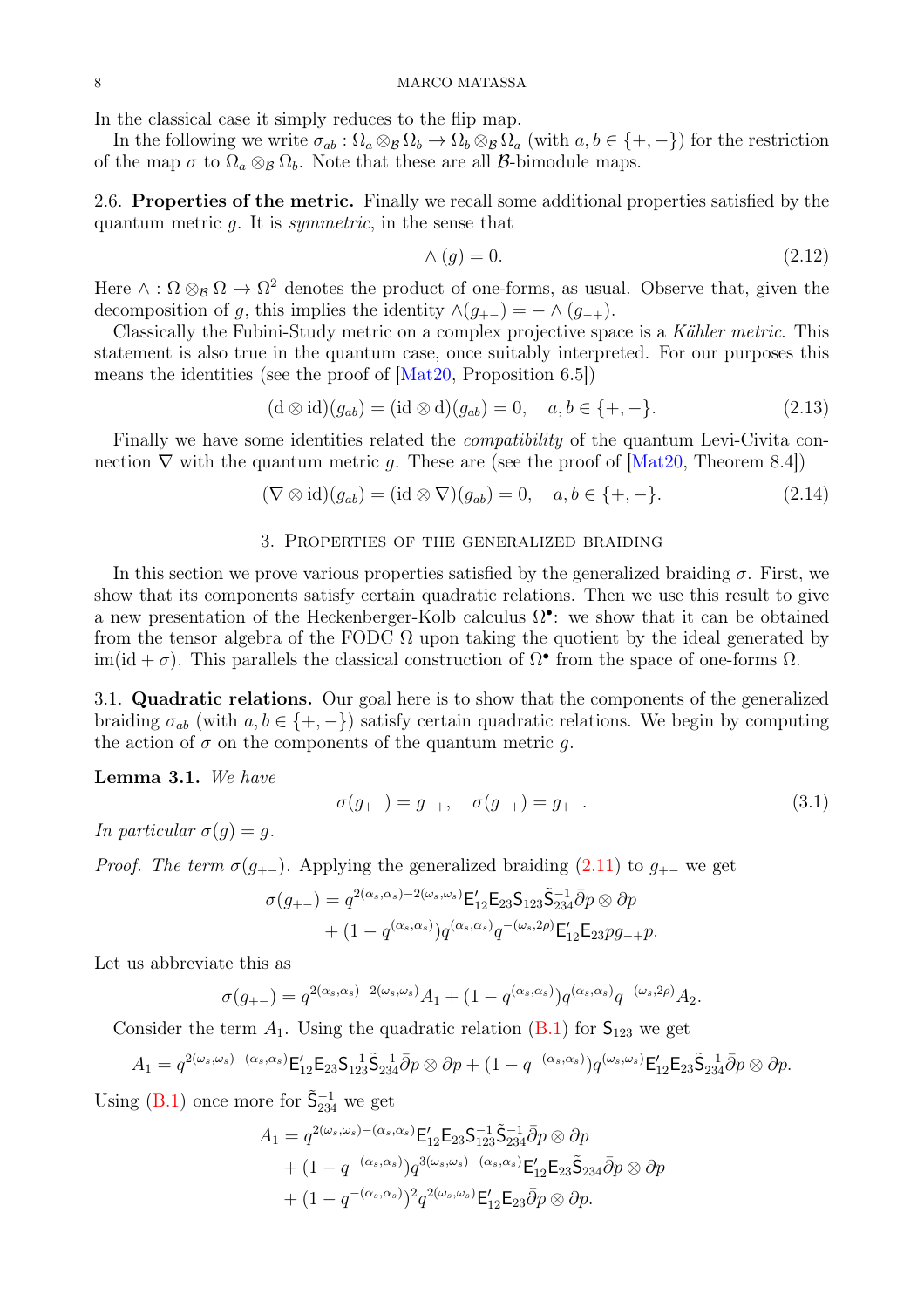The second term vanishes due to the identities  $\mathsf{E}_{23}\tilde{\mathsf{S}}_{234} = q^{-(\omega_s,\omega_s+2\rho)}\mathsf{E}_{34}'$  and  $\mathsf{E}_{34}$  $S_{34}\bar{\partial}p\otimes \partial p=0,$ which correspond to  $(C.1)$  and  $(C.2)$  respectively. Then

$$
A_1 = q^{2(\omega_s, \omega_s) - (\alpha_s, \alpha_s)} \mathsf{E}_{12}' \mathsf{E}_{23} \mathsf{S}_{123}^{-1} \tilde{\mathsf{S}}_{234}^{-1} \bar{\partial} p \otimes \partial p + q^{2(\omega_s, \omega_s)} (1 - q^{-(\alpha_s, \alpha_s)})^2 \mathsf{E}_{12}' \mathsf{E}_{23} \bar{\partial} p \otimes \partial p.
$$

Now using the relation  $(C.1)$  twice we have

$$
\mathsf{E}^{\prime}_{12} \mathsf{E}_{23} \mathsf{S}^{-1}_{123} \widetilde{\mathsf{S}}^{-1}_{234} = q^{-(\omega_s, \omega_s + 2\rho)} \mathsf{E}^{\prime}_{12} \mathsf{E}^{\prime}_{12} \widetilde{\mathsf{S}}^{-1}_{234} = q^{-(\omega_s, \omega_s + 2\rho)} \mathsf{E}^{\prime}_{12} \mathsf{E}^{\prime}_{34} \widetilde{\mathsf{S}}^{-1}_{234} = \mathsf{E}^{\prime}_{12} \mathsf{E}_{23}.
$$

Therefore we obtain

$$
A_1 = q^{2(\omega_s, \omega_s) - (\alpha_s, \alpha_s)} \mathsf{E}_{12}' \mathsf{E}_{23} \bar{\partial} p \otimes \partial p + q^{2(\omega_s, \omega_s)} (1 - q^{-(\alpha_s, \alpha_s)})^2 \mathsf{E}_{12}' \mathsf{E}_{23} \bar{\partial} p \otimes \partial p
$$
  
= 
$$
q^{2(\omega_s, \omega_s) - 2(\alpha_s, \alpha_s)} (q^{2(\alpha_s, \alpha_s)} - q^{(\alpha_s, \alpha_s)} + 1) g_{-+}.
$$

Now consider the term  $A_2$ . Taking into account that the component  $g_{-+}$  of the quantum metric is central, we use the algebra relations to compute

$$
A_2 = \mathsf{E}_{12}'\mathsf{E}_{23}pg_{-+}p = \mathsf{E}_{12}'\mathsf{E}_{23}ppg_{-+} = \mathsf{E}_{12}'pg_{-+} = q^{(\omega_s, 2\rho)}g_{-+}.
$$

Finally we obtain

$$
\sigma_{+-}(g_{+-}) = (q^{2(\alpha_s, \alpha_s)} - q^{(\alpha_s, \alpha_s)} + 1)g_{-+} - (q^{2(\alpha_s, \alpha_s)} - q^{(\alpha_s, \alpha_s)})g_{-+} = g_{-+}.
$$

The term  $\sigma(g_{-+})$ . Similarly applying [\(2.11\)](#page-6-0) to  $g_{-+}$  we get

$$
\sigma(g_{-+}) = q^{2(\omega_s, \omega_s) - 2(\alpha_s, \alpha_s)} \mathsf{E}'_{12} \mathsf{E}_{23} \mathsf{S}_{123}^{-1} \tilde{\mathsf{S}}_{234} \partial p \otimes \bar{\partial} p + (1 - q^{-(\alpha_s, \alpha_s)}) q^{-(\omega_s, 2\rho)} \mathsf{E}'_{12} \mathsf{E}_{23} pg_{+-} p.
$$

Let us abbreviate this as

$$
\sigma(g_{-+}) = q^{2(\omega_s, \omega_s) - 2(\alpha_s, \alpha_s)} B_1 + (1 - q^{-(\alpha_s, \alpha_s)}) q^{-(\omega_s, 2\rho)} B_2.
$$

Consider the term  $B_1$ . Using  $(C.1)$  and  $(B.1)$  we compute

$$
B_1 = q^{-(\omega_s, \omega_s + 2\rho)} \mathsf{E}_{12}' \mathsf{E}_{12}' \mathsf{S}_{234} \partial p \otimes \bar{\partial} p = q^{-(\omega_s, \omega_s + 2\rho)} \mathsf{E}_{12}' \mathsf{E}_{34}' \mathsf{S}_{234} \partial p \otimes \bar{\partial} p
$$
  
=  $q^{(\alpha_s, \alpha_s) - 2(\omega_s, \omega_s)} q^{-(\omega_s, \omega_s + 2\rho)} \mathsf{E}_{12}' \mathsf{E}_{34}' \mathsf{S}_{234}^{-1} \partial p \otimes \bar{\partial} p$   
=  $q^{(\alpha_s, \alpha_s) - 2(\omega_s, \omega_s)} \mathsf{E}_{12}' \mathsf{E}_{23} \partial p \otimes \bar{\partial} p = q^{(\alpha_s, \alpha_s) - 2(\omega_s, \omega_s)} g_{+-}.$ 

For the term  $B_2$  we compute

$$
B_2 = \mathsf{E}_{12}'\mathsf{E}_{23}ppg_{+-} = \mathsf{E}_{12}'pg_{+-} = q^{(\omega_s, 2\rho)}g_{+-}.
$$

Therefore we obtain

$$
\sigma_{-+}(g_{-+}) = q^{2(\omega_s, \omega_s)-2(\alpha_s, \alpha_s)} q^{(\alpha_s, \alpha_s)-2(\omega_s, \omega_s)} g_{+-} - (q^{-(\alpha_s, \alpha_s)} - 1) q^{-(\omega_s, 2\rho)} q^{(\omega_s, 2\rho)} g_{+-}
$$
  
=  $q^{-(\alpha_s, \alpha_s)} g_{+-} - (q^{-(\alpha_s, \alpha_s)} - 1) g_{+-} = g_{+-}.$ 

<span id="page-8-0"></span>We are now ready to derive the quadratic relations for the maps  $\sigma_{ab}$ .

Proposition 3.2. We have the identities

$$
(\sigma_{++} - q^{(\alpha_s, \alpha_s)} \text{id}) \circ (\sigma_{++} + \text{id}) = 0,
$$
  
\n
$$
(\sigma_{--} - q^{-(\alpha_s, \alpha_s)} \text{id}) \circ (\sigma_{--} + \text{id}) = 0,
$$
  
\n
$$
\sigma_{-+} \circ \sigma_{+-} = \text{id}, \quad \sigma_{+-} \circ \sigma_{-+} = \text{id}.
$$

*Proof. The maps*  $\sigma_{++}$  *and*  $\sigma_{--}$ . We begin with the map  $\sigma_{++}$ . Using the identity [\(C.3\)](#page-29-0) we can rewrite the expression for  $\sigma_{++}$  in the following way

$$
\sigma(\partial p \otimes \partial p) = q^{(\alpha_s, \alpha_s)} \mathsf{T}_{1234} \partial p \otimes \partial p = q^{(\alpha_s, \alpha_s) - (\omega_s, \omega_s)} \mathsf{S}_{123} \partial p \otimes \partial p.
$$

Next, we rewrite the quadratic relation from  $(B.1)$  in the form

$$
S_{123}^2 = (1 - q^{-(\alpha_s, \alpha_s)}) q^{(\omega_s, \omega_s)} S_{123} + q^{2(\omega_s, \omega_s) - (\alpha_s, \alpha_s)}.
$$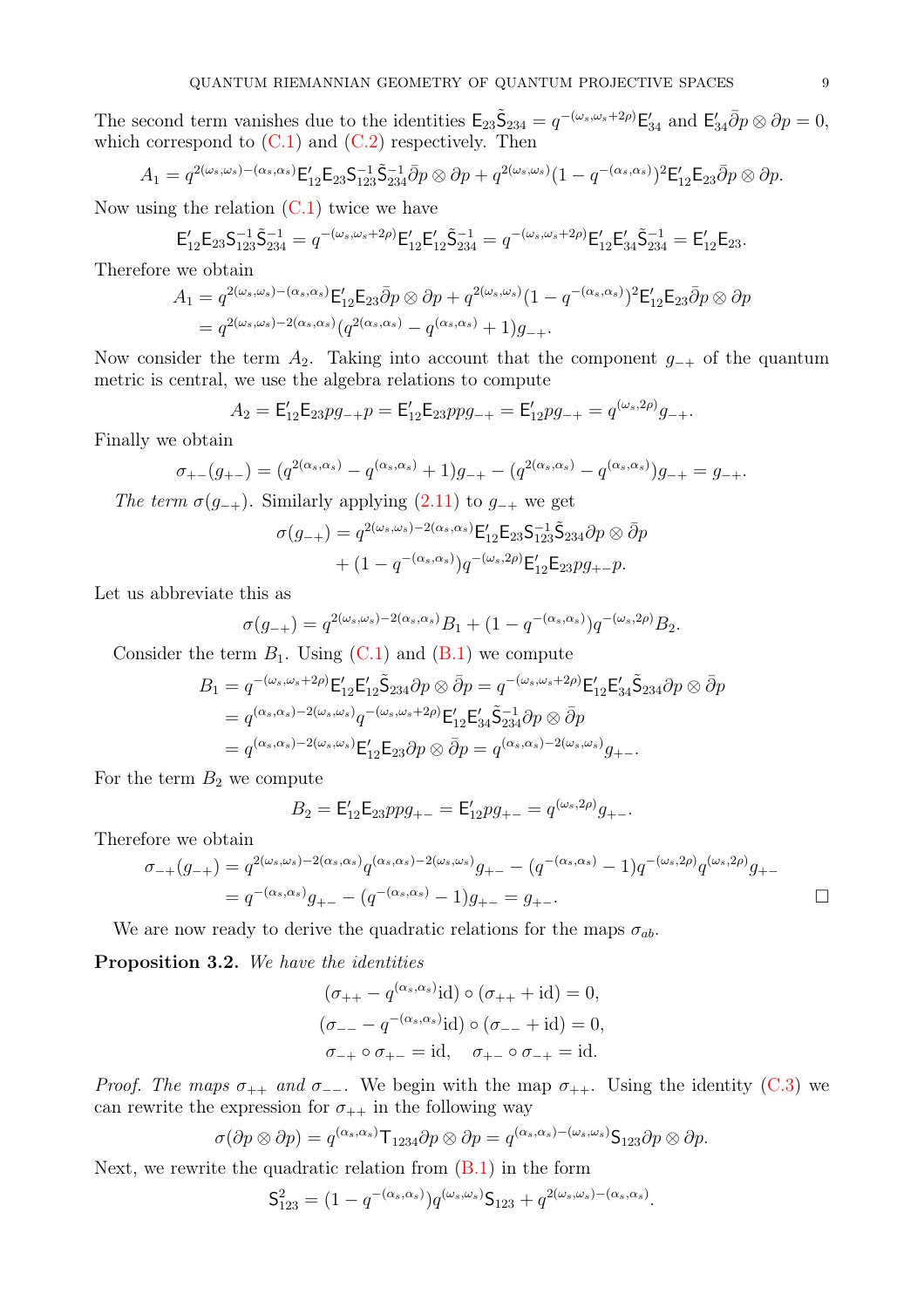Using this identity we compute

$$
\sigma_{++}^2(\partial p \otimes \partial p) = q^{2(\alpha_s, \alpha_s) - 2(\omega_s, \omega_s)} \mathsf{S}_{123}^2 \partial p \otimes \partial p
$$
  
=  $(q^{(\alpha_s, \alpha_s)} - 1)q^{(\alpha_s, \alpha_s) - (\omega_s, \omega_s)} \mathsf{S}_{123} \partial p \otimes \partial p + q^{(\alpha_s, \alpha_s)} \partial p \otimes \partial p$   
=  $(q^{(\alpha_s, \alpha_s)} - 1)\sigma_{++}(\partial p \otimes \partial p) + q^{(\alpha_s, \alpha_s)} \partial p \otimes \partial p.$ 

This expression can be rewritten in the form  $(\sigma_{++} - q^{(\alpha_s, \alpha_s)})(\sigma_{++} + 1) = 0$ .

The case of  $\sigma_{-}$  is very similar. We use [\(C.3\)](#page-29-0) again to rewrite

$$
\sigma_{--}(\bar{\partial}p\otimes \bar{\partial}p)=q^{-(\alpha_s,\alpha_s)}\mathsf{T}_{1234}\bar{\partial}p\otimes \bar{\partial}p=q^{(\omega_s,\omega_s)-(\alpha_s,\alpha_s)}\tilde{\mathsf{S}}_{234}\bar{\partial}p\otimes \bar{\partial}p.
$$

Moreover from [\(B.1\)](#page-28-3) we have

$$
\tilde{\mathsf{S}}_{234}^2 = (1 - q^{(\alpha_s, \alpha_s)}) q^{-(\omega_s, \omega_s)} \tilde{\mathsf{S}}_{234} + q^{(\alpha_s, \alpha_s) - 2(\omega_s, \omega_s)}.
$$

A quick computation then leads to  $(\sigma_{--} - q^{-(\alpha_s, \alpha_s)})(\sigma_{--} + 1) = 0$ . The maps  $\sigma_{+-}$  and  $\sigma_{-+}$ . Now let us consider the maps

$$
\sigma_{+-}(\partial p \otimes \bar{\partial} p) = q^{2(\alpha_s, \alpha_s) - 2(\omega_s, \omega_s)} \mathsf{S}_{123} \tilde{\mathsf{S}}_{234}^{-1} \bar{\partial} p \otimes \partial p + (1 - q^{(\alpha_s, \alpha_s)}) q^{(\alpha_s, \alpha_s)} q^{-(\omega_s, 2\rho)} p g_{-+} p,
$$
  

$$
\sigma_{-+}(\bar{\partial} p \otimes \partial p) = q^{2(\omega_s, \omega_s) - 2(\alpha_s, \alpha_s)} \mathsf{S}_{123}^{-1} \tilde{\mathsf{S}}_{234} \partial p \otimes \bar{\partial} p + (1 - q^{-(\alpha_s, \alpha_s)}) q^{-(\omega_s, 2\rho)} p g_{+-} p.
$$

Taking into account [\(3.1\)](#page-7-1) and that  $\sigma$  is a  $\beta$ -bimodule map we compute

$$
\sigma_{-+}\sigma_{+-}(\partial p \otimes \bar{\partial} p) = q^{2(\alpha_s, \alpha_s)-2(\omega_s, \omega_s)} \mathsf{S}_{123} \tilde{\mathsf{S}}_{234}^{-1} \sigma_{-+}(\bar{\partial} p \otimes \partial p)
$$
  
+ 
$$
(1-q^{(\alpha_s, \alpha_s)})q^{(\alpha_s, \alpha_s)}q^{-(\omega_s, 2\rho)}p\sigma_{-+}(g_{-+})p
$$
  
= 
$$
\partial p \otimes \bar{\partial} p + (1-q^{-(\alpha_s, \alpha_s)})q^{2(\alpha_s, \alpha_s)-2(\omega_s, \omega_s)}q^{-(\omega_s, 2\rho)} \mathsf{S}_{123} \tilde{\mathsf{S}}_{234}^{-1} p g_{+-}p
$$
  
+ 
$$
(1-q^{(\alpha_s, \alpha_s)})q^{(\alpha_s, \alpha_s)}q^{-(\omega_s, 2\rho)}p g_{+-}p.
$$

We have  $pg_{+-}p = ppg_{+-}$ , since g is central. Moreover using  $(2.2)$  we have

$$
\mathsf{S}_{123}\tilde{\mathsf{S}}_{234}^{-1}pp = q^{(\omega_s, \omega_s)}\mathsf{S}_{123}pp = q^{2(\omega_s, \omega_s)}pp.
$$

Then  $S_{123}\tilde{S}_{234}^{-1}pg_{+-}p = q^{2(\omega_s,\omega_s)}pg_{+-}p$  and hence

$$
\sigma_{-+}\sigma_{+-}(\partial p \otimes \bar{\partial} p) = \partial p \otimes \bar{\partial} p - (1 - q^{(\alpha_s, \alpha_s)}) q^{(\alpha_s, \alpha_s)} q^{-(\omega_s, 2\rho)} p g_{+-} p
$$

$$
+ (1 - q^{(\alpha_s, \alpha_s)}) q^{(\alpha_s, \alpha_s)} q^{-(\omega_s, 2\rho)} p g_{+-} p
$$

$$
= \partial p \otimes \bar{\partial} p.
$$

Similarly we check that  $\sigma_{+-}\sigma_{-+} = id$ . We compute

$$
\sigma_{+-}\sigma_{-+}(\bar{\partial}p\otimes\partial p) = q^{2(\omega_s,\omega_s)-2(\alpha_s,\alpha_s)}\mathsf{S}_{123}^{-1}\tilde{\mathsf{S}}_{234}\sigma_{+-}(\partial p\otimes\bar{\partial}p)
$$
  
+ 
$$
(1-q^{-(\alpha_s,\alpha_s)})q^{-(\omega_s,2\rho)}p\sigma_{+-}(g_{+-})p
$$
  
= 
$$
\partial p\otimes\bar{\partial}p + (1-q^{(\alpha_s,\alpha_s)})q^{-(\alpha_s,\alpha_s)}q^{-(\omega_s,2\rho)}q^{2(\omega_s,\omega_s)}\mathsf{S}_{123}^{-1}\tilde{\mathsf{S}}_{234}pg_{-+}p
$$
  
+ 
$$
(1-q^{-(\alpha_s,\alpha_s)})q^{-(\omega_s,2\rho)}pg_{-+}p.
$$

Here we have also used  $(3.1)$ . Similarly to what we did above, we compute

$$
\mathsf{S}_{123}^{-1}\tilde{\mathsf{S}}_{234}pg_{-+}p = \mathsf{S}_{123}^{-1}\tilde{\mathsf{S}}_{234}ppg_{-+} = q^{-2(\omega_s,\omega_s)}pg_{-+}p.
$$

Finally we obtain

$$
\sigma_{+-}\sigma_{-+}(\bar{\partial}p\otimes\partial p) = \partial p\otimes\bar{\partial}p - (1 - q^{-(\alpha_s,\alpha_s)})q^{-(\omega_s,2\rho)}pg_{-+}p
$$
  
+ 
$$
(1 - q^{-(\alpha_s,\alpha_s)})q^{-(\omega_s,2\rho)}pg_{-+}p
$$
  
= 
$$
\partial p\otimes\bar{\partial}p.
$$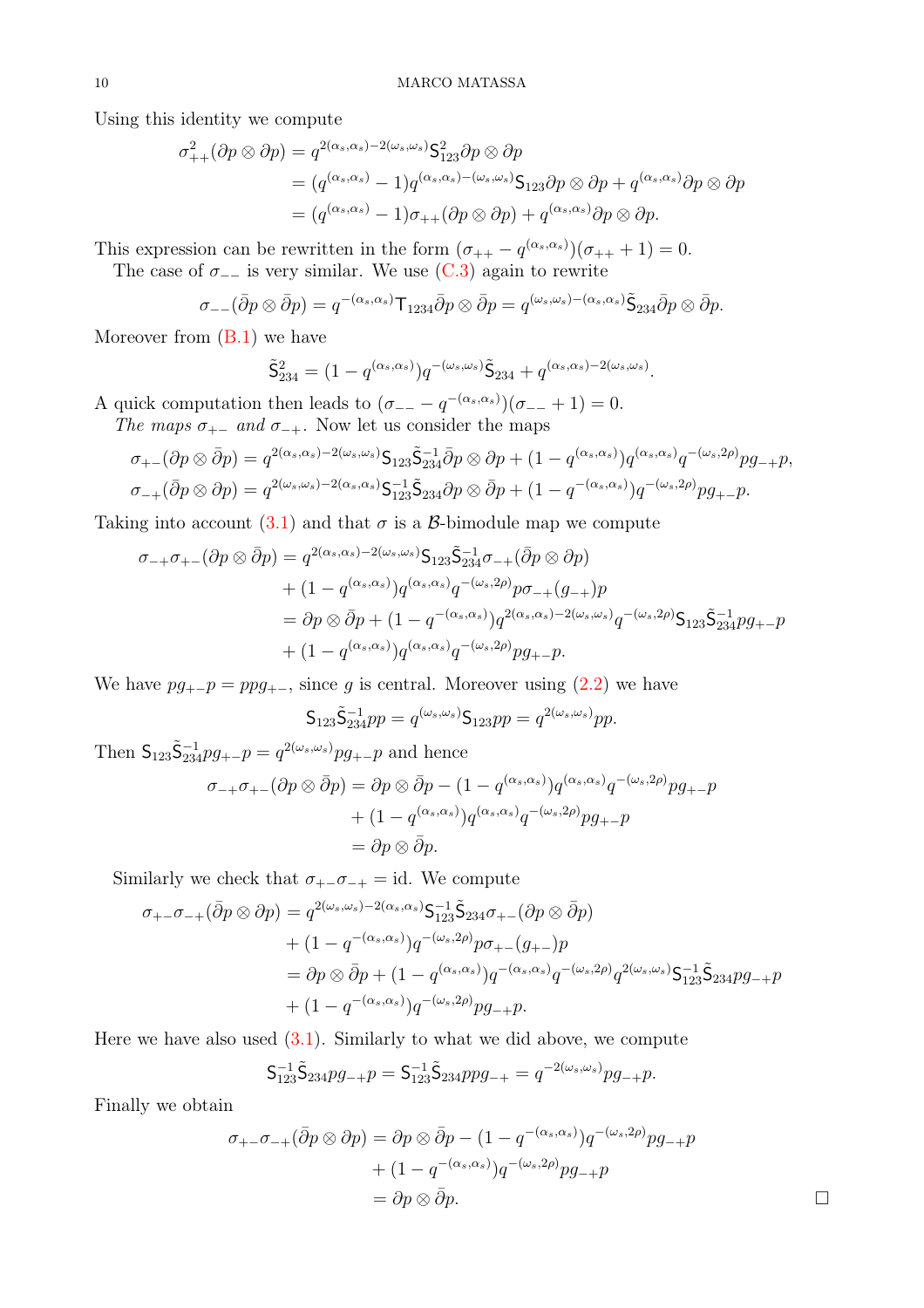Remark 3.3. The relations above can be compared with those satisfied by the braiding on the category of finite-dimensional  $U_q(\mathfrak{g})$ -modules. Formally this is done using Takeuchi's categorical equivalence, see for instance [\[HeKo06,](#page-31-11) Section 2.2.8]. There is a functor sending the object  $\Omega \otimes_B \Omega$  to the object  $\Omega/\mathcal{B}^+\Omega \otimes_B \Omega/\mathcal{B}^+\Omega$ , where  $\mathcal{B}^+$  denotes the elements of  $\mathcal{B}$  killed by the counit. It can be shown that, under this equivalence, the maps

$$
\sigma_{++},\quad \sigma_{--},\quad \sigma_{+-},\quad \sigma_{-+},
$$

correspond respectively to the transposes of

$$
\hat{R}_{V,V},\quad \hat{R}_{V^*,V^*},\quad \hat{R}_{V,V^*}^{-1},\quad \hat{R}_{V,V^*},
$$

up to overall scalar multiples (we do not provide the details here). This can be checked on the generators  $\partial p$  and  $\partial p$  using [\[HeKo06,](#page-31-11) Proposition 3.6 and Proposition 3.7].

3.2. Presentation calculus. In this subsection we use the generalized braiding  $\sigma$  to give a new presentation of the Heckenberger-Kolb calculus  $\Omega^{\bullet}$ , paralleling the classical picture.

In order to formulate this more precisely, we need to recall the notion of universal differential calculus corresponding to a FODC, see for instance [\[HeKo06,](#page-31-11) Section 2.3.2].

**Definition 3.4.** Let  $\Gamma$  be a FODC over an algebra A. The universal differential calculus corresponding to  $\Gamma$  is defined to be the quotient of the tensor algebra  $T_A(\Gamma) = \bigoplus_{k=0}^{\infty} \Gamma^{\otimes_A k}$  of the A-bimodule  $\Gamma$  by the ideal generated by the subspace

$$
\left\{\sum_i da_i \otimes db_i : \sum_i a_i db_i = 0\right\} \subset \Gamma \otimes_A \Gamma.
$$

As the name suggests, there is a suitable universal property for  $\Gamma_u$ , expressing the fact that it is the most general differential calculus having  $\Gamma$  as its first-order part.

The differential calculus  $\Omega^{\bullet}$  over  $\mathcal{B}$ , introduced by Heckenberger-Kolb in [\[HeKo06\]](#page-31-11), is defined to be the universal differential calculus corresponding to the FODC  $\Omega = \Omega_+ \oplus \Omega_-$ . The corresponding quadratic relations are also explicitly determined in the cited paper, more precisely in [\[HeKo06,](#page-31-11) Proposition 3.6, Proposition 3.7 and Proposition 3.11].

We recall them here. The relations among the generators  $\partial p$  are

<span id="page-10-0"></span>
$$
(\hat{\mathsf{R}}_{V,V} + q^{(\omega_s, \omega_s) - (\alpha_s, \alpha_s)})_{12} (\hat{\mathsf{R}}_{V,V^*}^{-1})_{23} \partial p \wedge \partial p = 0, (\hat{\mathsf{R}}_{V^*,V^*} - q^{(\omega_s, \omega_s)})_{34} (\hat{\mathsf{R}}_{V,V^*}^{-1})_{23} \partial p \wedge \partial p = 0.
$$
 (3.2)

Similarly, the relations among the generators  $\bar{\partial}p$  are

<span id="page-10-1"></span>
$$
(\hat{\mathsf{R}}_{V,V} - q^{(\omega_s, \omega_s)})_{12} (\hat{\mathsf{R}}_{V,V^*}^{-1})_{23} \bar{\partial} p \wedge \bar{\partial} p = 0,
$$
  

$$
(\hat{\mathsf{R}}_{V^*,V^*} + q^{(\omega_s, \omega_s) - (\alpha_s, \alpha_s)})_{34} (\hat{\mathsf{R}}_{V,V^*}^{-1})_{23} \bar{\partial} p \wedge \bar{\partial} p = 0.
$$
 (3.3)

Finally, the mixed relations among  $\partial p$  and  $\bar{\partial} p$  are

<span id="page-10-2"></span>
$$
\bar{\partial}p \wedge \partial p = -q^{-(\alpha_s, \alpha_s)} \mathsf{T}_{1234}^{-1} \partial p \wedge \bar{\partial}p + q^{-(\alpha_s, \alpha_s)} q^{-(\omega_s, 2\rho)} \mathsf{E}_{34}' \mathsf{T}_{3456}^{-1} p \partial p \wedge \bar{\partial}p. \tag{3.4}
$$

This expression can be rewritten in several ways, as we show in [Lemma D.1.](#page-30-1)

<span id="page-10-3"></span>We are now ready to formulate our result.

**Theorem 3.5.** The differential calculus  $\Omega^{\bullet}$  over  $\beta$  can be presented as

$$
\Omega^{\bullet} = T_{\mathcal{B}}(\Omega) / \langle \text{im}(\text{id} + \sigma) \rangle.
$$

*Proof.* Since  $\Omega^{\bullet}$  is the universal differential calculus corresponding to the FODC  $\Omega$ , we need to show that the relations [\(3.2\)](#page-10-0), [\(3.3\)](#page-10-1) and [\(3.4\)](#page-10-2) arise by acting with  $id + \sigma$  on  $\Omega \otimes_B \Omega$  (and quotienting by  $\wedge$ ). Moreover, no further relations should arise this way.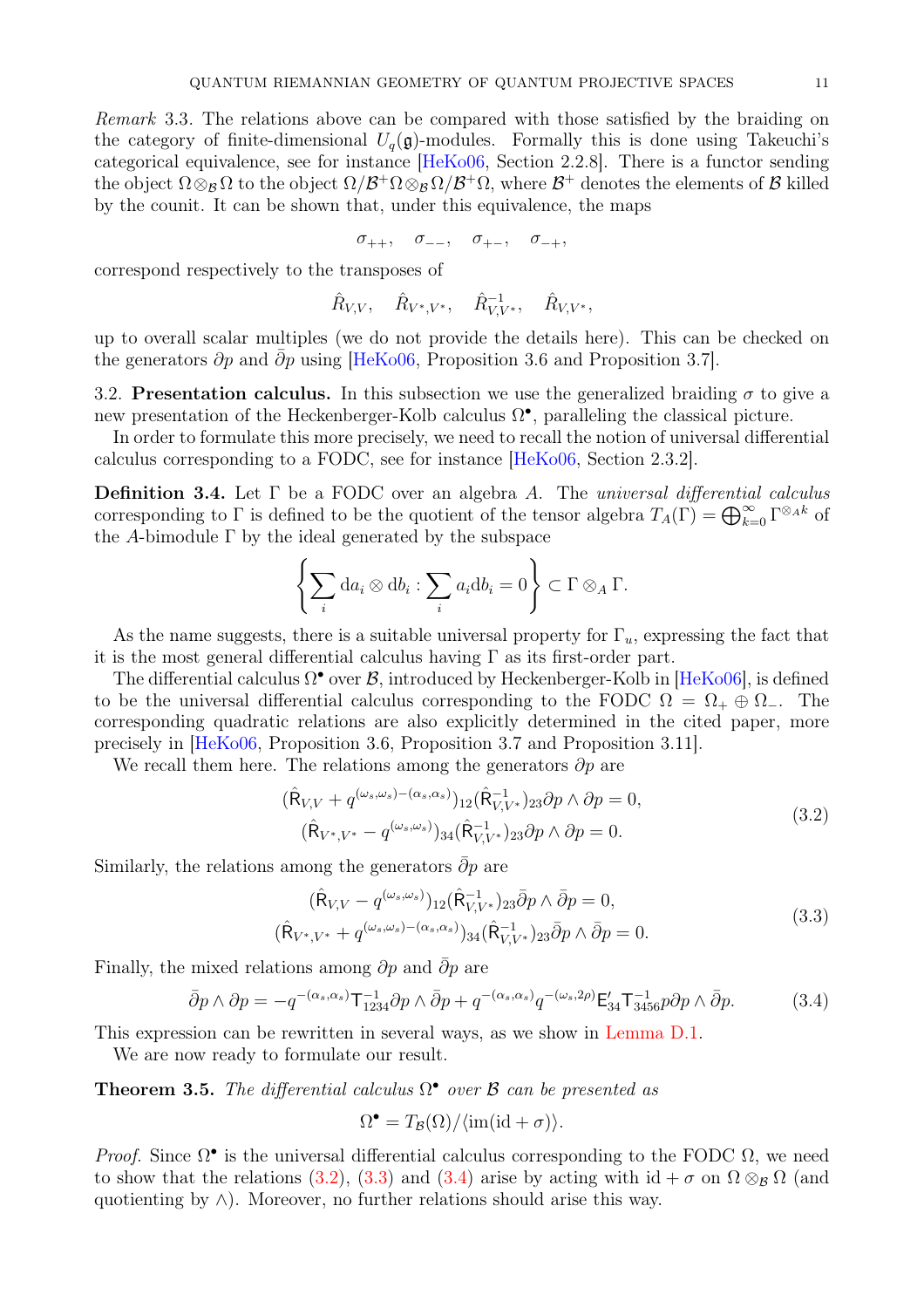Relations  $\partial p$  and  $\bar{\partial} p$ . Applying  $(\hat{\mathsf{R}}_{V,V^*})_{23}$  to [\(3.2\)](#page-10-0) and [\(3.3\)](#page-10-1) we rewrite them as

$$
\begin{aligned} & (\mathsf{S}_{123} + q^{(\omega_s, \omega_s) - (\alpha_s, \alpha_s)}) \partial p \wedge \partial p = 0, \quad (\tilde{\mathsf{S}}_{234}^{-1} - q^{(\omega_s, \omega_s)}) \partial p \wedge \partial p = 0, \\ & (\mathsf{S}_{123} - q^{(\omega_s, \omega_s)}) \bar{\partial} p \wedge \bar{\partial} p = 0, \quad (\tilde{\mathsf{S}}_{234}^{-1} + q^{(\omega_s, \omega_s) - (\alpha_s, \alpha_s)}) \bar{\partial} p \wedge \bar{\partial} p = 0. \end{aligned}
$$

It follows from [\(C.3\)](#page-29-0) that the second and third relations are identically satisfied in the tensor algebra  $T_{\mathcal{B}}(\Omega)$ . Therefore consider the elements

$$
(\mathsf{S}_{123} + q^{(\omega_s, \omega_s) - (\alpha_s, \alpha_s)}) \partial p \otimes \partial p, \quad (\tilde{\mathsf{S}}_{234}^{-1} + q^{(\omega_s, \omega_s) - (\alpha_s, \alpha_s)}) \bar{\partial} p \otimes \bar{\partial} p.
$$

It is easy to check that these correspond (up to a scalar) with

$$
(\sigma_{++} + id)(\partial p \otimes \partial p), \quad (\sigma_{--} + id)(\bar{\partial} p \otimes \bar{\partial} p).
$$

Indeed, these follow from the expressions  $\sigma_{++}(\partial p \otimes \partial p) = q^{(\alpha_s, \alpha_s) - (\omega_s, \omega_s)}$ S<sub>123</sub> $\partial p \otimes \partial p$  and  $\sigma_{--} (\bar{\partial} p \otimes \bar{\partial} p) = q^{(\omega_s, \omega_s)-(\alpha_s, \alpha_s)} \tilde{\mathsf{S}}_{234} \bar{\partial} p \otimes \bar{\partial} p.$ 

Mixed relations. Corresponding to the relation  $(3.4)$  we consider the element

$$
A = \overline{\partial}p \otimes \partial p + q^{-(\alpha_s, \alpha_s)} \mathsf{T}_{1234}^{-1} \partial p \otimes \overline{\partial}p - q^{-(\alpha_s, \alpha_s)} q^{-(\omega_s, 2\rho)} \mathsf{E}_{34}' \mathsf{T}_{3456}^{-1} p \partial p \otimes \overline{\partial}p.
$$

We write  $A_1 = \mathsf{T}_{1234}^{-1} \partial p \otimes \bar{\partial} p$ . Taking into account that  $\mathsf{T}_{1234}^{-1} = \mathsf{S}_{123}^{-1} \tilde{\mathsf{S}}_{234}^{-1}$  and using the quadratic relation [\(B.1\)](#page-28-3) for  $\tilde{\mathsf{S}}_{234}^{-1}$ , we rewrite this term as

$$
A_1 = q^{2(\omega_s, \omega_s) - (\alpha_s, \alpha_s)} \mathsf{S}_{123}^{-1} \tilde{\mathsf{S}}_{234} \partial p \otimes \bar{\partial} p + (1 - q^{-(\alpha_s, \alpha_s)}) q^{(\omega_s, \omega_s)} \mathsf{S}_{123}^{-1} \partial p \otimes \bar{\partial} p.
$$

On the other hand consider  $A_2 = \mathsf{E}_{34}' \mathsf{T}_{3456}^{-1} p \partial p \otimes \bar{\partial} p$ . Using [Lemma C.4](#page-29-1) we get

$$
A_2 = -(1 - q^{(\alpha_s, \alpha_s)}) q^{(\omega_s, 2\rho)} \mathsf{E}_{45} p \partial p \otimes \bar{\partial} p + (1 - q^{(\alpha_s, \alpha_s)}) p g_{+-} p.
$$

Moreover, using  $(2.6)$  and  $(2.7)$  we rewrite

$$
\mathsf{E}_{45}p\partial p\otimes \bar{\partial}p=q^{(\omega_s,\omega_s)-(\alpha_s,\alpha_s)}\mathsf{E}_{45}\mathsf{S}_{123}^{-1}\partial pp\otimes \bar{\partial}p=q^{(\omega_s,\omega_s)-(\alpha_s,\alpha_s)}\mathsf{S}_{123}^{-1}\partial p\otimes \bar{\partial}p.
$$

Taking these identities into account we obtain

$$
A = \bar{\partial}p \otimes \partial p + q^{-(\alpha_s, \alpha_s)} A_1 - q^{-(\alpha_s, \alpha_s)} q^{-(\omega_s, 2\rho)} A_2
$$
  
=  $\bar{\partial}p \otimes \partial p + q^{2(\omega_s, \omega_s)-2(\alpha_s, \alpha_s)} \mathsf{S}_{123}^{-1} \tilde{\mathsf{S}}_{234} \partial p \otimes \bar{\partial}p + (1 - q^{-(\alpha_s, \alpha_s)}) q^{-(\omega_s, 2\rho)} pg_{+-}p$   
=  $(id + \sigma)(\bar{\partial}p \otimes \partial p).$ 

No further relations. Finally we show that no additional relations arise by acting with id +  $\sigma$  on  $\Omega_+ \otimes_B \Omega_-$ . Considering the element  $B = (\mathrm{id} + \sigma)(\partial p \otimes \partial p)$ , our goal is to show that  $\wedge(B) = 0$ , which means that this relation is already satisfied in  $\Omega^{\bullet}$ .

From the proof of  $\left[\text{Mat20}, \text{Lemma } 8.2\right]$  we have the alternative expression

$$
\sigma_{+-}(\partial p \otimes \bar{\partial} p) = q^{(\alpha_s, \alpha_s)} \mathsf{T}_{1234} \bar{\partial} p \otimes \partial p - (1 - q^{(\alpha_s, \alpha_s)}) q^{(\alpha_s, \alpha_s)} \mathsf{E}_{23} \mathsf{T}_{1234} \bar{\partial} p \otimes \partial pp
$$

$$
+ (1 - q^{(\alpha_s, \alpha_s)}) q^{(\alpha_s, \alpha_s)} q^{-(\omega_s, 2\rho)} pg_{-+} p.
$$

Using the identity from [Lemma C.4](#page-29-1) this can be rewritten as

$$
\sigma_{+-}(\partial p \otimes \bar{\partial} p) = q^{(\alpha_s, \alpha_s)} \mathsf{T}_{1234} \bar{\partial} p \otimes \partial p - q^{(\alpha_s, \alpha_s)} q^{-(\omega_s, 2\rho)} \mathsf{E}_{34}' \mathsf{T}_{1234} \bar{\partial} p \otimes \partial pp.
$$

Plugging this into  $B = (\mathrm{id} + \sigma)(\partial p \otimes \overline{\partial} p)$  we obtain

$$
\wedge (B) = \partial p \wedge \bar{\partial} p + q^{(\alpha_s, \alpha_s)} \mathsf{T}_{1234} \bar{\partial} p \wedge \partial p - q^{(\alpha_s, \alpha_s)} q^{-(\omega_s, 2\rho)} \mathsf{E}_{34}' \mathsf{T}_{1234} \bar{\partial} p \wedge \partial pp.
$$

But we have  $\land$ (B) = 0, as shown in [Lemma D.1.](#page-30-1)

<span id="page-11-0"></span>This presentation immediately leads to the following property.

Corollary 3.6. We have  $\wedge \circ (\mathrm{id} + \sigma) = 0$ .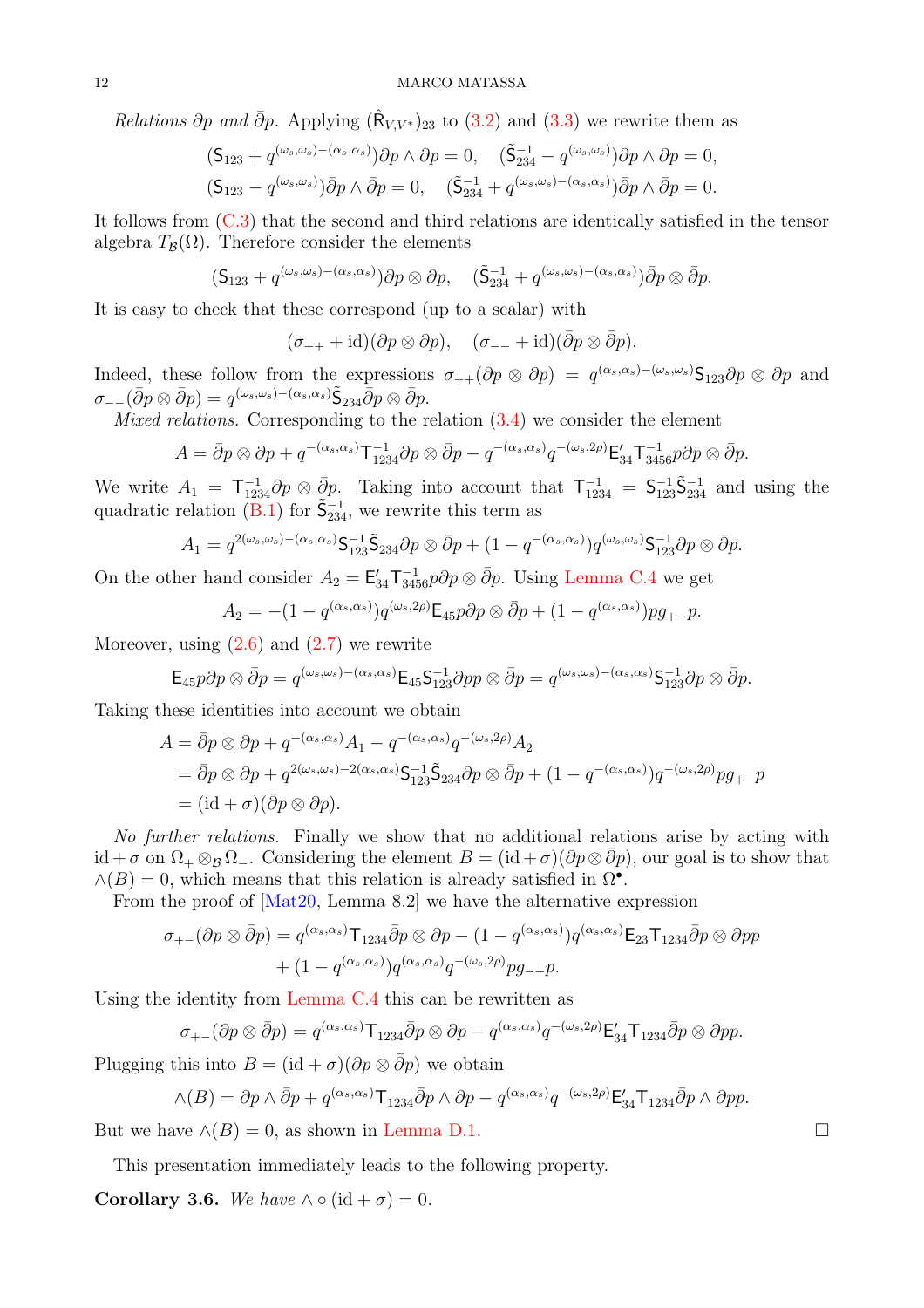Remark 3.7. The property  $\wedge \circ (\mathrm{id} + \sigma) = 0$  is called torsion compatibility in [\[BeMa20,](#page-31-5) Section 8.1, in the context of a bimodule connection with generalized braiding  $\sigma$ . When this holds, the strong form of metric compatibility (requiring a bimodule connection) implies the weak form (vanishing cotorsion), see [\[Mat20\]](#page-31-1) for a discussion of these properties.

## 4. Additional results

<span id="page-12-0"></span>In this section we derive various additional results within our geometrical setting for quantum projective spaces. We introduce a one-parameter family of maps  $\mathbf{s} : \Omega^2 \to \Omega \otimes_B \Omega$ splitting the wedge product, which we are going to use later to define the Ricci tensor. We compute the quantum metric dimension of the differential calculus, defined as the composition of the inverse metric  $(\cdot, \cdot)$  and the quantum metric g. Finally we prove a symmetry property for the inverse metric, which involves the generalized braiding  $\sigma$ .

4.1. **Splitting map.** We look for a splitting of the wedge product  $\wedge : \Omega \otimes_B \Omega \to \Omega^2$ , that is a B-bimodule map  $\mathbf{s}: \Omega^2 \to \Omega \otimes_{\mathcal{B}} \Omega$  such that  $\wedge \circ \mathbf{s} = id$ . It is technically more convenient to first define s as a map  $\Omega \otimes_B \Omega \to \Omega \otimes_B \Omega$ , and then ask that it descends to the space of two-forms  $\Omega^2$ . In the classical case this map is given by antisymmetrization, that is  $x \otimes y \mapsto \frac{1}{2}(x \otimes y - y \otimes x)$ . Keeping this in mind, we look for a map  $s$  which is a linear combination of id and the generalized braiding  $\sigma$  in each component  $\Omega_a \otimes \Omega_b$ . More concretely, we assume that

$$
\mathbf{s} |_{\Omega_a \otimes \Omega_b} = c_{ab} \mathrm{id} - c'_{ab} \sigma_{ab}, \quad a, b \in \{+, -\}.
$$

<span id="page-12-1"></span>Note that any such s is a B-bimodule map, since this is true for each component  $\sigma_{ab}$  of the generalized braiding. Within this setting, we have the following result.

**Proposition 4.1.** Let  $\mathbf{s} : \Omega \otimes_B \Omega \to \Omega \otimes_B \Omega$  be as above. Suppose that:

- (1) it descends to a map  $\Omega^2 \to \Omega \otimes_B \Omega$ ,
- (2) we have  $\wedge \circ s = \wedge$ .

Then it must be of the form

$$
\mathbf{s}(\partial p \otimes \partial p) = \frac{1}{1 + q^{-(\alpha_s, \alpha_s)}} (\text{id} - q^{-(\alpha_s, \alpha_s)} \sigma_{++}) (\partial p \otimes \partial p),
$$
  

$$
\mathbf{s}(\bar{\partial} p \otimes \bar{\partial} p) = \frac{1}{1 + q^{(\alpha_s, \alpha_s)}} (\text{id} - q^{(\alpha_s, \alpha_s)} \sigma_{++}) (\bar{\partial} p \otimes \bar{\partial} p),
$$
  

$$
\mathbf{s}(\partial p \otimes \bar{\partial} p) = (c_{+-} \text{id} - c_{-+} \sigma_{+-}) (\partial p \otimes \bar{\partial} p),
$$
  

$$
\mathbf{s}(\bar{\partial} p \otimes \partial p) = (c_{-+} \text{id} - c_{+-} \sigma_{-+}) (\bar{\partial} p \otimes \partial p).
$$

In addition we must have  $c_{+-} + c_{-+} = 1$ .

*Proof.* We are going to show that requiring the conditions  $(1)$  and  $(2)$  to hold for the map  $s|_{\Omega_a\otimes\Omega_b} = c_{ab}$ id –  $c'_{ab}\sigma_{ab}$  fixes all the coefficients  $c_{ab}$  but one.

(1) According to [Theorem 3.5,](#page-10-3) the differential calculus  $\Omega^{\bullet}$  is the quotient of the tensor algebra  $T_{\mathcal{B}}(\Omega)$  by the ideal generated by im(id +  $\sigma$ ). Hence to show that s descends to a map  $\Omega^2 \to \Omega \otimes_{\mathcal{B}} \Omega$  it suffices to show that  $s \circ (\mathrm{id} + \sigma) = 0$ . We can determine when this holds using the quadratic relations for the components  $\sigma_{ab}$  from [Proposition 3.2.](#page-8-0)

First, using  $\sigma_{++}^2 = q^{(\alpha_s, \alpha_s)} - (1 - q^{(\alpha_s, \alpha_s)}) \sigma_{++}$  we compute

$$
\mathbf{s}(\mathrm{id}+\sigma)(\partial p\otimes \partial p)=(c_{++}-q^{(\alpha_s,\alpha_s)}c'_{++})(\mathrm{id}+\sigma_{++})(\partial p\otimes \partial p).
$$

For this to vanish we must have  $c'_{++} = q^{-(\alpha_s, \alpha_s)} c_{++}$ .

Similarly, using  $\sigma_{--}^2 = q^{-(\alpha_s, \alpha_s)} - (1 - q^{-(\alpha_s, \alpha_s)})\sigma_{--}$  we compute

$$
\mathbf{s}(\mathrm{id}+\sigma)(\bar{\partial}p\otimes\bar{\partial}p)=(c_{--}-q^{-(\alpha_s,\alpha_s)}c'_{--})(\mathrm{id}+\sigma_{--})(\bar{\partial}p\otimes\bar{\partial}p).
$$

For this to vanish we must have  $c'_{--} = q^{(\alpha_s, \alpha_s)} c_{--}$ .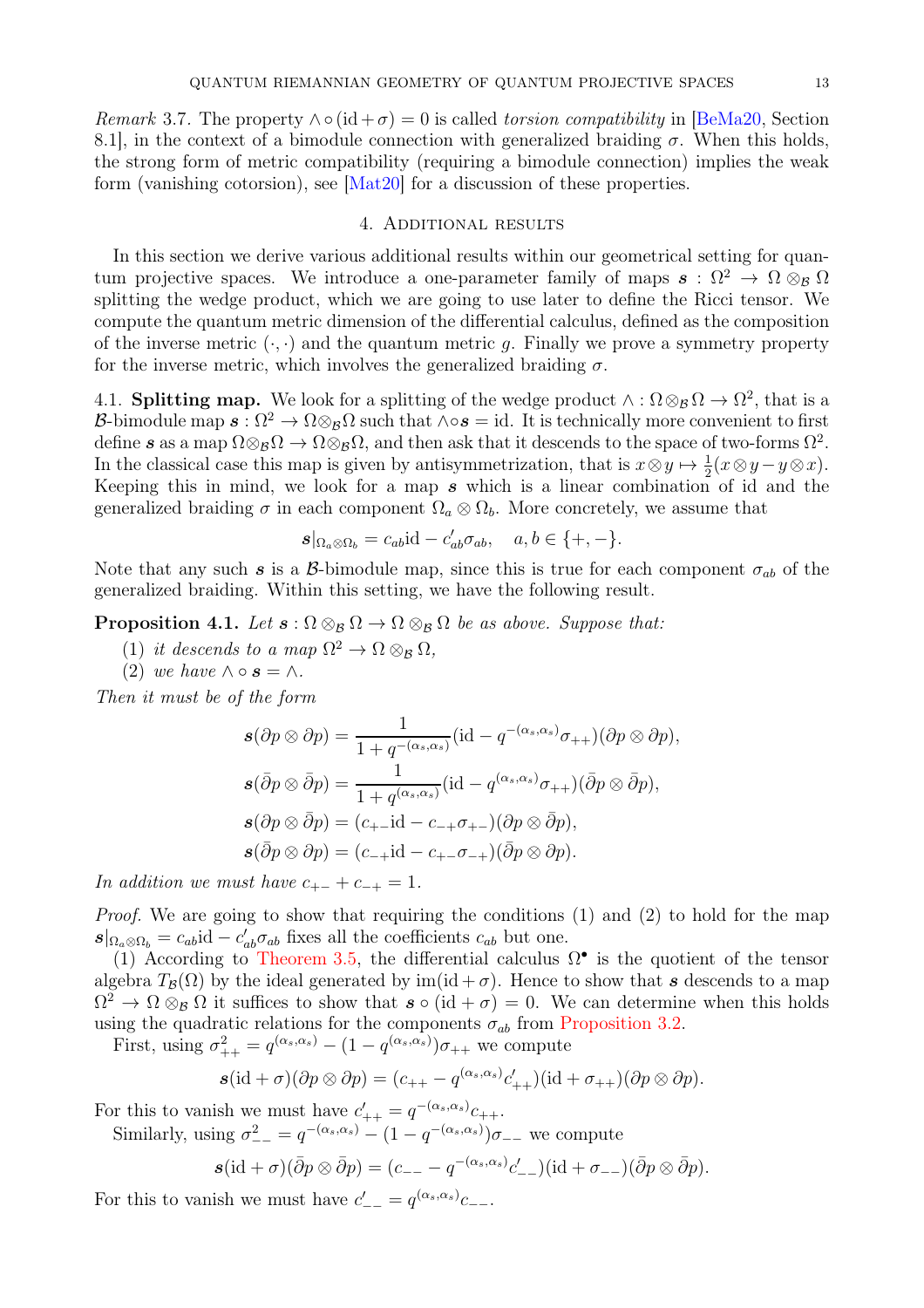Next, for the mixed case of  $\Omega_+ \otimes \Omega_-$  we compute

$$
\mathbf{s}(\mathrm{id} + \sigma)(\partial p \otimes \bar{\partial} p) = (c_{+-}\mathrm{id} - c'_{+-}\sigma_{+-})(\partial p \otimes \bar{\partial} p) + (c_{-+}\mathrm{id} - c'_{-+}\sigma_{-+})\sigma_{+-}(\partial p \otimes \bar{\partial} p)
$$
  
=  $(c_{+-} - c'_{-+})(\partial p \otimes \bar{\partial} p) + (c_{-+} - c'_{+-})\sigma_{+-}(\partial p \otimes \bar{\partial} p).$ 

For this to vanish we must have  $c'_{-+} = c_{+-}$  and  $c'_{+-} = c_{-+}$ . The computation for the case of  $\Omega_{-} \otimes \Omega_{+}$  is very similar and leads to the same conditions.

Hence, after imposing the condition  $(1)$ , the map s looks as follows

$$
\mathbf{s}(\partial p \otimes \partial p) = c_{++}(\mathrm{id} - q^{-(\alpha_s, \alpha_s)}\sigma_{++})(\partial p \otimes \partial p),
$$
  
\n
$$
\mathbf{s}(\bar{\partial} p \otimes \bar{\partial} p) = c_{--}(\mathrm{id} - q^{(\alpha_s, \alpha_s)}\sigma_{++})(\bar{\partial} p \otimes \bar{\partial} p),
$$
  
\n
$$
\mathbf{s}(\partial p \otimes \bar{\partial} p) = (c_{+-}\mathrm{id} - c_{-+}\sigma_{+-})(\partial p \otimes \bar{\partial} p),
$$
  
\n
$$
\mathbf{s}(\bar{\partial} p \otimes \partial p) = (c_{-+}\mathrm{id} - c_{+-}\sigma_{-+})(\bar{\partial} p \otimes \partial p).
$$

(2) Now we require the condition  $\wedge \circ s = \wedge$ . To check this condition we can use the property  $\wedge \circ \sigma = -\wedge$  from [Corollary 3.6.](#page-11-0) For  $\partial p \otimes \partial p$  we compute

$$
\wedge \circ \mathbf{s}(\partial p \otimes \partial p) = c_{++}(1 + q^{-(\alpha_s, \alpha_s)}) \partial p \wedge \partial p.
$$

Hence we must have  $c_{++} = (1 + q^{-(\alpha_s, \alpha_s)})^{-1}$ . A similar computation for  $\bar{\partial}p \otimes \bar{\partial}p$  leads to  $c_{--} = (1 + q^{(\alpha_s, \alpha_s)})^{-1}$ . For the mixed case it leads to  $c_{+-} + c_{-+} = 1$ .

We conclude that the conditions (1) and (2) fix all but one of the coefficients  $c_{ab}$  and  $c'_{ab}$ . Using the explicit relations we obtain the map as in the statement.

It follows that we have a well-defined map  $\mathbf{s} : \Omega^2 \to \Omega \otimes_{\mathcal{B}} \Omega$  (denoted by the same symbol) such that  $\wedge \circ s = id$ . This leads to the following result.

Corollary 4.2. We have a split exact sequence

$$
0 \to \ker(\wedge) \to \Omega \otimes_{\mathcal{B}} \Omega \stackrel{\wedge}{\to} \Omega^2 \to 0.
$$

Proof. This sequence is exact for any differential calculus. Splitting is equivalent to the existence of a map  $\mathbf{s} : \Omega^2 \to \Omega \otimes_{\mathcal{B}} \Omega$  such that  $\wedge \circ \mathbf{s} = id$ , which is what we obtained.  $\square$ 

Remark 4.3. The splitting of the wedge product is a natural condition to require for a differential calculus. For instance, in [\[BGL20\]](#page-31-16) it is shown that it implies the existence of a torsion-free connection, under some further assumptions. However, these additional assumptions are not satisfied by the differential calculus  $\Omega^{\bullet}$  we consider here.

4.2. Quantum metric dimension. We are now going to compute the expression  $(\cdot, \cdot)(g)$ , where q is the quantum metric and  $(\cdot, \cdot)$  is the inverse metric. In the classical setting it corresponds to the trace of the metric tensor  $q$ , hence the dimension of the underlying space. For this reason  $(\cdot, \cdot)(q)$  is called the *quantum metric dimension* in [\[BeMa20,](#page-31-5) Chapter 8]. A priori it is an element of the algebra  $\mathcal{B}$ , but in our case it turns out to be a scalar. We are going to use the quantum metric dimension in the computation of the Ricci tensor.

First we recall the notion of *quantum dimension* of a simple module  $V$ , given by

$$
\mathrm{qdim}(V) := \mathrm{Tr}_V(K_{2\rho}) = \sum_i q^{(\lambda_i, 2\rho)}.
$$

We can derive a more convenient expression for  $\dim(V)$  in our case. We employ the standard notion of q-numbers, defined by  $[x]_q := \frac{q^x - q^{-x}}{q - q^{-1}}$ .

<span id="page-13-0"></span>**Lemma 4.4.** Consider the  $U_q(\mathfrak{sl}_{r+1})$ -module  $V = V(\omega_s)$  with  $s = 1$  or  $s = r$ . Then

$$
qdim(V) = [r+1]_q = \frac{q^{(\omega_s, 2\rho) + (\alpha_s, \alpha_s)/2} - q^{-(\omega_s, 2\rho) - (\alpha_s, \alpha_s)/2}}{q^{(\alpha_s, \alpha_s)/2} - q^{-(\alpha_s, \alpha_s)/2}}.
$$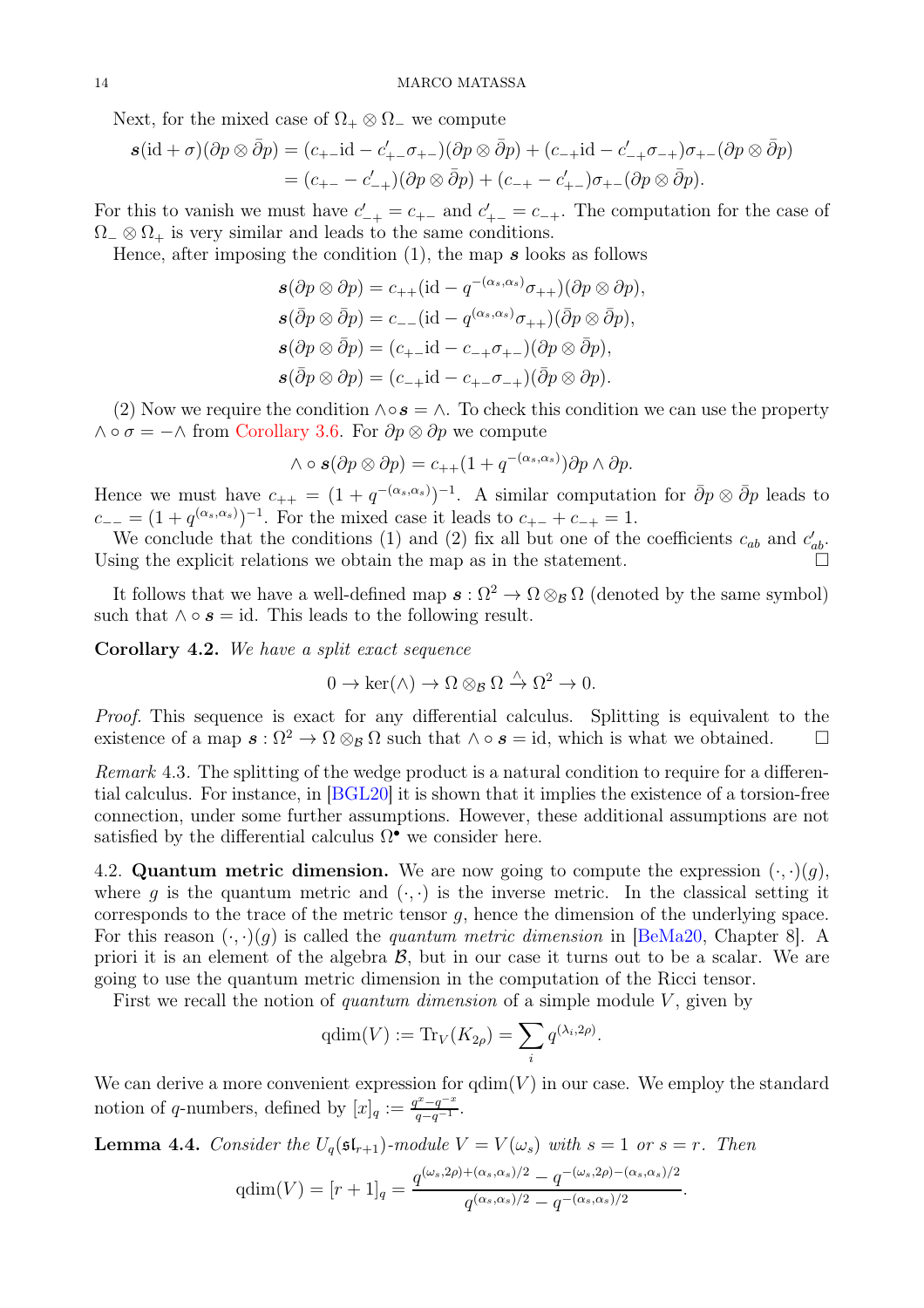*Proof.* For any simple  $U_q(\mathfrak{g})$ -module  $V(\lambda)$ , the quantum Weyl dimension formula gives

$$
\mathrm{qdim}(V(\lambda)) = \prod_{\alpha > 0} \frac{[(\lambda + \rho, \alpha)]_q}{[(\rho, \alpha)]_q}.
$$

Here the product is over the positive roots of g.

We use the above formula with  $\mathfrak{g} = \mathfrak{sl}_{r+1}$  and  $\lambda = \omega_1$  (the case  $\lambda = \omega_r$  is identical). Let us enumerate the positive roots of  $\mathfrak{sl}_{r+1}$  by  $\alpha_{ij} = \sum_{k=i}^{j} \alpha_k$  with  $1 \le i \le j \le r$ , where  $\{\alpha_i\}_{i=1}^r$  are the simple roots. Then  $(\omega_1, \alpha_{ij}) = 0$  for  $i > 1$  and  $(\omega_1, \alpha_{1j}) = 1$ . Moreover we have  $(\rho, \alpha_{1i}) = j$ , since  $\rho$  is the sum of all fundamental weights. Then we obtain

$$
qdim(V) = \prod_{j=1}^r \frac{[(\omega_1 + \rho, \alpha_{1j})]_q}{[(\rho, \alpha_{1j})]_q} = \prod_{j=1}^r \frac{[j+1]_q}{[j]_q} = [r+1]_q.
$$

The second expression for  $qdim(V)$  follows easily from this one, using the fact that for  $\mathfrak{sl}_{r+1}$ we have the values  $(\alpha_s, \alpha_s) = 2$  and  $(\omega_s, 2\rho) = r$ .

<span id="page-14-0"></span>We now compute the quantum metric dimension of the differential calculus  $\Omega^{\bullet}$ .

**Proposition 4.5.** For the quantum metric  $g = g_{+-} + g_{-+}$  we have

$$
(\cdot, \cdot)(g_{+-}) = q^{-(\omega_s, 2\rho)} \operatorname{qdim}(V) - 1,
$$
  

$$
(\cdot, \cdot)(g_{-+}) = q^{(\omega_s, 2\rho)} \operatorname{qdim}(V) - 1.
$$

Moreover the quantum metric dimension can be written as

$$
(\cdot, \cdot)(g) = (q^{r+1} + q^{-(r+1)})[r]_q.
$$

*Proof.* The term  $(\cdot, \cdot)(g_{+-})$ . Using the inverse metric  $(2.9)$  we get

$$
(\cdot, \cdot)(g_{+-}) = q^{(\alpha_s, \alpha_s)} q^{-(\omega_s, \omega_s + 2\rho)} \mathsf{E}_{12}' \mathsf{E}_{23} \mathsf{S}_{123} \mathsf{C}_{3} p - q^{(\alpha_s, \alpha_s)} q^{-(\omega_s, 2\rho)} \mathsf{E}_{12}' \mathsf{E}_{23} pp.
$$

For the second term we have  $\mathsf{E}_{12}'\mathsf{E}_{23}pp = \mathsf{E}_{12}'p = q^{(\omega_s,2\rho)}$ . For the first term, using the quadratic relation [\(B.1\)](#page-28-3) for  $S_{123}$  and the duality relation from [\(1.2\)](#page-3-1), we compute

$$
E'_{12}E_{23}S_{123}C_{3}p = q^{2(\omega_{s},\omega_{s})-(\alpha_{s},\alpha_{s})}E'_{12}E_{23}S_{123}^{-1}C_{3}p + (1-q^{-(\alpha_{s},\alpha_{s})})q^{(\omega_{s},\omega_{s})}E'_{12}E_{23}C_{3}p
$$
  
\n
$$
= q^{(\omega_{s},\omega_{s})-(\alpha_{s},\alpha_{s})}q^{-(\omega_{s},2\rho)}E'_{12}E'_{12}C_{3}p + (1-q^{-(\alpha_{s},\alpha_{s})})q^{(\omega_{s},\omega_{s})}E'_{12}p
$$
  
\n
$$
= q^{(\omega_{s},\omega_{s})-(\alpha_{s},\alpha_{s})}q^{-(\omega_{s},2\rho)}E'_{12}C_{1}E'_{12}p + (1-q^{-(\alpha_{s},\alpha_{s})})q^{(\omega_{s},\omega_{s}+2\rho)}
$$
  
\n
$$
= q^{(\omega_{s},\omega_{s})-(\alpha_{s},\alpha_{s})}E'_{12}C_{1} + (1-q^{-(\alpha_{s},\alpha_{s})})q^{(\omega_{s},\omega_{s}+2\rho)}.
$$

The expression  $E'_{12}C_1$  corresponds to the quantum dimension, since

$$
E'_{12}C_1 = \sum_i E'_{12}(v_i \otimes f^i) = \sum_i q^{(2\rho,\lambda_i)} = \text{qdim}(V).
$$

Therefore we obtain the result

$$
(\cdot, \cdot)(g_{+-}) = q^{-(\omega_s, 2\rho)} \text{qdim}(V) + (q^{(\alpha_s, \alpha_s)} - 1) - q^{(\alpha_s, \alpha_s)}
$$
  
=  $q^{-(\omega_s, 2\rho)} \text{qdim}(V) - 1.$ 

The term  $(\cdot, \cdot)(g_{-+})$ . Similarly we have

$$
(\cdot,\cdot)(g_{-+}) = \mathsf{E}_{12}'\mathsf{E}_{23}\mathsf{C}_{2}'p - q^{-(\omega_{s},2\rho)}\mathsf{E}_{12}'\mathsf{E}_{23}pp.
$$

We have  $\mathsf{E}^{\prime}_{12}\mathsf{E}_{23}pp=q^{(\omega_s,2\rho)}$ , as above. For the first term, using [Lemma 1.1](#page-4-0) we get

$$
\mathsf{E}_{12}'\mathsf{E}_{23}\mathsf{C}_{2}'p = q^{(\omega_{s}, \omega_{s}+2\rho)}\mathsf{E}_{12}'\mathsf{E}_{23}(\hat{\mathsf{R}}_{V,V^{*}})_{23}\mathsf{C}_{2}p = \mathsf{E}_{12}'\mathsf{E}_{23}'\mathsf{C}_{2}p.
$$

Using  $\mathsf{E}_{23}'\mathsf{C}_2 = \text{qdim}(V)$ , as above, we find that

$$
\mathsf{E}^{\prime}_{12} \mathsf{E}_{23} \mathsf{C}^{\prime}_{2} p = \operatorname{qdim}(V) \mathsf{E}^{\prime}_{12} p = q^{(\omega_s, 2\rho)} \operatorname{qdim}(V).
$$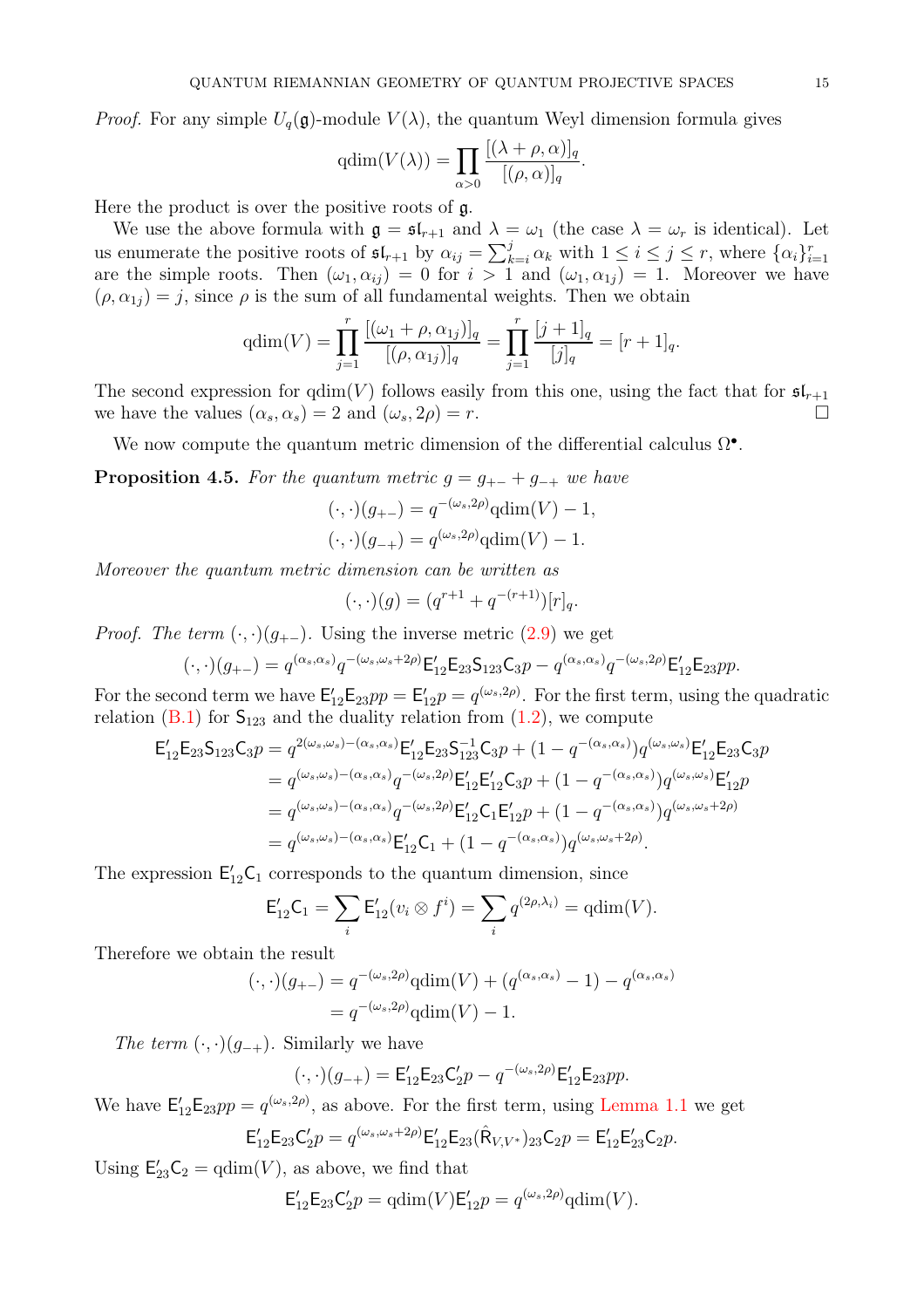Therefore we obtain the result

$$
(\cdot,\cdot)(g_{-+})=q^{(\omega_s,2\rho)}\mathrm{qdim}(V)-1.
$$

Quantum metric dimension. We have  $(\cdot, \cdot)(g) = (q^{(\omega_s, 2\rho)} + q^{-(\omega_s, 2\rho)})$  qdim $(V) - 2$ . Using [Lemma 4.4](#page-13-0) and  $(\omega_s, 2\rho) = r$ , plus the identity  $[r+1]_q = q[r]_q + q^{-r}$ , we check that

$$
(q^{(\omega_s,2\rho)} + q^{-(\omega_s,2\rho)})qdim(V) - 2 = (q^{r+1} + q^{-(r+1)})[r]_q.
$$

This gives an expression which is closer to the classical one.  $\Box$ 

Remark 4.6. The quantum metric dimension reduces to  $(\cdot, \cdot)(g) = 2r$  in the classical limit  $q \to 1$ , which coincides the dimension of  $\mathbb{C}P^r$  as a real manifold. This can also be checked using the general fact that  $\dim(V)$  reduces to  $\dim(V)$  in the classical limit.

In the following we are going to write the quantum metric dimension as

 $\text{Tr}_q(q) := (\cdot, \cdot)(q).$ 

We employ similar notations for  $g_{+-}$  and  $g_{-+}$ .

4.3. **Symmetry inverse metric.** We have seen that the quantum metric q is symmetric, in the sense that  $\wedge(q) = 0$ . What about the inverse metric  $(\cdot, \cdot)$ ? We now show that it satisfies a certain twisted symmetry which involves the generalized braiding  $\sigma$ .

<span id="page-15-0"></span>**Proposition 4.7.** The inverse metric  $(\cdot, \cdot) : \Omega \otimes_B \Omega \to \mathcal{B}$  satisfies

$$
(\cdot,\cdot)\circ\sigma(\partial p\otimes\bar{\partial}p)=q^{(\alpha_s,\alpha_s)}q^{2(\omega_s,2\rho)}(\cdot,\cdot)(\partial p\otimes\bar{\partial}p),(\cdot,\cdot)\circ\sigma(\bar{\partial}p\otimes\partial p)=q^{-(\alpha_s,\alpha_s)}q^{-2(\omega_s,2\rho)}(\cdot,\cdot)(\bar{\partial}p\otimes\partial p).
$$

Proof. First identity. Using [\(2.9\)](#page-6-2) and [Proposition 4.5](#page-14-0) we obtain

$$
(\cdot, \cdot) \sigma(\partial p \otimes \bar{\partial} p) = q^{2(\alpha_s, \alpha_s) - 2(\omega_s, \omega_s)} \mathsf{S}_{123} \tilde{\mathsf{S}}_{234}^{-1} (\bar{\partial} p, \partial p) + (1 - q^{(\alpha_s, \alpha_s)}) q^{(\alpha_s, \alpha_s)} q^{-(\omega_s, 2\rho)} \text{Tr}_q(g_{-+}) pp
$$
  
=  $q^{2(\alpha_s, \alpha_s) - 2(\omega_s, \omega_s)} \mathsf{S}_{123} \tilde{\mathsf{S}}_{234}^{-1} \mathsf{C}_2' p - q^{2(\alpha_s, \alpha_s) - 2(\omega_s, \omega_s)} q^{-(\omega_s, 2\rho)} \mathsf{S}_{123} \tilde{\mathsf{S}}_{234}^{-1} pp$   
+  $(1 - q^{(\alpha_s, \alpha_s)}) q^{(\alpha_s, \alpha_s)} q^{-(\omega_s, 2\rho)} (q^{(\omega_s, 2\rho)} \text{qdim}(V) - 1) pp.$ 

Using [Lemma 1.1](#page-4-0) and naturality of the coevaluation  $\mathsf{C}$  as in  $(1.4)$ , we get

$$
\tilde{\mathsf{S}}_{234}^{-1}\mathsf{C}_2' = q^{(\omega_s,\omega_s+2\rho)}\tilde{\mathsf{S}}_{234}^{-1}(\hat{\mathsf{R}}_{V,V^*})_{23}\mathsf{C}_2 = q^{(\omega_s,\omega_s+2\rho)}(\hat{\mathsf{R}}_{V,V^*})_{23}(\hat{\mathsf{R}}_{V^*,V^*})_{34}\mathsf{C}_2 = q^{(\omega_s,\omega_s+2\rho)}\mathsf{C}_3.
$$

We also have  $S_{123}\tilde{S}_{234}^{-1}pp = q^{2(\omega_s,\omega_s)}pp$  from [\(2.2\)](#page-5-1). Then we obtain

$$
(\cdot,\cdot)\sigma(\partial p \otimes \bar{\partial} p) = q^{2(\alpha_s,\alpha_s) - (\omega_s,\omega_s)} q^{(\omega_s,2\rho)} \mathsf{S}_{123} \mathsf{C}_{3} p - q^{2(\alpha_s,\alpha_s)} q^{-(\omega_s,2\rho)} pp + (1 - q^{(\alpha_s,\alpha_s)}) q^{(\alpha_s,\alpha_s)} q^{-(\omega_s,2\rho)} (q^{(\omega_s,2\rho)} \text{qdim}(V) - 1) pp.
$$

After some simplifications this can be rewritten as

$$
(\cdot,\cdot)\sigma(\partial p \otimes \bar{\partial} p) = q^{2(\alpha_s,\alpha_s) - (\omega_s,\omega_s)} q^{(\omega_s,2\rho)} \mathsf{S}_{123} \mathsf{C}_{3} p
$$

$$
- \left( q^{(\alpha_s,\alpha_s)} q^{-(\omega_s,2\rho)} - (1 - q^{(\alpha_s,\alpha_s)}) q^{(\alpha_s,\alpha_s)} \mathrm{qdim}(V) \right) pp.
$$

Next, using [Lemma 4.4](#page-13-0) we can easily verify the identity

$$
q^{(\alpha_s,\alpha_s)}q^{-(\omega_s,2\rho)}-(1-q^{(\alpha_s,\alpha_s)})q^{(\alpha_s,\alpha_s)}\text{qdim}(V)=q^{2(\alpha_s,\alpha_s)}q^{(\omega_s,2\rho)}.
$$

Finally taking into account  $(2.9)$  we obtain

$$
(\cdot,\cdot)\sigma(\partial p\otimes\bar{\partial}p) = q^{(\alpha_s,\alpha_s)}q^{2(\omega_s,2\rho)}(q^{(\alpha_s,\alpha_s)}q^{-(\omega_s,\omega_s+2\rho)}\mathsf{S}_{123}\mathsf{C}_{3}p - q^{(\alpha_s,\alpha_s)}q^{-(\omega_s,2\rho)}pp) = q^{(\alpha_s,\alpha_s)}q^{2(\omega_s,2\rho)}(\cdot,\cdot)(\partial p\otimes\bar{\partial}p).
$$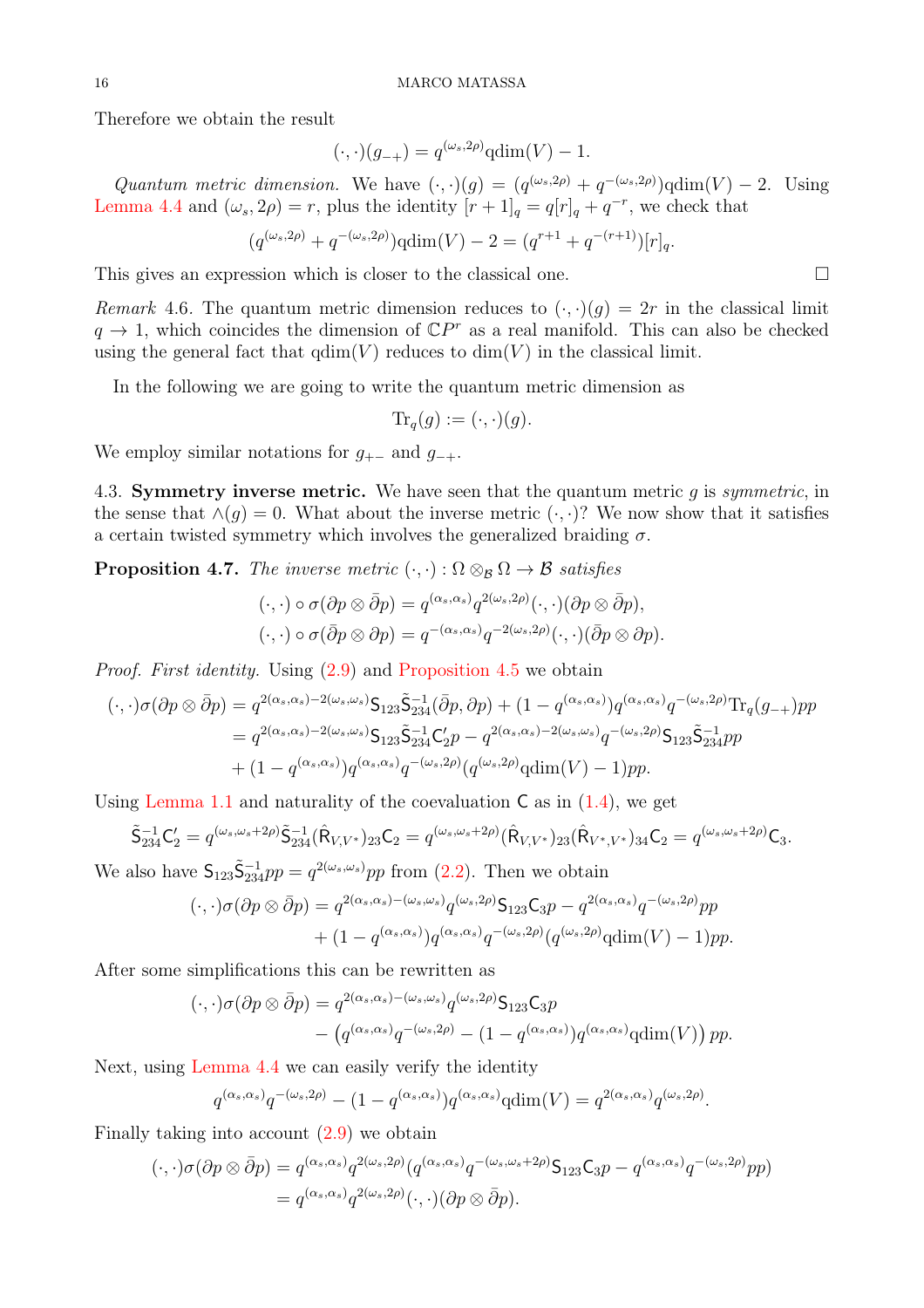Second identity. Similarly to the first case, we compute

$$
(\cdot,\cdot)\sigma(\bar{\partial}p\otimes\partial p) = q^{2(\omega_s,\omega_s)-2(\alpha_s,\alpha_s)}\mathsf{S}_{123}^{-1}\tilde{\mathsf{S}}_{234}(\partial p,\bar{\partial}p) + (1-q^{-(\alpha_s,\alpha_s)})q^{-(\omega_s,2\rho)}\mathrm{Tr}_q(g_{+-})pp
$$
  
\n
$$
= q^{(\omega_s,\omega_s)-(\alpha_s,\alpha_s)}q^{-(\omega_s,2\rho)}\tilde{\mathsf{S}}_{234}\mathsf{C}_{3}p - q^{2(\omega_s,\omega_s)-(\alpha_s,\alpha_s)}q^{-(\omega_s,2\rho)}\mathsf{S}_{123}^{-1}\tilde{\mathsf{S}}_{234}pp
$$
  
\n
$$
+ (1-q^{-(\alpha_s,\alpha_s)})q^{-(\omega_s,2\rho)}(q^{-(\omega_s,2\rho)}\mathrm{qdim}(V) - 1)pp.
$$

We have seen in the derivation of the first identity that  $\tilde{\mathsf{S}}_{234}^{-1}\mathsf{C}_2' = q^{(\omega_s,\omega_s+2\rho)}\mathsf{C}_3$ . We also have  $\mathsf{S}_{123}^{-1}\tilde{\mathsf{S}}_{234}pp = q^{-2(\omega_s,\omega_s)}pp$  using [\(2.2\)](#page-5-1). Then we get

$$
(\cdot,\cdot)\sigma(\bar{\partial}p\otimes\partial p) = q^{-(\alpha_s,\alpha_s)}q^{-2(\omega_s,2\rho)}C_2'p - q^{-(\alpha_s,\alpha_s)}q^{-(\omega_s,2\rho)}pp
$$

$$
+ (1-q^{-(\alpha_s,\alpha_s)})q^{-(\omega_s,2\rho)}(q^{-(\omega_s,2\rho)}q\text{dim}(V) - 1)pp.
$$

After some simplifications we get

$$
(\cdot,\cdot)\sigma(\bar{\partial}p\otimes\partial p) = q^{-(\alpha_s,\alpha_s)}q^{-2(\omega_s,2\rho)}C_2'p
$$
  
 
$$
- (q^{-(\omega_s,2\rho)} - (1-q^{-(\alpha_s,\alpha_s)})q^{-2(\omega_s,2\rho)}q\dim(V))\,pp.
$$

Now using [Lemma 4.4](#page-13-0) we can easily verify the identity

$$
q^{-(\omega_s, 2\rho)} - (1 - q^{-(\alpha_s, \alpha_s)}) q^{-2(\omega_s, 2\rho)} \text{qdim}(V) = q^{-(\alpha_s, \alpha_s)} q^{-3(\omega_s, 2\rho)}.
$$

Finally taking into account [\(2.9\)](#page-6-2) we obtain

$$
(\cdot, \cdot)\sigma(\bar{\partial}p \otimes \partial p) = q^{-(\alpha_s, \alpha_s)}q^{-2(\omega_s, 2\rho)}(\mathbf{C}'_2p - q^{-(\omega_s, 2\rho)}pp)
$$
  
=  $q^{-(\alpha_s, \alpha_s)}q^{-2(\omega_s, 2\rho)}(\cdot, \cdot)(\bar{\partial}p \otimes \partial p).$ 

.

Remark 4.8. This result gives a twisted symmetry for the inverse metric  $(\cdot, \cdot)$ , reducing to the usual symmetry in the classical case. It can be written in a nicer way by defining

$$
\tilde{\sigma} = \begin{cases}\n\sigma & \text{on } \Omega_+ \otimes \Omega_+ \\
\sigma & \text{on } \Omega_- \otimes \Omega_- \\
q^{-(\alpha_s, \alpha_s)} q^{-2(\omega_s, 2\rho)} \sigma & \text{on } \Omega_+ \otimes \Omega_- \\
q^{(\alpha_s, \alpha_s)} q^{2(\omega_s, 2\rho)} \sigma & \text{on } \Omega_- \otimes \Omega_+\n\end{cases}
$$

<span id="page-16-0"></span>Then  $\tilde{\sigma}$  is a B-bimodule map  $\Omega \otimes_{\mathcal{B}} \Omega \to \Omega \otimes_{\mathcal{B}} \Omega$  and we have  $(\cdot, \cdot) \circ \tilde{\sigma} = (\cdot, \cdot)$ .

## 5. Riemann tensor

In this section we compute the Riemann tensor corresponding to the quantum Levi-Civita connection  $\nabla$ . We also show that it is a B-bimodule map, a property that is not guaranteed to hold in general by its definition. Finally we show various consequences of this fact, namely the extendability of the generalized braiding  $\sigma$ , an antisymmetry identity for the Riemann tensor and also a version of the braid equation satisfied by  $\sigma$ .

5.1. Definition and computation. We define the Riemann tensor as the curvature of the connection  $\nabla : \Omega \to \Omega \otimes_B \Omega$ . Indeed, in the classical case this corresponds to the usual definition up to an overall constant (see for instance [\[BeMa20,](#page-31-5) Example 3.29]).

**Definition 5.1.** The Riemann tensor is the map  $R_{\nabla} : \Omega \to \Omega^2 \otimes_{\mathcal{B}} \Omega$  defined by

$$
R_{\nabla} := (\mathbf{d} \otimes \mathbf{id} - (\wedge \otimes \mathbf{id}) \circ (\mathbf{id} \otimes \nabla)) \circ \nabla.
$$

We point out that, in general, this is a left module map but not necessarily a right module map. In our case, however, we are going to show that it is a  $\beta$ -bimodule map.

<span id="page-16-1"></span>The rest of this subsection is devoted to explicitly computing  $R_{\nabla}$ .

Lemma 5.2. We have

$$
R_{\nabla}(\bar{\partial}p) = -\mathsf{E}_{23}\mathsf{E}_{23}\bar{\partial}p \wedge \partial p \otimes \bar{\partial}p - q^{-(\omega_s,2\rho)}\bar{\partial}p \wedge g_{+-}.
$$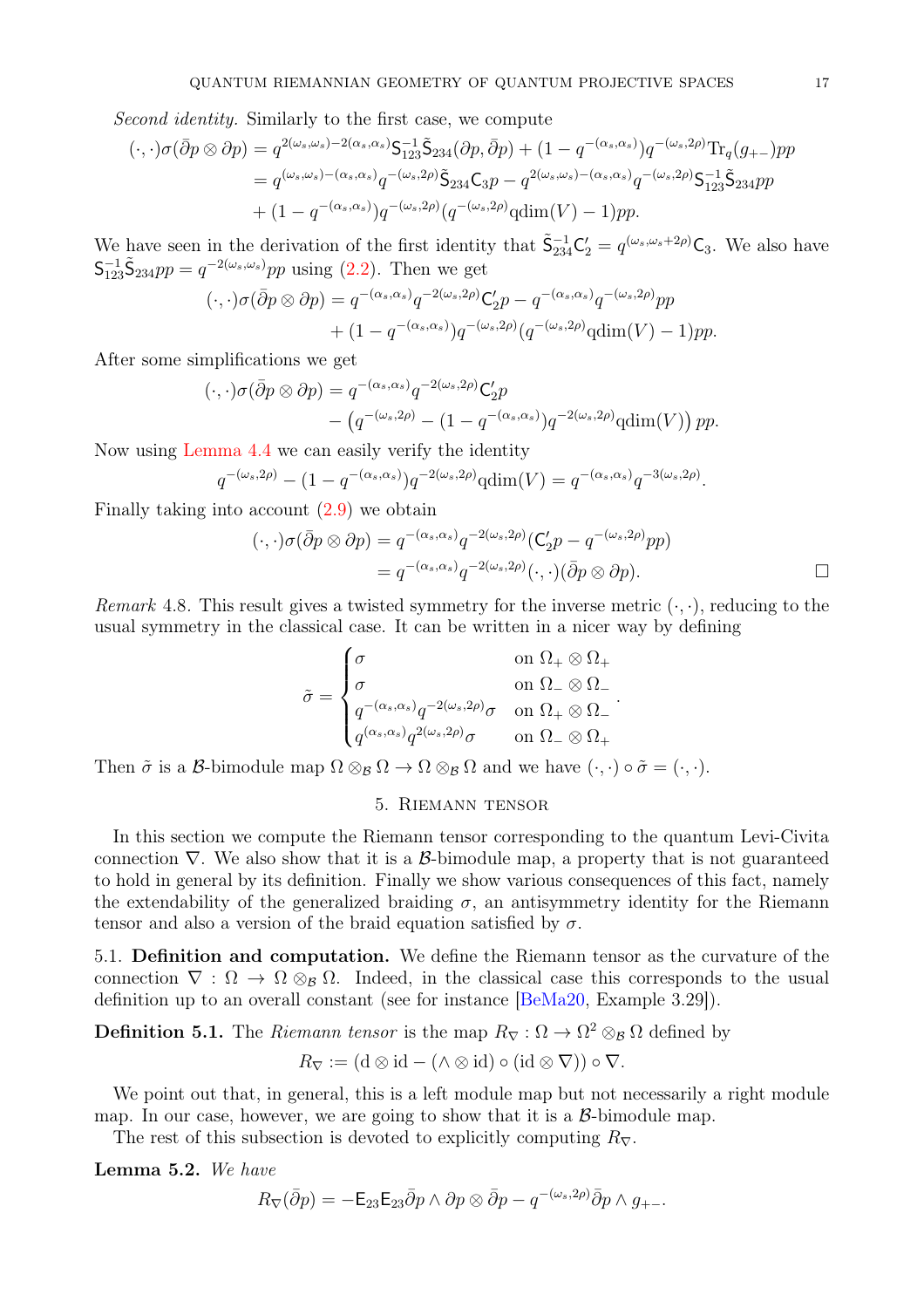*Proof.* According to  $(2.10)$ , the quantum Levi-Civita connection acts on  $\overline{\partial}p$  by

$$
\nabla(\bar{\partial}p) = \mathsf{E}_{23}\partial p \otimes \bar{\partial}p - q^{-(\omega_s,2\rho)}pg_{+-}.
$$

First, using  $(d \otimes id)(g_{+-}) = 0$  from  $(2.13)$  we compute

$$
(\mathrm{d} \otimes \mathrm{id}) \nabla (\bar{\partial} p) = \mathsf{E}_{23} \bar{\partial} \partial p \otimes \bar{\partial} p - q^{-(\omega_s, 2\rho)} \mathrm{d} p \wedge g_{+-}.
$$

We have the identity (see for instance [\[Mat20,](#page-31-1) Lemma C.6])

 $\partial \bar{\partial} p = \mathsf{E}_{23} \partial p \wedge \bar{\partial} p + \mathsf{E}_{23} \bar{\partial} p \wedge \partial p.$ 

Then using  $\bar{\partial}\partial = -\partial\bar{\partial}$  we can rewrite

$$
\mathsf{E}_{23}\bar{\partial}\partial p\otimes\bar{\partial} p=-\mathsf{E}_{23}\mathsf{E}_{23}\partial p\wedge\bar{\partial} p\otimes\bar{\partial} p-\mathsf{E}_{23}\mathsf{E}_{23}\bar{\partial} p\wedge\partial p\otimes\bar{\partial} p.
$$

The first term vanishes, since  $\mathsf{E}_{23}\mathsf{E}_{23} = \mathsf{E}_{23}\mathsf{E}_{45}$  and  $\mathsf{E}_{23}\bar{\partial}p \otimes \bar{\partial}p = 0$  from [\(C.2\)](#page-28-4). Then

$$
(\mathrm{d} \otimes \mathrm{id}) \nabla (\bar{\partial} p) = -\mathsf{E}_{23} \mathsf{E}_{23} \bar{\partial} p \wedge \partial p \otimes \bar{\partial} p - q^{-(\omega_s, 2\rho)} \mathrm{d} p \wedge g_{+-}.
$$

Similarly, using  $(id \otimes \nabla)(g_{+-}) = 0$  from  $(2.14)$  we obtain

$$
(\mathrm{id}\otimes\nabla)\nabla(\bar{\partial}p)=\mathsf{E}_{23}\mathsf{E}_{45}\partial p\otimes\partial p\otimes\bar{\partial}p-q^{-(\omega_s,2\rho)}\mathsf{E}_{23}\partial p\otimes pg_{+-}.
$$

The first term vanishes since  $\mathsf{E}_{23}\mathsf{E}_{45} = \mathsf{E}_{23}\mathsf{E}_{23}$  and  $\mathsf{E}_{23}\partial p \otimes \partial p = 0$  from [\(C.2\)](#page-28-4). Then

$$
(\mathrm{id} \otimes \nabla) \nabla (\bar{\partial} p) = -q^{-(\omega_s, 2\rho)} \mathsf{E}_{23} \partial pp \otimes g_{+-} = -q^{-(\omega_s, 2\rho)} \partial p \otimes g_{+-}.
$$

Putting the two terms together and using  $d = \partial + \partial$  we obtain

$$
R_{\nabla}(\overline{\partial}p) = (\mathbf{d} \otimes \mathbf{id})\nabla(\overline{\partial}p) - (\wedge \otimes \mathbf{id})(\mathbf{id} \otimes \nabla)\nabla(\overline{\partial}p)
$$
  
= 
$$
-\mathsf{E}_{23}\mathsf{E}_{23}\overline{\partial}p \wedge \partial p \otimes \overline{\partial}p - q^{-(\omega_s, 2\rho)}\overline{\partial}p \wedge g_{+-}.
$$

We proceed by computing  $R_{\nabla}(\partial p)$ , which is technically more challenging. We derive two different expressions for it. The second one, which is seemingly more complicated, is going to be used to simplify things in the computation of the Ricci tensor.

<span id="page-17-0"></span>Lemma 5.3. We have

$$
R_{\nabla}(\partial p) = q^{(\alpha_s, \alpha_s)} \mathsf{E}_{23} \mathsf{T}_{1234} \mathsf{E}_{23} \partial p \wedge \bar{\partial} p \otimes \partial p
$$

$$
+ q^{(\alpha_s, \alpha_s)} \mathsf{E}_{23} \mathsf{T}_{1234} \mathsf{E}_{23} \bar{\partial} p \wedge \partial p \otimes \partial p
$$

$$
- q^{(\alpha_s, \alpha_s)} q^{-(\omega_s, 2\rho)} \partial p \wedge g_{-+}.
$$

We can also write this as

$$
R_{\nabla}(\partial p) = q^{(\alpha_s, \alpha_s)} \mathsf{E}_{23} \mathsf{T}_{1234} \mathsf{E}_{23} \partial p \wedge \bar{\partial} p \otimes \partial p
$$
  
-  $\mathsf{E}_{23} \mathsf{T}_{1234} \mathsf{E}_{23} \mathsf{T}_{1234}^{-1} \partial p \wedge \bar{\partial} p \otimes \partial p$   
-  $(1 - q^{-(\alpha_s, \alpha_s)}) q^{-(\omega_s, 2\rho)} \wedge (g_{+-}) \otimes \partial p$   
-  $q^{(\alpha_s, \alpha_s)} q^{-(\omega_s, 2\rho)} \partial p \wedge g_{-+}.$ 

*Proof.* According to  $(2.10)$ , the quantum Levi-Civita connection acts on  $\partial p$  by

$$
\nabla(\partial p) = q^{(\alpha_s, \alpha_s)} \mathsf{E}_{23} \mathsf{T}_{1234} \bar{\partial} p \otimes \partial p - q^{(\alpha_s, \alpha_s)} q^{-(\omega_s, 2\rho)} p g_{-+}.
$$

First expression. Using the identity  $(d \otimes id)(g_{-+}) = 0$  from  $(2.13)$  we compute

$$
(d \otimes id)\nabla(\partial p) = q^{(\alpha_s, \alpha_s)} \mathsf{E}_{23} \mathsf{T}_{1234} \partial \bar{\partial} p \otimes \partial p - q^{(\alpha_s, \alpha_s)} q^{-(\omega_s, 2\rho)} dp \wedge g_{-+}
$$
  
=  $q^{(\alpha_s, \alpha_s)} \mathsf{E}_{23} \mathsf{T}_{1234} \mathsf{E}_{23} \partial p \wedge \bar{\partial} p \otimes \partial p + q^{(\alpha_s, \alpha_s)} \mathsf{E}_{23} \mathsf{T}_{1234} \mathsf{E}_{23} \bar{\partial} p \wedge \partial p \otimes \partial p$   
-  $q^{(\alpha_s, \alpha_s)} q^{-(\omega_s, 2\rho)} dp \wedge g_{-+}.$ 

Here we also used the identity for  $\partial \bar{\partial} p$  as in [Lemma 5.2.](#page-16-1)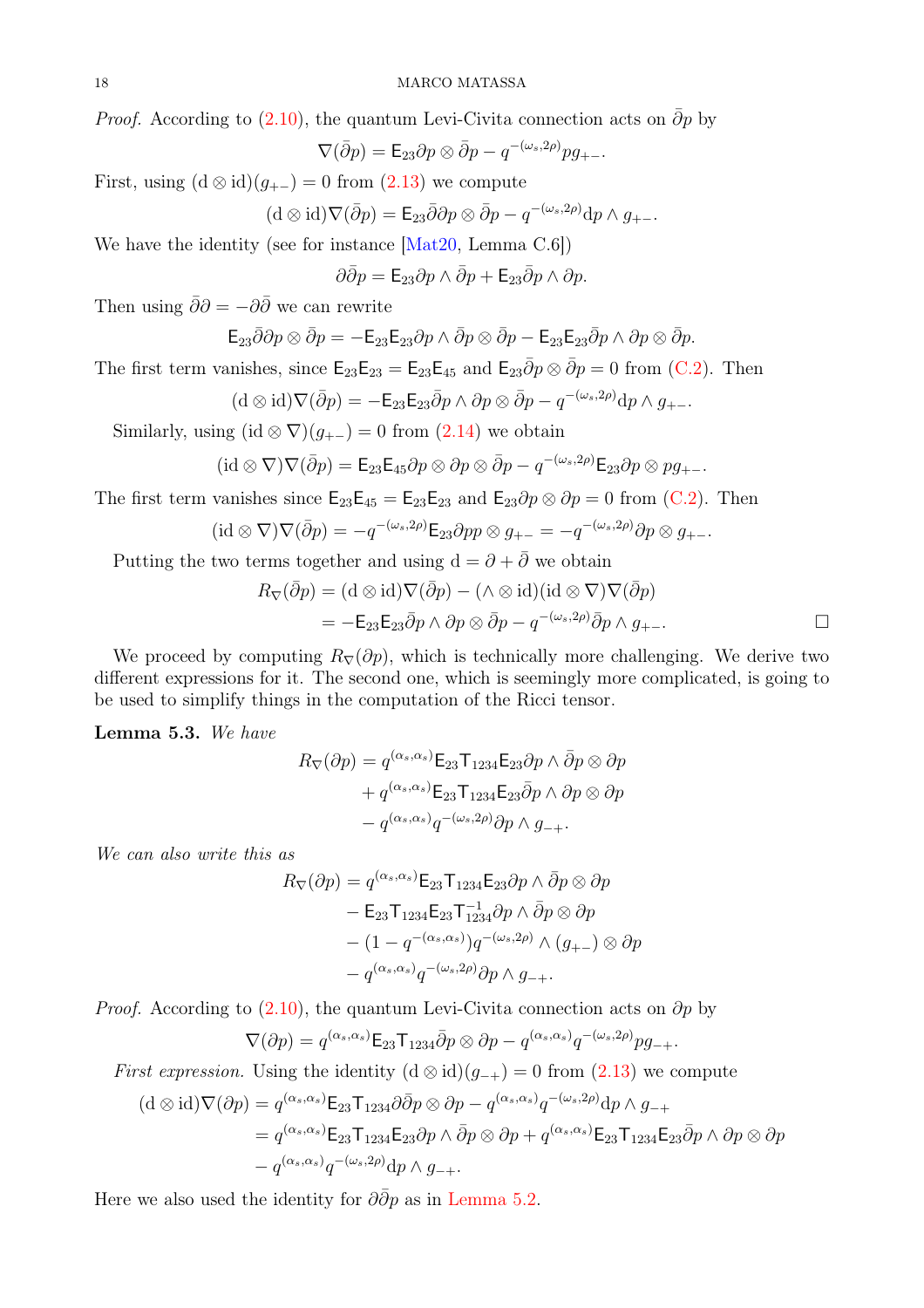On the other hand, using  $(id \otimes \nabla)(g_{-+}) = 0$  from  $(2.14)$  we have

$$
(\mathrm{id}\otimes\nabla)\nabla(\partial p) = q^{(\alpha_s,\alpha_s)}\mathsf{E}_{23}\mathsf{T}_{1234}\bar{\partial}p\otimes\nabla(\partial p)
$$
  
=  $q^{2(\alpha_s,\alpha_s)}\mathsf{E}_{23}\mathsf{T}_{1234}\mathsf{E}_{45}\mathsf{T}_{3456}\bar{\partial}p\otimes\bar{\partial}p\otimes\partial p - q^{2(\alpha_s,\alpha_s)}q^{-(\omega_s,2\rho)}\mathsf{E}_{23}\mathsf{T}_{1234}\bar{\partial}p\otimes pg_{-+}.$ 

The relations [\(2.4\)](#page-5-2) and [\(2.6\)](#page-5-3) give  $S_{123}\overline{\partial}pp = q^{(\omega_s,\omega_s)}\overline{\partial}pp$ . Then, using this identity together with  $(C.1)$ , we can rewrite the second term above as

$$
\mathsf{E}_{23}\mathsf{T}_{1234}\bar{\partial}pp = \mathsf{E}_{23}\tilde{\mathsf{S}}_{234}\mathsf{S}_{123}\bar{\partial}pp = q^{(\omega_s,\omega_s)}\mathsf{E}_{23}\tilde{\mathsf{S}}_{234}\bar{\partial}pp
$$

$$
= q^{-(\omega_s,2\rho)}\mathsf{E}_{34}'\bar{\partial}pp = \bar{\partial}p.
$$

Now we focus on the first term, which we write as

 $A = \mathsf{E}_{23}\mathsf{T}_{1234}\mathsf{E}_{45}\mathsf{T}_{3456}\bar{\partial}p\otimes \bar{\partial}p\otimes \partial p.$ 

Using 
$$
T_{1234} = \tilde{S}_{234} S_{123}
$$
 and  $E_{23} \tilde{S}_{234} = q^{-(\omega_s, \omega_s + 2\rho)} E'_{34}$  from (C.1) we rewrite it as  
\n
$$
A = q^{-2(\omega_s, \omega_s + 2\rho)} E'_{34} S_{123} E'_{56} S_{345} \overline{\partial} p \otimes \overline{\partial} p \otimes \partial p
$$
\n
$$
= q^{-2(\omega_s, \omega_s + 2\rho)} E'_{34} E'_{56} S_{123} S_{345} \overline{\partial} p \otimes \overline{\partial} p \otimes \partial p.
$$

We have  $\mathsf{S}_{123}\bar{\partial}p\otimes \bar{\partial}p = q^{(\omega_s,\omega_s)}\bar{\partial}p\otimes \bar{\partial}p$  from [\(C.3\)](#page-29-0). Using this together with the "braid equation"  $S_{123}S_{345}S_{123} = S_{345}S_{123}S_{345}$  from [Proposition B.1](#page-28-5) we get

$$
A = q^{-(\omega_s, \omega_s)} q^{-2(\omega_s, \omega_s + 2\rho)} \mathsf{E}_{34}' \mathsf{E}_{34}' \mathsf{S}_{345} \mathsf{S}_{123} \mathsf{S}_{345} \bar{\partial} p \otimes \bar{\partial} p \otimes \partial p.
$$

Using  $(C.1)$  again this can be rewritten as

$$
A = q^{-(\omega_s, \omega_s)} q^{-(\omega_s, \omega_s + 2\rho)} \mathsf{E}_{34}' \mathsf{E}_{45} \mathsf{S}_{123} \mathsf{S}_{345} \bar{\partial} p \otimes \bar{\partial} p \otimes \partial p
$$
  
=  $q^{-(\omega_s, \omega_s)} q^{-(\omega_s, \omega_s + 2\rho)} \mathsf{E}_{34}' \mathsf{S}_{123} \mathsf{E}_{45} \mathsf{S}_{345} \bar{\partial} p \otimes \bar{\partial} p \otimes \partial p.$ 

Next, using the quadratic relation  $(B.1)$  for  $S_{345}$  and  $(C.1)$  we have

$$
\mathsf{E}_{45}\mathsf{S}_{345} = q^{2(\omega_s,\omega_s) - (\alpha_s,\alpha_s)} \mathsf{E}_{45}\mathsf{S}_{345}^{-1} + q^{(\omega_s,\omega_s)}(1 - q^{-(\alpha_s,\alpha_s)}) \mathsf{E}_{45}
$$
  
=  $q^{2(\omega_s,\omega_s) - (\alpha_s,\alpha_s)} q^{-(\omega_s,\omega_s+2\rho)} \mathsf{E}_{34}' + q^{(\omega_s,\omega_s)}(1 - q^{-(\alpha_s,\alpha_s)}) \mathsf{E}_{45}.$ 

The first term gives zero when acting on  $\bar{\partial}p \otimes \bar{\partial}p \otimes \partial p$ . Hence we obtain

$$
A = q^{-(\omega_s, \omega_s)} q^{-(\omega_s, \omega_s + 2\rho)} q^{(\omega_s, \omega_s)} (1 - q^{-(\alpha_s, \alpha_s)}) \mathsf{E}_{34}' \mathsf{S}_{123} \mathsf{E}_{45} \bar{\partial} p \otimes \bar{\partial} p \otimes \partial p
$$
  
= 
$$
(1 - q^{-(\alpha_s, \alpha_s)}) q^{-(\omega_s, 2\rho)} \mathsf{E}_{34}' \mathsf{E}_{45} \bar{\partial} p \otimes \bar{\partial} p \otimes \partial p
$$
  
= 
$$
(1 - q^{-(\alpha_s, \alpha_s)}) q^{-(\omega_s, 2\rho)} \bar{\partial} p \otimes g_{-+}.
$$

Plugging this expression back into  $(id \otimes \nabla) \nabla(\partial p)$  we get

$$
(\mathrm{id}\otimes\nabla)\nabla(\partial p) = q^{2(\alpha_s,\alpha_s)}(1-q^{-(\alpha_s,\alpha_s)})q^{-(\omega_s,2\rho)}\bar{\partial}p\otimes g_{-+} - q^{2(\alpha_s,\alpha_s)}q^{-(\omega_s,2\rho)}\bar{\partial}p\otimes g_{-+}
$$
  
=  $-q^{(\alpha_s,\alpha_s)}q^{-(\omega_s,2\rho)}\bar{\partial}p\otimes g_{-+}.$ 

Finally combining this with the expression for  $(d \otimes id)\nabla(\partial p)$  we obtain

$$
R_{\nabla}(\partial p) = q^{(\alpha_s, \alpha_s)} \mathsf{E}_{23} \mathsf{T}_{1234} \mathsf{E}_{23} \partial p \wedge \bar{\partial} p \otimes \partial p + q^{(\alpha_s, \alpha_s)} \mathsf{E}_{23} \mathsf{T}_{1234} \mathsf{E}_{23} \bar{\partial} p \wedge \partial p \otimes \partial p
$$

$$
- q^{(\alpha_s, \alpha_s)} q^{-(\omega_s, 2\rho)} \partial p \wedge g_{-+}.
$$

Note that the term of the form  $\bar{\partial}p \wedge \bar{\partial}p \otimes \partial p$  has canceled out.

Second expression. It is useful to derive an alternative expression for  $R_{\nabla}(\partial p)$ , obtained by rewriting the term  $\bar{\partial}p \wedge \partial p$  in the form  $\partial p \wedge \bar{\partial}p$ . Using [Lemma D.1](#page-30-1) we have

$$
\bar{\partial}p \wedge \partial p = -q^{-(\alpha_s, \alpha_s)} \mathsf{T}_{1234}^{-1} \partial p \wedge \bar{\partial}p + q^{-(\alpha_s, \alpha_s)} q^{-(\omega_s, 2\rho)} \mathsf{E}_{34}' \mathsf{T}_{3456}^{-1} p \partial p \wedge \bar{\partial}p.
$$

Moreover according to [Lemma C.4](#page-29-1) we have

$$
\mathsf{E}_{12}'\mathsf{T}_{1234}^{-1}\partial p\otimes \bar{\partial} p = -(1-q^{(\alpha_s,\alpha_s)})q^{(\omega_s,2\rho)}\mathsf{E}_{23}\partial p\otimes \bar{\partial} p + (1-q^{(\alpha_s,\alpha_s)})g_{+-}p.
$$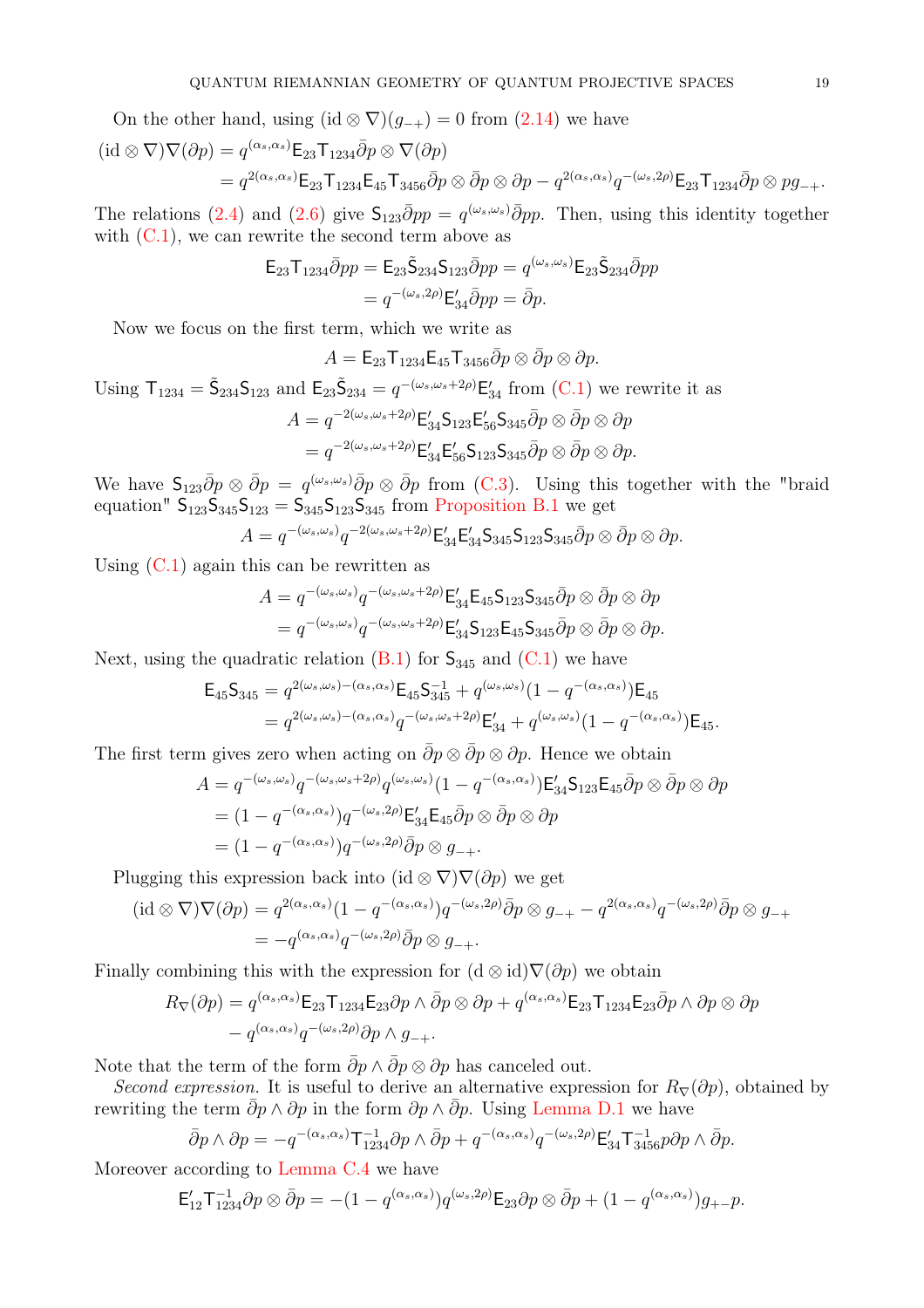Combining these two identities we obtain

$$
\bar{\partial}p \wedge \partial p = -q^{-(\alpha_s, \alpha_s)} \mathsf{T}_{1234}^{-1} \partial p \wedge \bar{\partial}p + (1 - q^{-(\alpha_s, \alpha_s)}) \mathsf{E}_{45} p \partial p \wedge \bar{\partial}p - (1 - q^{-(\alpha_s, \alpha_s)}) q^{-(\omega_s, 2\rho)} pp \wedge (g_{+-}).
$$

Applying  $E_{23}$  and using  $(2.7)$  we get

$$
\mathsf{E}_{23}\bar{\partial}p\wedge\partial p=-q^{-(\alpha_s,\alpha_s)}\mathsf{E}_{23}\mathsf{T}_{1234}^{-1}\partial p\wedge\bar{\partial}p-(1-q^{-(\alpha_s,\alpha_s)})q^{-(\omega_s,2\rho)}\wedge(g_{+-})p.
$$

Now plugging this into the previous expression for  $R_{\nabla}(\partial p)$  gives

$$
R_{\nabla}(\partial p) = q^{(\alpha_s, \alpha_s)} \mathsf{E}_{23} \mathsf{T}_{1234} \mathsf{E}_{23} \partial p \wedge \bar{\partial} p \otimes \partial p
$$
  
-  $\mathsf{E}_{23} \mathsf{T}_{1234} \mathsf{E}_{23} \mathsf{T}_{1234}^{-1} \partial p \wedge \bar{\partial} p \otimes \partial p$   
+  $(1 - q^{(\alpha_s, \alpha_s)}) q^{-(\omega_s, 2\rho)} \mathsf{E}_{23} \mathsf{T}_{1234} \wedge (g_{+-}) \otimes p \partial p$   
-  $q^{(\alpha_s, \alpha_s)} q^{-(\omega_s, 2\rho)} \partial p \wedge g_{-+}.$ 

Finally we can use  $(2.6)$  to compute

$$
\mathsf{E}_{23}\mathsf{T}_{1234}p\partial p = q^{-(\alpha_s,\alpha_s)}\mathsf{E}_{23}\partial pp = q^{-(\alpha_s,\alpha_s)}\partial p,
$$

which allows us to rewrite the third term in the claimed form.  $\Box$ 

Remark 5.4. It can be shown that the term  $\mathsf{E}_{23}\mathsf{T}_{1234}\mathsf{E}_{23}\partial p\wedge \partial p\otimes \partial p$  vanishes in the classical case. On the other hand it is non-zero in the quantum case, as we shall see.

It follows from our computations for the Riemann tensor that

$$
R_{\nabla} \in \Omega^{(1,1)} \otimes \Omega,
$$

where  $\Omega^{(1,1)} \subset \Omega^2$  denotes the subspace of elements of the form  $\partial p \wedge \bar{\partial} p$  (or equivalently of the form  $\bar{\partial}p \wedge \partial p$ . This is analogous to what we have classically for a Kähler manifold.

<span id="page-19-0"></span>5.2. **Bimodule map.** As mentioned before, the Riemann tensor  $R_{\nabla}$  is not a bimodule map in general. However this turns out to be the case here, as we now show.

**Theorem 5.5.** We have that  $R_{\nabla} : \Omega \to \Omega^2 \otimes_{\mathcal{B}} \Omega$  is a  $\mathcal{B}\text{-bimodule map}.$ 

*Proof.* We only need to show that it is a right  $\beta$ -bimodule map. We are going to make extensive use of the identity  $E_{23}T_{3456}T_{1234} = T_{1234}E_{45}$ , see for instance [\[Mat20,](#page-31-1) Lemma C.1].

Case  $\bar{\partial}p$ . Using the expression from [Lemma 5.2,](#page-16-1) the right B-module relations [\(2.6\)](#page-5-3) and the fact that  $R_{\nabla}$  is a left  $\beta$ -module map, we compute

$$
R_{\nabla}(\overline{\partial}pp) = q^{-(\alpha_s,\alpha_s)} \mathsf{T}_{1234} R_{\nabla}(p\overline{\partial}p) = q^{-(\alpha_s,\alpha_s)} \mathsf{T}_{1234} p R_{\nabla}(\overline{\partial}p)
$$
  
=  $-q^{-(\alpha_s,\alpha_s)} \mathsf{T}_{1234} \mathsf{E}_{45} \mathsf{E}_{45} p \overline{\partial}p \wedge \partial p \otimes \overline{\partial}p - q^{-(\omega_s,2\rho)} q^{-(\alpha_s,\alpha_s)} \mathsf{T}_{1234} p \overline{\partial}p \wedge g_{+-}.$ 

Consider  $A_1 = \mathsf{T}_{1234} \mathsf{E}_{45} \mathsf{E}_{45} p \bar{\partial} p \wedge \partial p \otimes \bar{\partial} p$ . Using  $\mathsf{T}_{1234} \mathsf{E}_{45} = \mathsf{E}_{23} \mathsf{T}_{3456} \mathsf{T}_{1234}$  we get

$$
A_1 = \mathsf{E}_{23} \mathsf{T}_{3456} \mathsf{T}_{1234} \mathsf{E}_{45} p \overline{\partial} p \wedge \partial p \otimes \overline{\partial} p
$$
  
=  $\mathsf{E}_{23} \mathsf{T}_{3456} \mathsf{E}_{23} \mathsf{T}_{3456} \mathsf{T}_{1234} p \overline{\partial} p \wedge \partial p \otimes \overline{\partial} p.$ 

Then using the right  $\beta$ -module relations  $(2.6)$  we obtain

$$
A_1 = q^{(\alpha_s, \alpha_s)} \mathsf{E}_{23} \mathsf{T}_{3456} \mathsf{E}_{23} \mathsf{T}_{5678}^{-1} \bar{\partial} p \wedge \partial p \otimes \bar{\partial} pp
$$
  
=  $q^{(\alpha_s, \alpha_s)} \mathsf{E}_{23} \mathsf{E}_{23} \bar{\partial} p \wedge \partial p \otimes \bar{\partial} pp.$ 

On the other hand for  $A_2 = \mathsf{T}_{1234} p \bar{\partial} p \wedge g_{+-}$  we compute

$$
A_2 = q^{(\alpha_s, \alpha_s)} \bar{\partial} p p \wedge g_{+-} = q^{(\alpha_s, \alpha_s)} \bar{\partial} p \wedge g_{+-} p.
$$

Here we used that  $g_{+-}$  is central. Then we obtain

$$
R_{\nabla}(\overline{\partial} pp) = -\mathsf{E}_{23}\mathsf{E}_{23}\overline{\partial} p \wedge \partial p \otimes \overline{\partial} pp - q^{-(\omega_s,2\rho)}\overline{\partial} p \wedge g_{+-}p = R_{\nabla}(\overline{\partial} p)p.
$$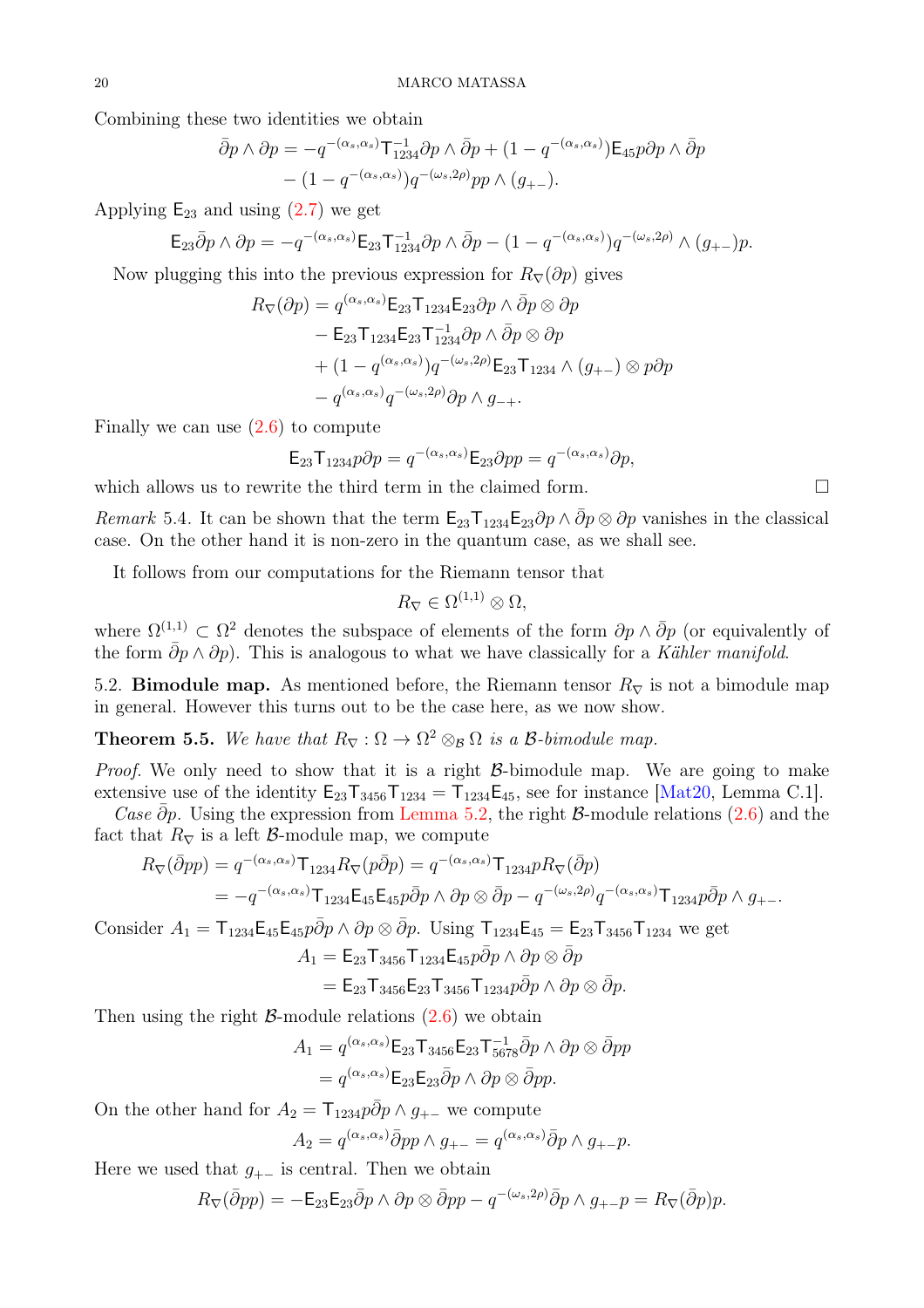Case  $\partial p$ . Similarly, using the expression from [Lemma 5.3](#page-17-0) we compute

$$
R_{\nabla}(\partial pp) = q^{(\alpha_s, \alpha_s)} \mathsf{T}_{1234} R_{\nabla}(p\partial p) = q^{(\alpha_s, \alpha_s)} \mathsf{T}_{1234} p R_{\nabla}(\partial p)
$$
  
=  $q^{2(\alpha_s, \alpha_s)} \mathsf{T}_{1234} \mathsf{E}_{45} \mathsf{T}_{3456} \mathsf{E}_{45} p\partial p \wedge \bar{\partial} p \otimes \partial p$   
+  $q^{2(\alpha_s, \alpha_s)} \mathsf{T}_{1234} \mathsf{E}_{45} \mathsf{T}_{3456} \mathsf{E}_{45} p\bar{\partial} p \wedge \partial p \otimes \partial p$   
-  $q^{2(\alpha_s, \alpha_s)} q^{-(\omega_s, 2\rho)} \mathsf{T}_{1234} p\partial p \wedge g_{-+}.$ 

Let us write this expression in the form

$$
R_{\nabla}(\partial pp) = q^{2(\alpha_s, \alpha_s)}B_1 + q^{2(\alpha_s, \alpha_s)}B_2 - q^{2(\alpha_s, \alpha_s)}q^{-(\omega_s, 2\rho)}B_3.
$$

For the term  $B_1$  we compute

$$
B_1 = \mathsf{T}_{1234} \mathsf{E}_{45} \mathsf{T}_{3456} \mathsf{E}_{45} p \partial p \wedge \bar{\partial} p \otimes \partial p
$$
  
=  $\mathsf{E}_{23} \mathsf{T}_{3456} \mathsf{T}_{1234} \mathsf{T}_{3456} \mathsf{E}_{45} p \partial p \wedge \bar{\partial} p \otimes \partial p.$ 

To proceed we use the "braid equation"  $T_{3456}T_{1234}T_{3456} = T_{1234}T_{3456}T_{1234}$ , which can be easily derived from the properties listed in [Proposition B.1.](#page-28-5) We get

$$
B_1 = \mathsf{E}_{23} \mathsf{T}_{1234} \mathsf{T}_{3456} \mathsf{T}_{1234} \mathsf{E}_{45} p \partial p \wedge \bar{\partial} p \otimes \partial p
$$
  
=  $\mathsf{E}_{23} \mathsf{T}_{1234} \mathsf{T}_{3456} \mathsf{E}_{23} \mathsf{T}_{3456} \mathsf{T}_{1234} p \partial p \wedge \bar{\partial} p \otimes \partial p$   
=  $q^{-(\alpha_s, \alpha_s)} \mathsf{E}_{23} \mathsf{T}_{1234} \mathsf{T}_{3456} \mathsf{E}_{23} \mathsf{T}_{5678}^{-1} \partial p \wedge \bar{\partial} p \otimes \partial pp$   
=  $q^{-(\alpha_s, \alpha_s)} \mathsf{E}_{23} \mathsf{T}_{1234} \mathsf{E}_{23} \partial p \wedge \bar{\partial} p \otimes \partial pp.$ 

The computation for  $B_2$  is essentially identical and leads to

$$
B_2 = q^{-(\alpha_s, \alpha_s)} \mathsf{E}_{23} \mathsf{T}_{1234} \mathsf{E}_{23} \bar{\partial} p \wedge \partial p \otimes \partial pp.
$$
  
Finally we easily get  $B_3 = \partial p \wedge g_{-+}p$ . This leads to  $R_{\nabla}(\partial pp) = R_{\nabla}(\partial p)p$ .

5.3. Some consequences. In this subsection we explore various consequences of the fact that  $R_{\nabla}$  is a B-bimodule map. First we consider the possibility of extending the generalized braiding  $\sigma$  to a map  $\Omega \otimes_{\mathcal{B}} \Omega^n \to \Omega^n \otimes_{\mathcal{B}} \Omega$ , following [\[BeMa20,](#page-31-5) Definition 4.10].

**Definition 5.6.** An A-bimodule E with left bimodule connection  $(\nabla_E, \sigma_E)$  is called *extendable* if the generalized braiding  $\sigma_E : E \otimes_A \Omega^1 \to \Omega^1 \otimes_A E$  extends to a map

$$
\sigma_E^{[n]}: E \otimes_A \Omega^n \to \Omega^n \otimes_A E
$$

for all  $n \geq 1$ , in such a way that on  $E \otimes_A \Omega^m \otimes_A \Omega^n$  we have

$$
\sigma_E^{[m+n]} \circ (\mathrm{id} \otimes \wedge) = (\wedge \otimes \mathrm{id}) \circ (\mathrm{id} \otimes \sigma_E^{[n]}) \circ (\sigma_E^{[m]} \otimes \mathrm{id}).
$$

It is easy to see that this extension is unique, provided it exists.

This notion of extendability features in the definition of a certain (DG) category  $_A\mathcal{G}_A$ , defined by Beggs and Majid in [\[BeMa20,](#page-31-5) Section 4.1]. The objects of this category are triples  $(E, \nabla_E, \sigma_E)$ , where E is an A-bimodule and  $(\nabla_E, \sigma_E)$  is a left bimodule connection such that: 1)  $\sigma_E$  is extendable; 2) the curvature  $R_E$  is a bimodule map.

<span id="page-20-0"></span>**Proposition 5.7.** The generalized braiding  $\sigma : \Omega \otimes_B \Omega \to \Omega \otimes_B \Omega$  is extendable.

Proof. We make use of the following result ([\[BeMa20,](#page-31-5) Lemma 4.14], taking into account that the universal differential calculus is called maximal prolongation there): provided we use the universal differential calculus of a given FODC, if  $(E, \nabla_E, \sigma_E)$  is a left bimodule connection with  $R_E$  being a bimodule map, then  $\sigma_E$  is automatically extendable.

In our case we are considering the Heckenberger-Kolb calculus  $\Omega^{\bullet}$ , which is the universal differential calculus of the FODC  $\Omega$ . Since  $(\nabla, \sigma)$  is a left bimodule connection and  $R_{\nabla}$  is a bimodule map by [Theorem 5.5,](#page-19-0) we obtain the result.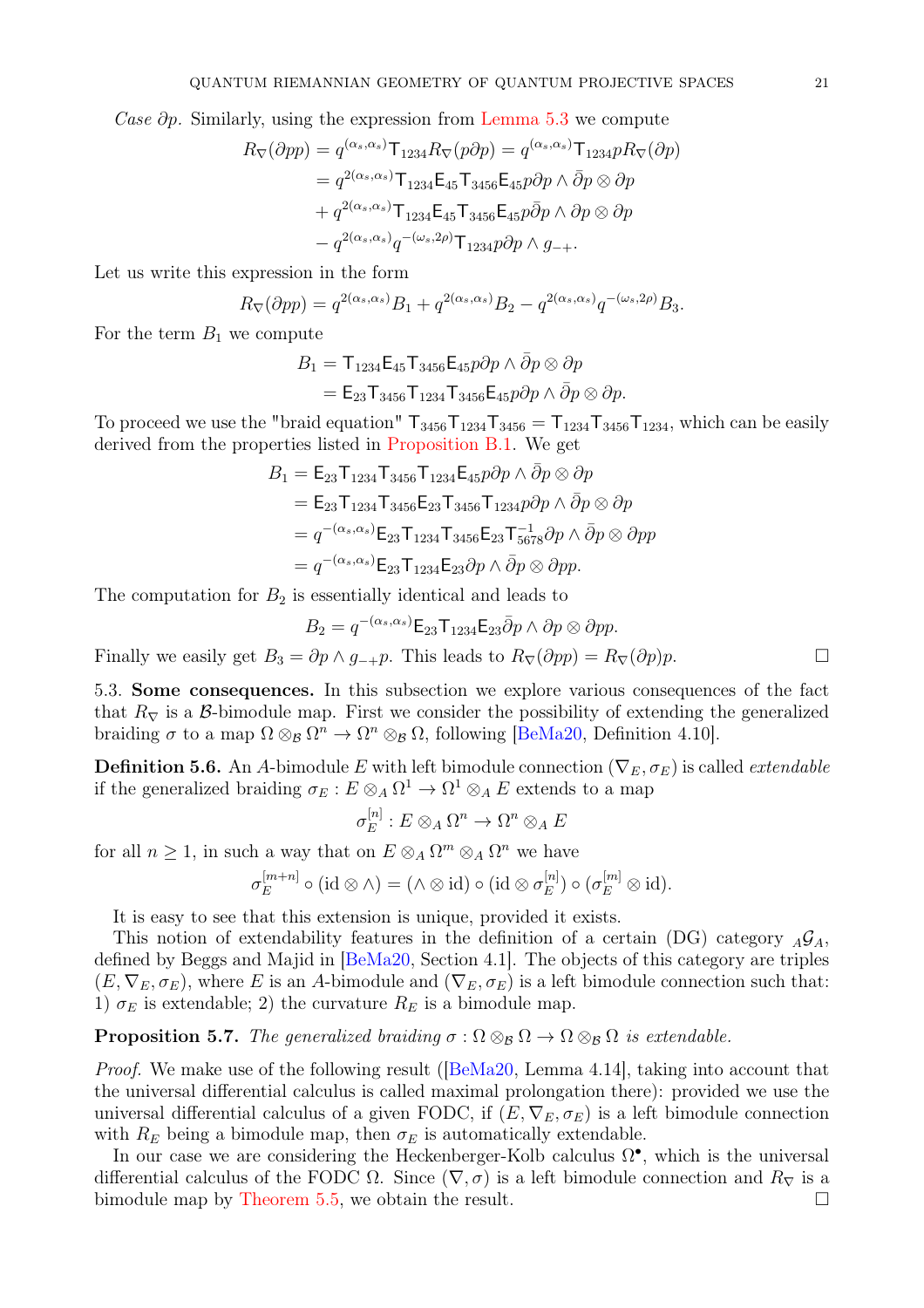Therefore  $(\Omega, \nabla, \sigma)$  is an object in the category  $\beta_{\beta}$  mentioned above. One consequence of this fact is the following identity, which in the classical case amounts to the antisymmetry property  $R_{ijkl} = -R_{jikl}$  for the components of the Riemann tensor.

Corollary 5.8. We have the identity

 $(R_{\nabla} \otimes id + (\sigma^{[2]} \otimes id) \circ (id \otimes R_{\nabla}))(g) = 0.$ 

*Proof.* This follows from [\[BeMa20,](#page-31-5) Corollary 4.16], which gives the stated result provided that  $(\Omega, \nabla, \sigma)$  is an object in the category  $\beta_B$  and that the connection  $\nabla$  is compatible with the quantum metric g, that is  $(\nabla \otimes id + (\sigma \otimes id) \circ (id \otimes \nabla))(g) = 0$ . Compatibility of  $\nabla$  with g for the quantum projective spaces was proven in [\[Mat20,](#page-31-1) Theorem 8.4].

Finally we come back to the generalized braiding  $\sigma$ . We show that it satisfies the braid equation possibly up to symmetric terms, in the following sense.

**Proposition 5.9.** The generalized braiding  $\sigma : \Omega \otimes_B \Omega \to \Omega \otimes_B \Omega$  satisfies

 $(\wedge \otimes id) \circ \sigma_1 \circ \sigma_2 \circ \sigma_1 = (\wedge \otimes id) \circ \sigma_2 \circ \sigma_1 \circ \sigma_2$ 

where we use the standard leg-notation  $\sigma_1 = \sigma \otimes \text{id}$  and  $\sigma_2 = \text{id} \otimes \sigma$ .

*Proof.* Since  $\sigma$  is extendable by [Proposition 5.7,](#page-20-0) we have the identity

 $\sigma^{[2]} \circ (\mathrm{id} \otimes \wedge) = (\wedge \otimes \mathrm{id}) \circ \sigma_2 \circ \sigma_1.$ 

We have  $\wedge \circ (\mathrm{id} + \sigma) = 0$  by [Corollary 3.6.](#page-11-0) This leads to

$$
-(\wedge \otimes id) \circ \sigma_2 \circ \sigma_1 = (\wedge \otimes id) \circ \sigma_2 \circ \sigma_1 \circ \sigma_2.
$$

Finally using  $-\wedge = \wedge \circ \sigma$  on the left-hand side gives the result.

Remark 5.10. We leave open the question of whether  $\sigma$  actually satisfies the braid equation. It is easy to show that  $\sigma_1 \circ \sigma_2 \circ \sigma_1 = \sigma_2 \circ \sigma_1 \circ \sigma_2$  holds when acting on  $\Omega_+ \otimes \Omega_+ \otimes \Omega_+$  or  $\Omega_-\otimes\Omega_-\otimes\Omega_-,$  hence the difficult part is to show that it holds for the mixed terms.

## 6. Ricci tensor

<span id="page-21-0"></span>In this section we study the Ricci tensor, corresponding to the quantum metric  $q$  and the quantum Levi-Civita connection ∇. Its definition depends on the auxiliary choice of a splitting map s for the wedge product, for which we use the one-parameter family introduced in [Proposition 4.1.](#page-12-1) We are going to show that this free parameter can be fixed by requiring the Ricci tensor to be symmetric, that is  $\land$ (Ricci) = 0. Moreover, with this choice the Ricci tensor turns out to be proportional to the quantum metric  $q$ . This gives a quantum analogue of the Einstein condition for the quantum Fubini-Study metric.

6.1. Definition and computation. We define the Ricci tensor as an appropriate "contraction" of the Riemann tensor, following [\[BeMa20,](#page-31-5) Section 8.1].

**Definition 6.1.** The *Ricci tensor* is the element Ricci  $\in \Omega \otimes_B \Omega$  defined by

Ricci := 
$$
((\cdot, \cdot) \otimes id \otimes id) \circ (id \otimes s \otimes id) \circ (id \otimes R_{\nabla})(g)
$$
.

Here  $(\cdot, \cdot)$  is the inverse of the quantum metric q, while s is a splitting map for the wedge product. In the classical case, with s being the antisymmetrization map, it corresponds to the usual Ricci tensor up to an overall factor (see [\[BeMa20,](#page-31-5) Example 8.10]).

In our case, we are going to use the splitting map s introduced in [Proposition 4.1.](#page-12-1) This is actually a one-parameter family of splitting maps, since we have  $c_{+-} + c_{-+} = 1$  and

$$
\mathbf{s}(\partial p \wedge \bar{\partial} p) = (c_{+-} \mathrm{id} - c_{-+} \sigma_{+-}) (\partial p \otimes \bar{\partial} p), \n\mathbf{s}(\bar{\partial} p \wedge \partial p) = (c_{-+} \mathrm{id} - c_{+-} \sigma_{-+}) (\bar{\partial} p \otimes \partial p).
$$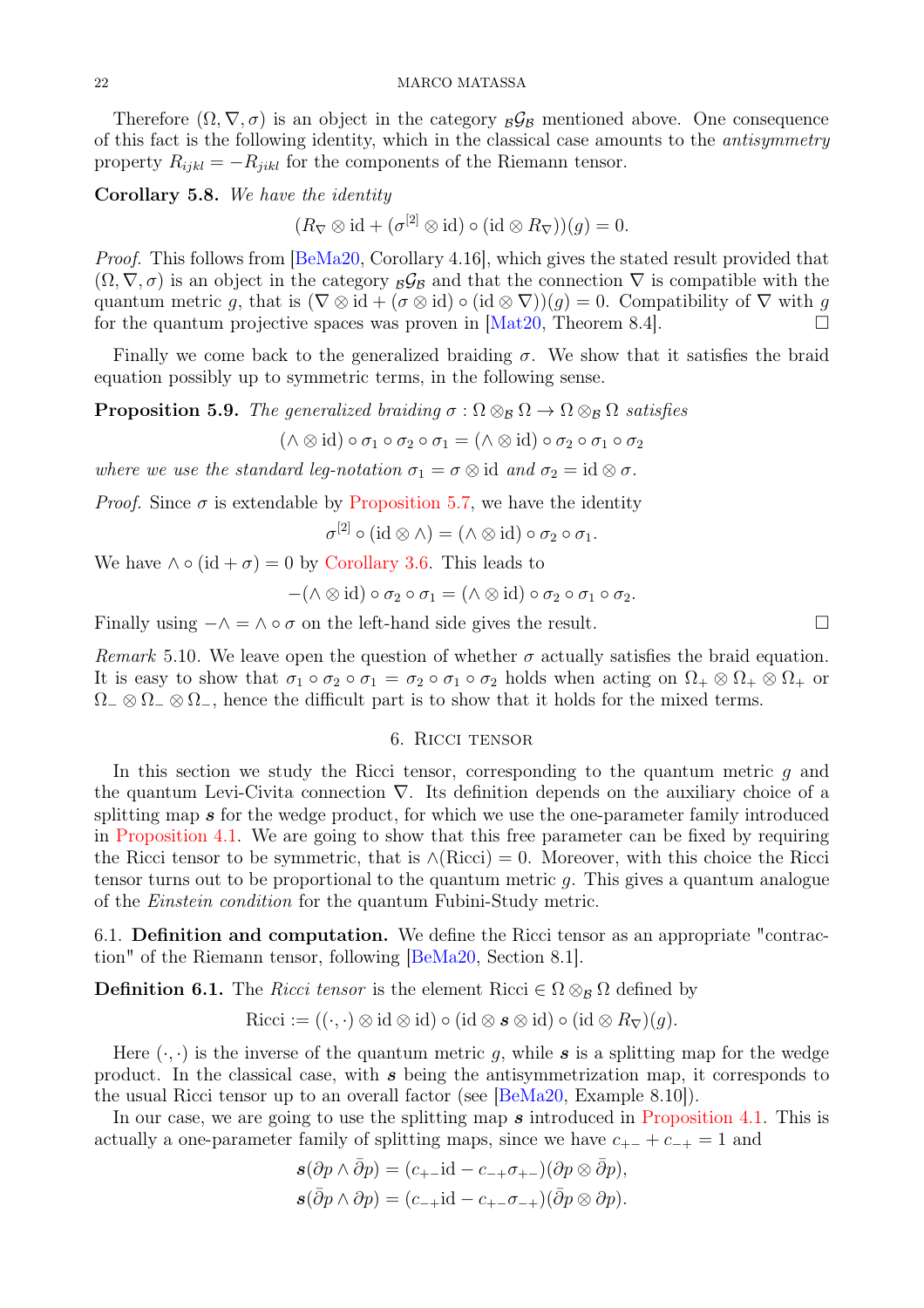Corresponding to the decomposition  $g = g_{+-} + g_{-+}$ , we also write

 $Ricci = Ricci_{+-} + Ricci_{-+}.$ 

<span id="page-22-0"></span>In the following we are going to explicitly compute these two components of the Ricci tensor. We begin with  $Ricci_{+-}$ , which is technically easier.

Lemma 6.2. We have

$$
Ricci_{+-} = -c_{-+}q^{-2(\omega_s, 2\rho)} \text{qdim}(V)g_{+-}.
$$

*Proof.* The component Ricci<sub>+−</sub> is defined by

$$
\mathrm{Ricci}_{+-} = ((\cdot, \cdot) \otimes \mathrm{id} \otimes \mathrm{id}) \circ (\mathrm{id} \otimes \mathbf{s} \otimes \mathrm{id}) \circ (\mathrm{id} \otimes R_{\nabla})(g_{+-}).
$$

Using the expression for  $R_{\nabla}(\bar{\partial}p)$  from [Lemma 5.2](#page-16-1) we compute

$$
(\mathrm{id}\otimes R_{\nabla})(g_{+-})=\mathsf{E}^{\prime}_{12}\mathsf{E}_{23}(\mathrm{id}\otimes R_{\nabla})(\partial p\otimes\bar{\partial}p)
$$
  

$$
=-\mathsf{E}^{\prime}_{12}\mathsf{E}_{23}\mathsf{E}_{45}\mathsf{E}_{45}\partial p\otimes\bar{\partial}p\wedge\partial p\otimes\bar{\partial}p
$$
  

$$
-q^{-(\omega_s,2\rho)}\mathsf{E}^{\prime}_{12}\mathsf{E}_{23}\mathsf{E}^{\prime}_{56}\mathsf{E}_{67}\partial p\otimes\bar{\partial}p\wedge\partial p\otimes\bar{\partial}p.
$$

Now consider the splitting map  $s(\bar{\partial}p \wedge \partial p) = (c_{-+}id - c_{+-}\sigma_{-+})(\bar{\partial}p \otimes \partial p)$  from [Proposition 4.1.](#page-12-1) Taking into account that  $(\partial p, \partial p) = 0$  we obtain

$$
((\cdot,\cdot)\otimes\mathrm{id})\circ(\mathrm{id}\otimes s)(\partial p\otimes\bar{\partial} p\wedge\partial p)=c_{-+}(\partial p,\bar{\partial} p)\partial p.
$$

Using this result in the computation of Ricci<sub>+−</sub> we obtain

$$
\text{Ricci}_{+-} = -c_{-+} \mathsf{E}_{12}' \mathsf{E}_{23} \mathsf{E}_{45} \mathsf{E}_{45} (\partial p, \bar{\partial} p) \partial p \otimes \bar{\partial} p - c_{-+} q^{-(\omega_s, 2\rho)} \mathsf{E}_{12}' \mathsf{E}_{23} \mathsf{E}_{56}' \mathsf{E}_{67} (\partial p, \bar{\partial} p) \partial p \otimes \bar{\partial} p.
$$

Let us write this in the form Ricci<sub>+−</sub> = −c<sub>−+</sub>(A<sub>1</sub> + A<sub>2</sub>). We are now going to obtain simpler expressions for the terms  $A_1$  and  $A_2$ .

The term  $A_1$ . Using the expression for inverse metric from  $(2.9)$  we write

$$
A_1 = \mathsf{E}_{12}' \mathsf{E}_{23} \mathsf{E}_{45} \mathsf{E}_{45} (\partial p, \bar{\partial} p) \partial p \otimes \bar{\partial} p
$$
  
=  $q^{(\alpha_s, \alpha_s)} q^{-(\omega_s, \omega_s + 2\rho)} \mathsf{E}_{12}' \mathsf{E}_{23} \mathsf{E}_{45} \mathsf{E}_{45} \mathsf{S}_{123} \mathsf{C}_{3} p \partial p \otimes \bar{\partial} p$   
-  $q^{(\alpha_s, \alpha_s)} q^{-(\omega_s, 2\rho)} \mathsf{E}_{12}' \mathsf{E}_{23} \mathsf{E}_{45} \mathsf{E}_{45} p p \partial p \otimes \bar{\partial} p.$ 

The second term vanishes, since using the algebraic relations we compute

$$
\mathsf{E}_{23}\mathsf{E}_{45}\mathsf{E}_{45}p p \partial p \otimes \bar{\partial} p = \mathsf{E}_{23}\mathsf{E}_{23}\mathsf{E}_{23}p p \partial p \otimes \bar{\partial} p = \mathsf{E}_{23}\mathsf{E}_{23}p \partial p \otimes \bar{\partial} p = 0.
$$

For the first term, using the duality relation  $(1.2)$  we get

$$
\mathsf{E}_{45} \mathsf{S}_{123} \mathsf{C}_3 = \mathsf{S}_{123} \mathsf{E}_{45} \mathsf{C}_3 = \mathsf{S}_{123}.
$$

Using this and  $(2.6)$  we obtain

$$
\mathsf{E}_{45} \mathsf{S}_{123} \mathsf{C}_{3} p \partial p \otimes \bar{\partial} p = \mathsf{S}_{123} p \partial p \otimes \bar{\partial} p = q^{(\omega_s, \omega_s) - (\alpha_s, \alpha_s)} \partial p p \otimes \bar{\partial} p.
$$

Finally we obtain

$$
\mathsf{E}^{\prime}_{12}\mathsf{E}_{23}\mathsf{E}_{45}\mathsf{E}_{45}\mathsf{S}_{123}\mathsf{C}_{3}p\partial p\otimes \bar{\partial}p
$$
\n
$$
= q^{(\omega_s,\omega_s)-(\alpha_s,\alpha_s)}\mathsf{E}^{\prime}_{12}\mathsf{E}_{23}\mathsf{E}_{45}\partial pp\otimes \bar{\partial}p = q^{(\omega_s,\omega_s)-(\alpha_s,\alpha_s)}\mathsf{E}^{\prime}_{12}\mathsf{E}_{23}\mathsf{E}_{23}\partial pp\otimes \bar{\partial}p
$$
\n
$$
= q^{(\omega_s,\omega_s)-(\alpha_s,\alpha_s)}\mathsf{E}^{\prime}_{12}\mathsf{E}_{23}\partial p\otimes \bar{\partial}p = q^{(\omega_s,\omega_s)-(\alpha_s,\alpha_s)}g_{+-}.
$$

From this we conclude that  $A_1 = q^{-(\omega_s, 2\rho)}g_{+-}$ .

The term  $A_2$ . Now consider the term

$$
A_2 = q^{-(\omega_s,2\rho)} \mathsf{E}_{12}' \mathsf{E}_{23} \mathsf{E}_{56}' \mathsf{E}_{67}(\partial p,\bar{\partial} p)\partial p \otimes \bar{\partial} p = q^{-(\omega_s,2\rho)} \mathsf{E}_{12}' \mathsf{E}_{23}(\partial p,\bar{\partial} p)g_{+-}.
$$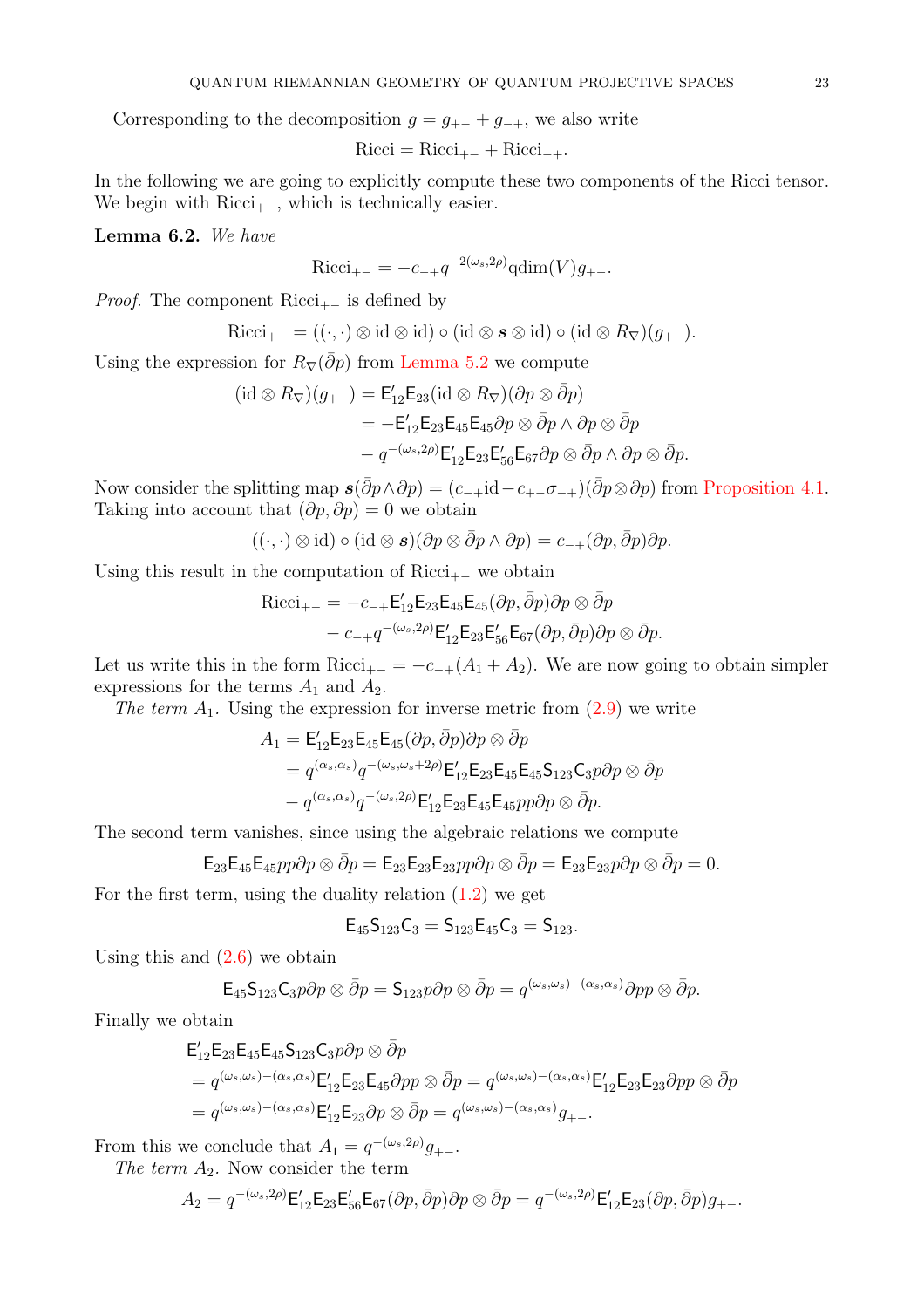We have  $\mathsf{E}_{12}'\mathsf{E}_{23}(\partial p, \bar{\partial} p) = \text{Tr}_q(g_{+-})$ . According to [Proposition 4.5](#page-14-0) we have

$$
Tr_q(g_{+-}) = q^{-(\omega_s, 2\rho)} qdim(V) - 1.
$$

Therefore we obtain

$$
A_2 = q^{-(\omega_s, 2\rho)} (q^{-(\omega_s, 2\rho)} \text{qdim}(V) - 1) g_{+-}.
$$

The sum. Finally, since Ricci<sub>+-</sub> = 
$$
-c_{-+}(A_1 + A_2)
$$
 we obtain

Ricci<sub>+-</sub> = -c<sub>-+</sub> 
$$
(q^{-(\omega_s, 2\rho)} + q^{-(\omega_s, 2\rho)}(q^{-(\omega_s, 2\rho)} \text{qdim}(V) - 1)) g_{+-}
$$
  
= -c<sub>-+</sub>  $q^{-2(\omega_s, 2\rho)} \text{qdim}(V) g_{+-}.$ 

<span id="page-23-0"></span>Next we compute  $Ricci_{-+}$ , which is technically more involved.

Lemma 6.3. We have

$$
Ricci_{-+} = -c_{+-}q^{(\alpha_s, \alpha_s)} \text{qdim}(V)g_{-+}.
$$

Proof. Our goal is to compute the expression

$$
\mathrm{Ricci}_{-+} = \mathsf{E}^{\prime}_{12}\mathsf{E}_{23}((\cdot,\cdot)\otimes\mathrm{id}\otimes\mathrm{id})\circ(\mathrm{id}\otimes\mathbf{s}\otimes\mathrm{id})(\bar{\partial}p\otimes R_{\nabla}(\partial p)).
$$

For  $R_{\nabla}(\partial p)$  we use the second expression derived in [Lemma 5.3,](#page-17-0) namely

$$
R_{\nabla}(\partial p) = q^{(\alpha_s, \alpha_s)} \mathsf{E}_{23} \mathsf{T}_{1234} \mathsf{E}_{23} \partial p \wedge \bar{\partial} p \otimes \partial p - \mathsf{E}_{23} \mathsf{T}_{1234} \mathsf{E}_{23} \mathsf{T}_{1234}^{-1} \partial p \wedge \bar{\partial} p \otimes \partial p - (1 - q^{-(\alpha_s, \alpha_s)}) q^{-(\omega_s, 2\rho)} \wedge (g_{+-}) \otimes \partial p - q^{(\alpha_s, \alpha_s)} q^{-(\omega_s, 2\rho)} \partial p \wedge g_{-+}.
$$

Now consider the splitting map  $s(\partial p \wedge \bar{\partial} p) = (c_{+-}id - c_{-+}\sigma_{+-})(\partial p \otimes \bar{\partial} p)$  from [Proposition 4.1.](#page-12-1) Taking into account that  $(\bar{\partial}p, \bar{\partial}p) = 0$  we obtain

$$
((\cdot,\cdot)\otimes\mathrm{id})\circ(\mathrm{id}\otimes s)(\bar{\partial}p\otimes\partial p\wedge\bar{\partial}p)=c_{+-}(\bar{\partial}p,\partial p)\bar{\partial}p.
$$

Using this in our expression for  $Ricci_{-+}$  we get

$$
Ricci_{-+} = c_{+-}q^{(\alpha_s, \alpha_s)} \mathsf{E}'_{12} \mathsf{E}_{23} \mathsf{E}_{45} \mathsf{T}_{3456} \mathsf{E}_{45} (\bar{\partial}p, \partial p) \bar{\partial}p \otimes \partial p
$$
  
\n
$$
- c_{+-} \mathsf{E}'_{12} \mathsf{E}_{23} \mathsf{E}_{45} \mathsf{T}_{3456} \mathsf{E}_{45} \mathsf{T}_{3456}^{-1} (\bar{\partial}p, \partial p) \bar{\partial}p \otimes \partial p
$$
  
\n
$$
- c_{+-} (1 - q^{-(\alpha_s, \alpha_s)}) q^{-(\omega_s, 2\rho)} \mathsf{E}'_{12} \mathsf{E}_{23} \mathsf{E}'_{34} \mathsf{E}_{45} (\bar{\partial}p, \partial p) \bar{\partial}p \otimes \partial p
$$
  
\n
$$
- c_{+-} q^{(\alpha_s, \alpha_s)} q^{-(\omega_s, 2\rho)} \mathsf{E}'_{12} \mathsf{E}_{23} (\bar{\partial}p, \partial p) g_{-+}.
$$

With obvious notation, we can write the expression above as

$$
Ricci_{-+} = -c_{+-}(A_1 + A_2 + A_3 + A_4).
$$

The term  $A_1$ . We begin with the term

$$
A_1 = -q^{(\alpha_s, \alpha_s)} \mathsf{E}_{12}' \mathsf{E}_{23} \mathsf{E}_{45} \mathsf{T}_{3456} \mathsf{E}_{45} (\bar{\partial}p, \partial p) \bar{\partial}p \otimes \partial p.
$$

Using the inverse metric from  $(2.9)$  and the relation  $(2.7)$  we compute

$$
\mathsf{E}_{45}(\bar{\partial}p,\partial p)\bar{\partial}p = \mathsf{E}_{45}\mathsf{C}'_2p\bar{\partial}p - q^{-(\omega_s,2\rho)}\mathsf{E}_{45}pp\bar{\partial}p = \mathsf{C}'_2\mathsf{E}_{23}p\bar{\partial}p - q^{-(\omega_s,2\rho)}p\bar{\partial}p
$$

$$
= \mathsf{C}'_2\bar{\partial}p - q^{-(\omega_s,2\rho)}p\bar{\partial}p.
$$

This lets us rewrite  $A_1$  in the form

$$
A_1 = -q^{(\alpha_s, \alpha_s)} \mathsf{E}_{12}' \mathsf{E}_{23} \mathsf{E}_{45} \mathsf{T}_{3456} \mathsf{C}_2' \overline{\partial} p \otimes \partial p + q^{(\alpha_s, \alpha_s)} q^{-(\omega_s, 2\rho)} \mathsf{E}_{12}' \mathsf{E}_{23} \mathsf{E}_{45} \mathsf{T}_{3456} p \overline{\partial} p \otimes \partial p.
$$

Write  $A_{1,1} = \mathsf{E}_{12}' \mathsf{E}_{23} \mathsf{E}_{45} \mathsf{T}_{3456} \mathsf{C}_2'$  $\mathcal{Z}_2 \overline{\partial} p \otimes \partial p$ . Using the definition of  $\mathsf{T}_{3456}$  we have  $A_{1,1} = \mathsf{E}_{12}'\mathsf{E}_{23}\mathsf{E}_{45}\mathsf{S}_{345}\tilde{\mathsf{S}}_{456}\mathsf{C}_2'$  $\mathcal{Z}_2 \bar{\partial} p \otimes \partial p = \mathsf{E}_{12}' \mathsf{E}_{23} \mathsf{E}_{45} \mathsf{S}_{345} \mathsf{C}_2' \tilde{\mathsf{S}}_{234} \bar{\partial} p \otimes \partial p.$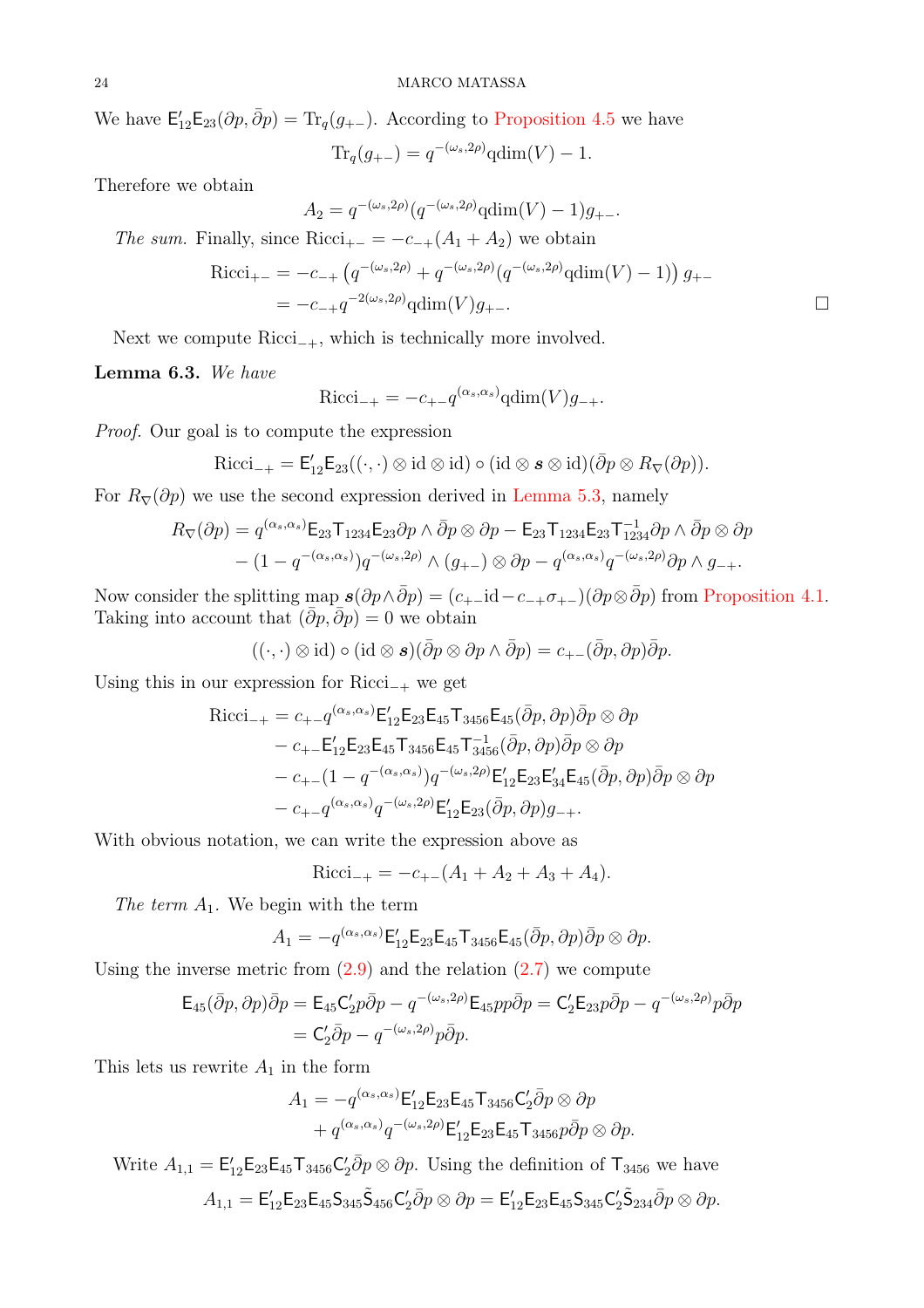Next, using the quadratic relation  $(B.1)$  for  $S_{345}$  and  $(C.1)$ , we compute

$$
A_{1,1} = q^{2(\omega_s, \omega_s) - (\alpha_s, \alpha_s)} \mathsf{E}'_{12} \mathsf{E}_{23} \mathsf{E}_{45} \mathsf{S}_{345}^{-1} \mathsf{C}'_2 \tilde{\mathsf{S}}_{234} \bar{\partial} p \otimes \partial p + (1 - q^{-(\alpha_s, \alpha_s)}) q^{(\omega_s, \omega_s)} \mathsf{E}'_{12} \mathsf{E}_{23} \mathsf{E}_{45} \mathsf{C}'_2 \tilde{\mathsf{S}}_{234} \bar{\partial} p \otimes \partial p = q^{-(\omega_s, 2\rho)} q^{(\omega_s, \omega_s) - (\alpha_s, \alpha_s)} \mathsf{E}'_{12} \mathsf{E}_{23} \mathsf{E}'_3 \mathsf{C}'_2 \tilde{\mathsf{S}}_{234} \bar{\partial} p \otimes \partial p + (1 - q^{-(\alpha_s, \alpha_s)}) q^{(\omega_s, \omega_s)} \mathsf{E}'_{12} \mathsf{E}_{23} \mathsf{C}'_2 \mathsf{E}_{23} \tilde{\mathsf{S}}_{234} \bar{\partial} p \otimes \partial p.
$$

The second term vanishes after using  $(C.1)$ . For the first term we use the duality relation  $E'_{34}C'_{2} = id$  from [\(1.2\)](#page-3-1). Then making use of [\(C.1\)](#page-28-2) again we obtain

$$
A_{1,1} = q^{-(\omega_s, 2\rho)} q^{(\omega_s, \omega_s) - (\alpha_s, \alpha_s)} \mathsf{E}_{12}' \mathsf{E}_{23} \tilde{\mathsf{S}}_{234} \bar{\partial} p \otimes \partial p = 0.
$$

Now consider the term  $A_{1,2} = \mathsf{E}_{12}'\mathsf{E}_{23}\mathsf{E}_{45}\mathsf{T}_{3456}p\bar{\partial}p\otimes\partial p$ . Using the right  $\mathcal{B}\text{-module relations}$  $(2.6)$  and the commutation relations between S and  $\tilde{S}$  we obtain

$$
A_{1,2} = q^{(\alpha_s, \alpha_s) - (\omega_s, \omega_s)} \mathsf{E}_{12}' \mathsf{E}_{23} \mathsf{E}_{45} \mathsf{S}_{345} \tilde{\mathsf{S}}_{456} \tilde{\mathsf{S}}_{234}^{-1} \bar{\partial} pp \otimes \partial p
$$
  
=  $q^{(\alpha_s, \alpha_s) - (\omega_s, \omega_s)} \mathsf{E}_{12}' \mathsf{E}_{23} \mathsf{E}_{45} \tilde{\mathsf{S}}_{456} \tilde{\mathsf{S}}_{234}^{-1} \mathsf{S}_{345} \bar{\partial} p \otimes p \partial p$   
=  $\mathsf{E}_{12}' \mathsf{E}_{23} \mathsf{E}_{45} \tilde{\mathsf{S}}_{456} \tilde{\mathsf{S}}_{234}^{-1} \bar{\partial} p \otimes \partial pp.$ 

Next, using  $(C.1)$  and  $(2.2)$  leads to

$$
A_{1,2} = q^{-(\omega_s,\omega_s+2\rho)} \mathsf{E}_{12}' \mathsf{E}_{23} \mathsf{E}_{56}' \tilde{\mathsf{S}}_{234}^{-1} \bar{\partial} p \otimes \partial pp = q^{-(\omega_s,\omega_s)} \mathsf{E}_{12}' \mathsf{E}_{23} \tilde{\mathsf{S}}_{234}^{-1} \bar{\partial} p \otimes \partial p.
$$

Finally, using  $(B.1)$  for  $\tilde{\mathsf{S}}_{234}^{-1}$ , we get

$$
A_{1,2} = (1 - q^{-(\alpha_s, \alpha_s)}) \mathsf{E}_{12}' \mathsf{E}_{23} \bar{\partial} p \otimes \partial p = (1 - q^{-(\alpha_s, \alpha_s)}) g_{-+}.
$$

Since  $A_1 = -q^{(\alpha_s, \alpha_s)} A_{1,1} + q^{(\alpha_s, \alpha_s)} q^{-(\omega_s, 2\rho)} A_{1,2}$ , we obtain

$$
A_1 = -(1 - q^{(\alpha_s, \alpha_s)}) q^{-(\omega_s, 2\rho)} g_{-+}.
$$

The term  $A_2$ . Now consider the term

$$
A_2 = \mathsf{E}^{\prime}_{12} \mathsf{E}_{23} \mathsf{E}_{45} \mathsf{T}_{3456} \mathsf{E}_{45} \mathsf{T}_{3456}^{-1} (\bar{\partial} p, \partial p) \bar{\partial} p \otimes \partial p.
$$

We claim that  $\mathsf{E}_{45}\mathsf{T}_{3456}^{-1}(\bar{\partial}p,\partial p)\bar{\partial}p = q^{-(\omega_s,2\rho)}\bar{\partial}pp$ . First, by [\(C.1\)](#page-28-2) we have

$$
\mathsf{E}_{45}\mathsf{T}^{-1}_{3456} = \mathsf{E}_{45}\mathsf{S}^{-1}_{345}\mathsf{S}^{-1}_{456} = q^{-(\omega_s,\omega_s+2\rho)}\mathsf{E}'_{34}\mathsf{S}^{-1}_{456}.
$$

This leads to the expression

$$
{\sf E}_{45}{\sf T}^{-1}_{3456}(\bar\partial p,\partial p)\bar\partial p = q^{-(\omega_s,\omega_s+2\rho)}{\sf E}_{34}'\tilde{\sf S}^{-1}_{456}{\sf C}_2'p\bar\partial p - q^{-(\omega_s,2\rho)}q^{-(\omega_s,\omega_s+2\rho)}{\sf E}_{34}'\tilde{\sf S}^{-1}_{456}pp\bar\partial p.
$$

For the first term we use the duality relation [\(1.2\)](#page-3-1) and get

$$
E'_{34}\tilde{S}^{-1}_{456}C'_{2}p\bar{\partial}p = E'_{34}C'_{2}\tilde{S}^{-1}_{234}p\bar{\partial}p = \tilde{S}^{-1}_{234}p\bar{\partial}p.
$$

For the second term we use the quadratic relation [\(B.1\)](#page-28-3) for  $\tilde{\mathsf{S}}_{456}^{-1}$  and [\(2.6\)](#page-5-3). We get

$$
\mathsf{E}_{34}'\tilde{\mathsf{S}}_{456}^{-1}pp\bar{\partial}p = q^{2(\omega_s,\omega_s) - (\alpha_s,\alpha_s)}\mathsf{E}_{34}'\tilde{\mathsf{S}}_{456}pp\bar{\partial}p + (1 - q^{-(\alpha_s,\alpha_s)})q^{(\omega_s,\omega_s)}\mathsf{E}_{34}'pp\bar{\partial}p
$$
  
=  $q^{(\omega_s,\omega_s)}\mathsf{E}_{34}'p\bar{\partial}pp + (1 - q^{-(\alpha_s,\alpha_s)})q^{(\omega_s,\omega_s+2\rho)}p\bar{\partial}p$   
=  $(1 - q^{-(\alpha_s,\alpha_s)})q^{(\omega_s,\omega_s+2\rho)}p\bar{\partial}p.$ 

Putting these identities together we obtain

$$
\mathsf{E}_{45}\mathsf{T}_{3456}^{-1}(\bar{\partial}p,\partial p)\bar{\partial}p = q^{-(\omega_s,\omega_s+2\rho)}\tilde{\mathsf{S}}_{234}^{-1}p\bar{\partial}p - (1-q^{-(\alpha_s,\alpha_s)})q^{-(\omega_s,2\rho)}p\bar{\partial}p.
$$

Then, using the quadratic relation [\(B.1\)](#page-28-3) once more for  $\tilde{\mathsf{S}}^{-1}_{234}$ , we get

$$
\mathsf{E}_{45}\mathsf{T}_{3456}^{-1}(\bar{\partial}p,\partial p)\bar{\partial}p = q^{(\omega_s,\omega_s)-(\alpha_s,\alpha_s)}q^{-(\omega_s,2\rho)}\tilde{\mathsf{S}}_{234}p\bar{\partial}p = q^{-(\omega_s,2\rho)}\bar{\partial}pp.
$$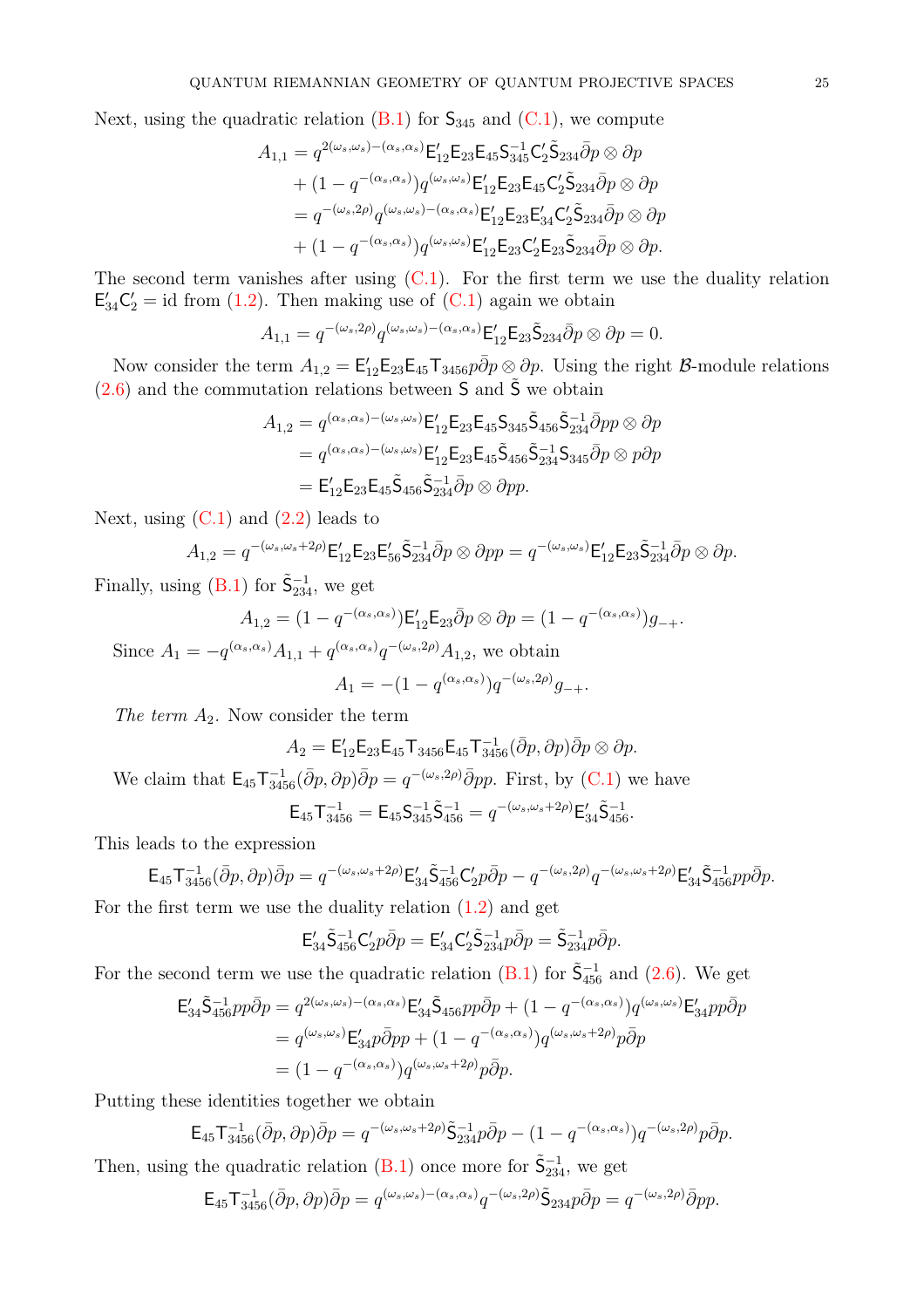Finally, using this together with  $(2.6)$  and  $(2.7)$ , we compute

$$
A_2 = \mathsf{E}_{12}' \mathsf{E}_{23} \mathsf{E}_{45} \mathsf{T}_{3456} \mathsf{E}_{45} \mathsf{T}_{3456}^{-1} (\bar{\partial}p, \partial p) \bar{\partial}p \otimes \partial p
$$
  
\n
$$
= q^{-(\omega_s, 2\rho)} \mathsf{E}_{12}' \mathsf{E}_{23} \mathsf{E}_{45} \mathsf{T}_{3456} \bar{\partial}pp \otimes \partial p
$$
  
\n
$$
= q^{-(\alpha_s, \alpha_s)} q^{-(\omega_s, 2\rho)} \mathsf{E}_{12}' \mathsf{E}_{23} \mathsf{E}_{45} \bar{\partial}p \otimes \partial pp
$$
  
\n
$$
= q^{-(\alpha_s, \alpha_s)} q^{-(\omega_s, 2\rho)} \mathsf{E}_{12}' \mathsf{E}_{23} \bar{\partial}p \otimes \partial p
$$
  
\n
$$
= q^{-(\alpha_s, \alpha_s)} q^{-(\omega_s, 2\rho)} g_{-+}.
$$

The term  $A_3$ . Now we consider the term

$$
A_3 = (1 - q^{-(\alpha_s, \alpha_s)}) q^{-(\omega_s, 2\rho)} \mathsf{E}_{12}' \mathsf{E}_{23} \mathsf{E}_{34}' \mathsf{E}_{45}(\bar{\partial}p, \partial p) \bar{\partial}p \otimes \partial p.
$$

Using  $(2.2)$ ,  $(2.7)$  and  $(1.2)$  we compute

$$
\mathsf{E}_{34}'\mathsf{E}_{45}(\bar{\partial}p,\partial p)\bar{\partial}p = \mathsf{E}_{34}'\mathsf{E}_{45}\mathsf{C}_2'p\bar{\partial}p - q^{-(\omega_s,2\rho)}\mathsf{E}_{34}'\mathsf{E}_{45}pp\bar{\partial}p \n= \mathsf{E}_{34}'\mathsf{C}_2'\mathsf{E}_{23}p\bar{\partial}p - q^{-(\omega_s,2\rho)}\mathsf{E}_{34}'p\bar{\partial}p = \bar{\partial}p.
$$

Therefore we obtain

$$
A_3 = (1 - q^{-(\alpha_s, \alpha_s)}) q^{-(\omega_s, 2\rho)} g_{-+}.
$$

The term  $A_4$ . Finally consider the term

$$
A_4 = q^{(\alpha_s, \alpha_s)} q^{-(\omega_s, 2\rho)} \mathsf{E}_{12}' \mathsf{E}_{23}(\bar{\partial}p, \partial p) g_{-+} = q^{(\alpha_s, \alpha_s)} q^{-(\omega_s, 2\rho)} \text{Tr}_q(g_{-+}) g_{-+}.
$$
  
For  $(g_{-+}) = q^{(\omega_s, 2\rho)} \text{cdim}(V)$  1 from Proposition 4.5. Then we obtain

We have  $\text{Tr}_q(g_{-+}) = q^{(\omega_s, 2\rho)} \text{qdim}(V) - 1$  from [Proposition 4.5.](#page-14-0) Then we obtain

$$
A_4 = (q^{(\alpha_s, \alpha_s)} \text{qdim}(V) - q^{(\alpha_s, \alpha_s)} q^{-(\omega_s, 2\rho)}) g_{-+}.
$$

The sum. For the sum  $A = A_1 + A_2 + A_3 + A_4$  we obtain

$$
A = -(1 - q^{(\alpha_s, \alpha_s)})q^{-(\omega_s, 2\rho)}g_{-+} + q^{-(\alpha_s, \alpha_s)}q^{-(\omega_s, 2\rho)}g_{-+} + (1 - q^{-(\alpha_s, \alpha_s)})q^{-(\omega_s, 2\rho)}g_{-+} + (q^{(\alpha_s, \alpha_s)}q \dim(V) - q^{(\alpha_s, \alpha_s)}q^{-(\omega_s, 2\rho)})g_{-+} = q^{(\alpha_s, \alpha_s)}q \dim(V)g_{-+}.
$$

Since Ricci<sub>−+</sub> =  $-c_{+-}A$  we obtain the result.

6.2. Einstein condition and scalar curvature. Since the Ricci tensor is symmetric in the classical case, we can ask for the condition  $\land$ (Ricci) = 0 in the quantum case. This uniquely fixes the coefficients  $c_{+-}$  and  $c_{-+}$  appearing in the splitting map s, as in the next result.

**Lemma 6.4.** We have  $\land$ (Ricci) = 0 if and only if

$$
c_{+-} = \frac{1}{1 + q^{(\alpha_s, \alpha_s)} q^{2(\omega_s, 2\rho)}}, \quad c_{-+} = \frac{1}{1 + q^{-(\alpha_s, \alpha_s)} q^{-2(\omega_s, 2\rho)}}.
$$

Proof. Using [Lemma 6.2](#page-22-0) and [Lemma 6.3](#page-23-0) we can write

Ricci = 
$$
-c_{-+}q^{-2(\omega_s, 2\rho)} \text{qdim}(V)g_{+-} - c_{+-}q^{(\alpha_s, \alpha_s)} \text{qdim}(V)g_{-+}.
$$

We have  $\wedge(g_{-+}) = - \wedge(g_{+-})$ , due to the symmetry property  $\wedge(g) = 0$  of the quantum metric from  $(2.12)$ . Then applying  $\wedge$  to Ricci gives

$$
\wedge (\text{Ricci}) = \text{qdim}(V)(-c_{-+}q^{-2(\omega_s, 2\rho)} + c_{+-}q^{(\alpha_s, \alpha_s)}) \wedge (g_{+-}).
$$

Since  $\wedge (g_{+-}) \neq 0$ , this vanishes if and only if  $c_{-+}q^{-2(\omega_s, 2\rho)} = c_{+-}q^{(\alpha_s, \alpha_s)}$ . Together with the condition  $c_{+-} + c_{-+} = 1$ , this uniquely determines  $c_{+-}$  and  $c_{-+}$  as in the claim.  $\Box$ 

<span id="page-25-0"></span>We are now in the position to discuss the relation between the Ricci tensor and the quantum metric g. We recall that a smooth manifold equipped with a metric tensor g is called an *Einstein manifold* if we have the equality Ricci =  $kg$ , where the scalar k is called the *Einstein* constant (see for instance [\[Pet06,](#page-32-0) Section 3.1.4]).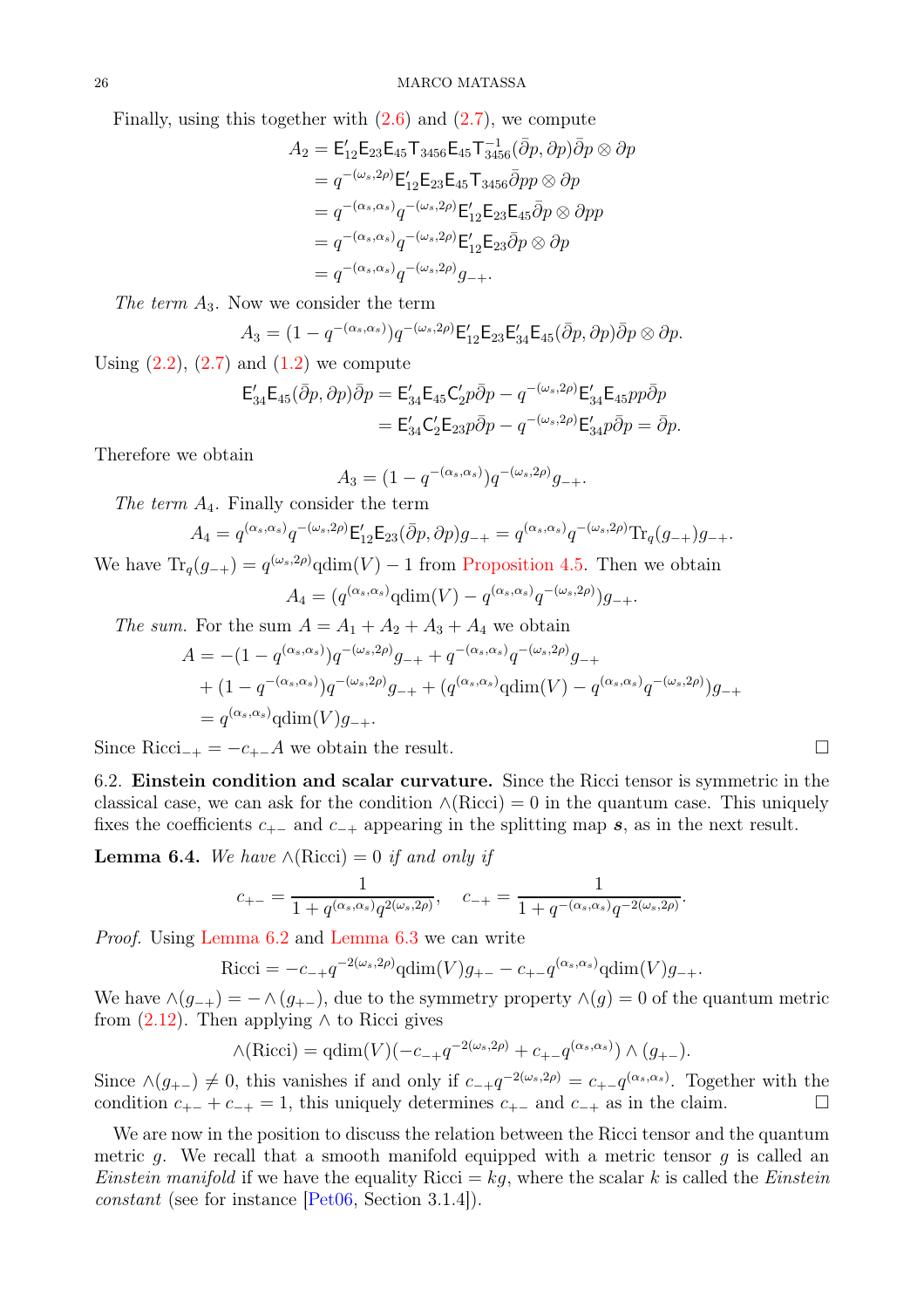**Theorem 6.5.** Choosing the coefficients  $c_{+-}$  and  $c_{-+}$  as above, we have

Ricci = 
$$
-\frac{q^{(\alpha_s, \alpha_s)}}{1 + q^{(\alpha_s, \alpha_s)}q^{2(\omega_s, 2\rho)}} \text{qdim}(V)g = -\frac{q^2}{1 + q^{2r+2}}[r+1]_q g.
$$

Hence the quantum projective spaces, equipped with the Fubini-Study quantum metric g, satisfy a quantum analogue of the Einstein condition.

*Proof.* Inserting the coefficients  $c_{+-}$  and  $c_{-+}$  in the previous expression gives

$$
Ricci = -\frac{q^{-2(\omega_s, 2\rho)}}{1 + q^{-(\alpha_s, \alpha_s)}q^{-2(\omega_s, 2\rho)}} \text{qdim}(V)g_{+-} - \frac{q^{(\alpha_s, \alpha_s)}}{1 + q^{(\alpha_s, \alpha_s)}q^{2(\omega_s, 2\rho)}} \text{qdim}(V)g_{-+}
$$
  
= 
$$
-\frac{q^{(\alpha_s, \alpha_s)}}{1 + q^{(\alpha_s, \alpha_s)}q^{2(\omega_s, 2\rho)}} \text{qdim}(V)(g_{+-} + g_{-+}).
$$

Therefore the Ricci tensor is proportional to the quantum metric  $g = g_{+-} + g_{-+}$ . The second expression is obtained using  $(\alpha_s, \alpha_s) = 2$ ,  $(\omega_s, 2\rho) = r$  and  $qdim(V) = [r + 1]_q$ .

Remark 6.6. As shown in [\[BeMa20,](#page-31-5) Example 8.10], Ricci reduces in the classical limit to the usual Ricci tensor from differential geometry, up to an overall constant. Let us denote the latter by Ricci<sub>c</sub>, as defined for instance in [\[Pet06\]](#page-32-0). Then [\[Pet06,](#page-32-0) Section 4.5.3] gives the result  $Ricci_c = 2(r + 1)g$  for the classical projective spaces with the Fubini-Study metric. This should be compared with the classical limit of [Theorem 6.5,](#page-25-0) namely Ricci =  $-\frac{1}{2}$  $\frac{1}{2}$  dim(V)g =  $-\frac{1}{2}$  $\frac{1}{2}(r+1)g$ , which shows that they coincide up to an overall constant.

Finally we can look at the scalar curvature, defined as

scal := 
$$
(\cdot, \cdot)
$$
 o Ricci.

Corollary 6.7. The scalar curvature is given by

scal = 
$$
-q^{-r+1}[r]_q[r+1]_q
$$
.

Proof. This follows by combining [Theorem 6.5](#page-25-0) with the quantum metric dimension from [Proposition 4.5,](#page-14-0) that is  $(·, ·) \circ g = (q^{r+1} + q^{-(r+1)})[r]_q$ . Indeed we have

scal = 
$$
-\frac{q^2}{1+q^{2r+2}}[r+1]_q \cdot (q^{r+1}+q^{-(r+1)})[r]_q = -q^{-r+1}[r]_q[r+1]_q.
$$

6.3. Discussion of the choices. In this brief subsection we discuss the choices made for the splitting map  $s$ , used in the definition of the Ricci tensor. In [Proposition 4.1](#page-12-1) we have restricted our attention to maps which are linear combinations of id and  $\sigma$  in each component  $\Omega_a \otimes \Omega_b$ . This led us to a one-parameter family of splitting maps, upon requiring that they should descend to  $\Omega^2$  and split the wedge product. Other choices are probably available, but we should point out that these choices are severely limited if we require the splitting map to be *covariant*, a natural requirement since the differential calculus  $\Omega$  is covariant.

The one remaining parameter in s was fixed by the requirement that the Ricci tensor should be symmetric, that is  $\land$ (Ricci) = 0. This is certainly a natural condition and immediately leads to the Einstein condition Ricci  $=kq$ , as discussed above.

Here we point out a somewhat unexpected consequence of this choice. Classically we have the splitting map  $s(x \otimes y) = \frac{1}{2}(x \otimes y - y \otimes x)$  and the identity  $(\cdot, \cdot) \circ s = 0$  holds, since the inverse metric is a symmetric bilinear form. However this is not true in the quantum case with our choice. Indeed, using [Proposition 4.7](#page-15-0) we compute

$$
(\cdot,\cdot)\boldsymbol{s}(\partial p\otimes\bar{\partial}p) = \frac{1}{1+q^{(\alpha_s,\alpha_s)}q^{2(\omega_s,2\rho)}}(\partial p,\bar{\partial}p) - \frac{1}{1+q^{-(\alpha_s,\alpha_s)}q^{-2(\omega_s,2\rho)}}(\cdot,\cdot)\sigma(\partial p\otimes\bar{\partial}p)
$$

$$
= (1-q^{(\alpha_s,\alpha_s)}q^{2(\omega_s,2\rho)})(\partial p,\bar{\partial}p).
$$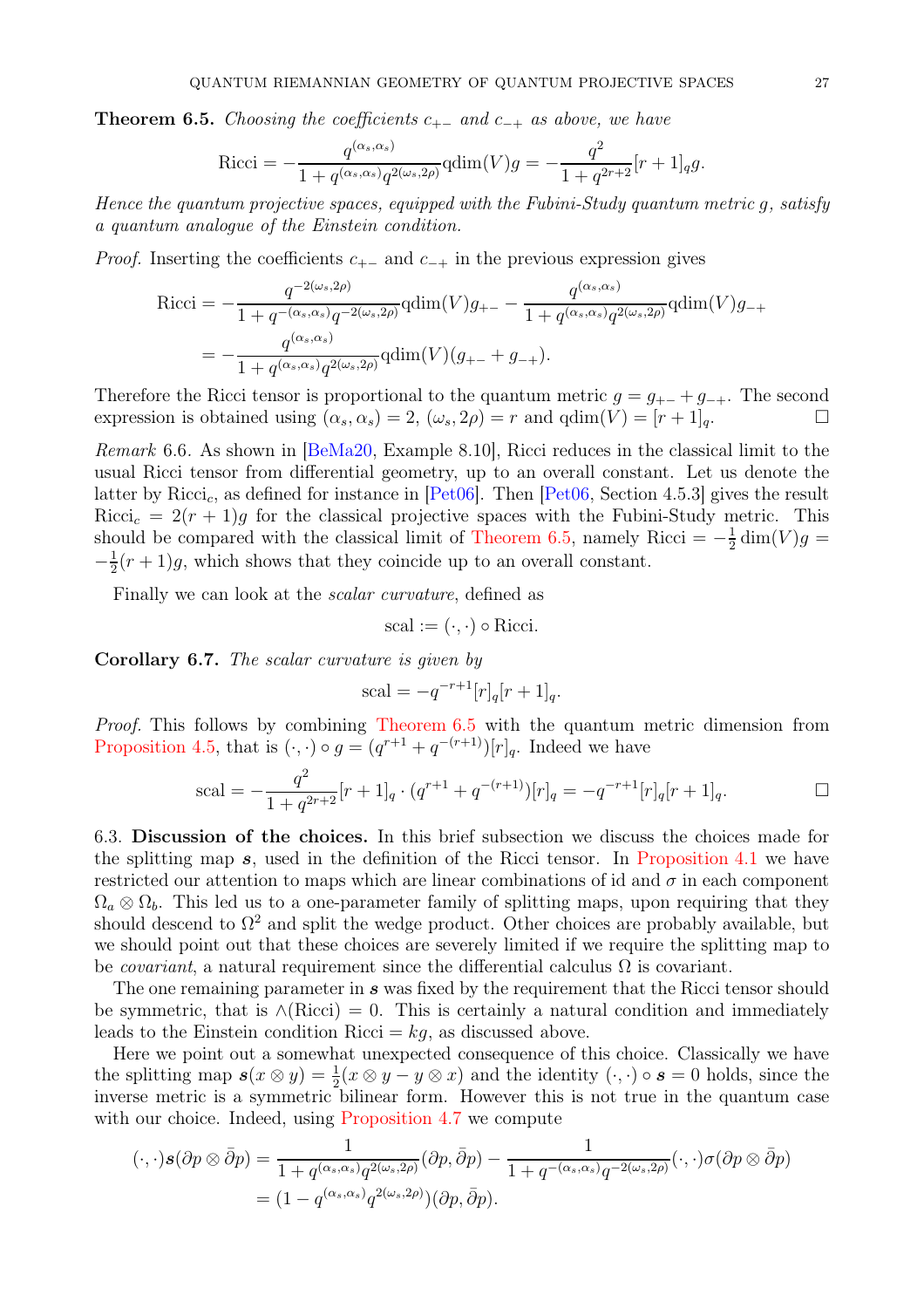#### 28 MARCO MATASSA

A similar computation leads to  $(\cdot, \cdot) \mathbf{s}(\bar{\partial}p \otimes \partial p) = (1 - q^{-(\alpha_s, \alpha_s)} q^{-2(\omega_s, 2\rho)}) (\bar{\partial}p, \partial p)$ . Therefore  $(\cdot, \cdot) \circ s$  is proportional to  $(\cdot, \cdot)$  (with different coefficients on the two components).

This apparent defect could be fixed by making a different choice for the splitting map. Indeed, it is easy to check that one can also fix the free parameter in  $s$  by requiring that  $s \circ (\cdot, \cdot)$  should vanish. The drawback of this choice is that the Ricci tensor acquires an antisymmetric component, that is ∧(Ricci) is not zero, and the Einstein condition does not hold. We consider this choice to be less natural than the one made above.

## Appendix A. Classical formulae

<span id="page-27-0"></span>In this appendix we write down the classical limits of the formulae derived in the paper. The aim is to provide a better comparison between classical and quantum projective spaces.

First of all, in the classical case the braiding is simply the flip map and we have

$$
(\mathsf{S}_{123}w)^{ijkl} = w^{kjil}, \quad (\tilde{\mathsf{S}}_{234}w)^{ijkl} = w^{ilkj}, \quad (\mathsf{T}_{1234}w)^{ijkl} = w^{klij}.
$$

Using this fact, the relations  $(2.2)$  for the algebra  $\beta$  become

$$
p^{ij}p^{kl} = p^{kj}p^{il}, \quad p^{ij}p^{kl} = p^{il}p^{kj}, \quad \sum_i p^{ii} = 1.
$$

Note that combining the first two relations gives  $p^{ij}p^{kl} = p^{kl}p^{ij}$ , which amounts to commutativity of the generators  $p^{ij}$ . For the differential calculus, the relations  $(2.4)$  become

$$
p^{ij}\partial p^{kl} = p^{il}\partial p^{kj}, \quad \sum_{i} \partial p^{ii} = 0,
$$
  

$$
p^{ij}\bar{\partial}p^{kl} = p^{kj}\bar{\partial}p^{il}, \quad \sum_{i} \bar{\partial}p^{ii} = 0.
$$

The quantum metric appearing in [\(2.8\)](#page-6-4) reduces to

$$
g = \sum_{i,j} (\partial p^{ij} \otimes \bar{\partial} p^{ji} + \bar{\partial} p^{ij} \otimes \partial p^{ji}),
$$

which can be seen to correspond to the Fubini-Study metric (for more details see [\[Mat20,](#page-31-1) Appendix A]). The inverse metric from [\(2.9\)](#page-6-2) becomes

$$
(\partial p^{ij}, \partial p^{kl}) = 0, \quad (\bar{\partial} p^{ij}, \bar{\partial} p^{kl}) = 0,
$$
  

$$
(\partial p^{ij}, \bar{\partial} p^{kl}) = \delta^{il} p^{kj} - p^{ij} p^{kl}, \quad (\bar{\partial} p^{ij}, \partial p^{kl}) = \delta^{kj} p^{il} - p^{ij} p^{kl}.
$$

The connection [\(2.10\)](#page-6-3) reduces to the Levi-Civita connection on the cotangent bundle, defined with respect to the Fubini-Study metric. We have the formulae

$$
\nabla(\partial p^{ij}) = \sum_{k} \bar{\partial} p^{kj} \otimes \partial p^{ik} - p^{ij} g_{-+},
$$

$$
\nabla(\bar{\partial} p^{ij}) = \sum_{k} \partial p^{ik} \otimes \bar{\partial} p^{kj} - p^{ij} g_{+-}.
$$

This is clearly a bimodule connection, as any connection in the commutative case. The generalized braiding  $(2.11)$  is simply the flip map.

The Riemann tensor from [Lemma 5.2](#page-16-1) and [Lemma 5.3](#page-17-0) reduces to

$$
R_{\nabla}(\partial p) = -\sum_{k,l} \partial p^{lj} \wedge \bar{\partial} p^{kl} \otimes \partial p^{ik} - \partial p^{ij} \wedge g_{-+},
$$
  

$$
R_{\nabla}(\bar{\partial} p) = -\sum_{k,l} \bar{\partial} p^{ik} \wedge \partial p^{kl} \otimes \bar{\partial} p^{lj} - \bar{\partial} p^{ij} \wedge g_{+-}.
$$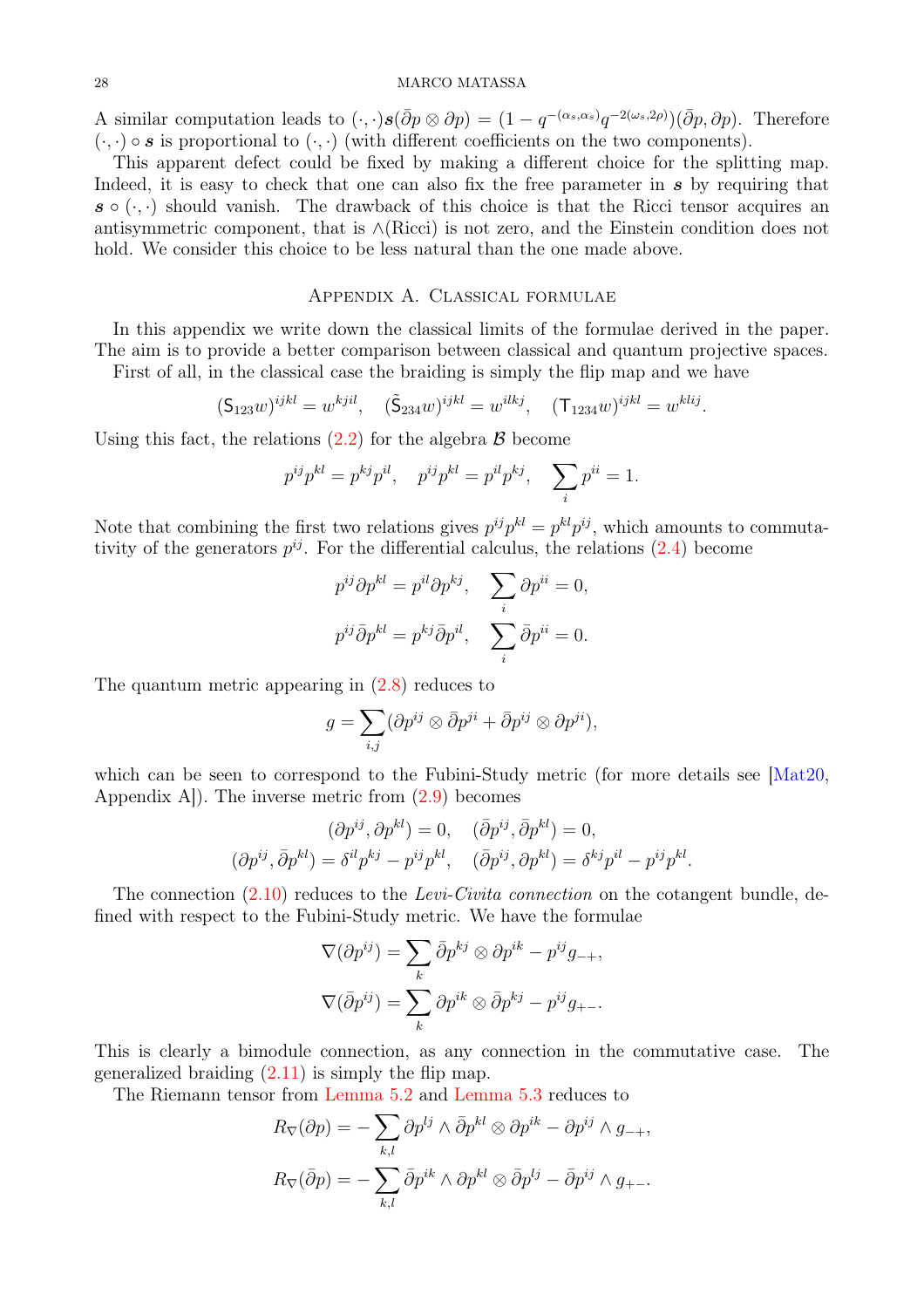The splitting map from [Proposition 4.1,](#page-12-1) taking into account [Theorem 6.5,](#page-25-0) becomes

$$
\mathbf{s}(x \wedge y) = \frac{1}{2}(x \otimes y - y \otimes x).
$$

This is the usual antisymmetrizer, corresponding to the classical splitting map. Finally for the Ricci tensor given in [Theorem 6.5](#page-25-0) and the scalar curvature we have

Ricci = 
$$
-\frac{1}{2}(r+1)g
$$
, scal =  $-r(r+1)$ .

<span id="page-28-0"></span>Up to overall factors in the definition of the Riemann and Ricci tensors, these expressions correspond to the classical formulae for the Fubini-Study metric.

APPENDIX B. THE MAPS  $S$  and  $\tilde{S}$ 

In this appendix we recall various properties satisfied by the maps

$$
\begin{aligned} \mathsf{S}_{123} &= (\hat{\mathsf{R}}_{V,V^*})_{23} (\hat{\mathsf{R}}_{V,V})_{12} (\hat{\mathsf{R}}_{V,V^*}^{-1})_{23}, \\ \tilde{\mathsf{S}}_{234} &= (\hat{\mathsf{R}}_{V,V^*})_{23} (\hat{\mathsf{R}}_{V^*,V^*}^{-1})_{34} (\hat{\mathsf{R}}_{V,V^*}^{-1})_{23}. \end{aligned}
$$

Proofs of these facts can be found in [\[Mat20,](#page-31-1) Appendix A].

<span id="page-28-5"></span>First some general properties, valid for any simple  $U_q(\mathfrak{g})$ -module V.

**Proposition B.1.** The maps  $S$  and  $\tilde{S}$  satisfy the following properties.

(1) We have the commutation relations

$$
\mathsf{S}_{123}\tilde{\mathsf{S}}_{234}=\tilde{\mathsf{S}}_{234}\mathsf{S}_{123},\quad \tilde{\mathsf{S}}_{234}\mathsf{S}_{345}=\mathsf{S}_{345}\tilde{\mathsf{S}}_{234}.
$$

(2) We have the "braid equations"

$$
\mathsf{S}_{123}\mathsf{S}_{345}\mathsf{S}_{123}=\mathsf{S}_{345}\mathsf{S}_{123}\mathsf{S}_{345},\quad\tilde{\mathsf{S}}_{234}\tilde{\mathsf{S}}_{456}\tilde{\mathsf{S}}_{234}=\tilde{\mathsf{S}}_{456}\tilde{\mathsf{S}}_{234}\tilde{\mathsf{S}}_{456}.
$$

Now we consider the case  $V = V(\omega_s)$ , so that  $\hat{\mathsf{R}}_{V,V}$  satisfies a quadratic relation as in [\(1.5\)](#page-4-2). This quadratic relation and its analogue for  $\hat{\mathsf{R}}_{V^*,V^*}$  lead to the following identities.

<span id="page-28-3"></span>**Lemma B.2.** In the quadratic case we have the relations

$$
\mathsf{S}_{123} = q^{2(\omega_s, \omega_s) - (\alpha_s, \alpha_s)} \mathsf{S}_{123}^{-1} + (1 - q^{-(\alpha_s, \alpha_s)}) q^{(\omega_s, \omega_s)},
$$
\n
$$
\tilde{\mathsf{S}}_{234} = q^{(\alpha_s, \alpha_s) - 2(\omega_s, \omega_s)} \tilde{\mathsf{S}}_{234}^{-1} + (1 - q^{(\alpha_s, \alpha_s)}) q^{-(\omega_s, \omega_s)}.
$$
\n(B.1)

<span id="page-28-1"></span>The use of the maps  $S$  and  $\tilde{S}$  is the main technical difference between the presentation of  $\Omega$  given in [\[Mat20\]](#page-31-1) and the original presentation from [\[HeKo06\]](#page-31-11).

## Appendix C. Some identities

In this appendix we collect various identities used throughout the paper.

The first set of identities expresses certain relations between the evaluation maps E and E' (a proof is given in  $[Mat20, Lemma C.2]$ ).

**Lemma C.1.** Let  $V = V(\lambda)$  be a simple module. Then we have

<span id="page-28-2"></span>
$$
\mathsf{E}_{12}'\mathsf{S}_{123} = q^{(\lambda,\lambda+2\rho)}\mathsf{E}_{23}, \quad \mathsf{E}_{34}'\tilde{\mathsf{S}}_{234}^{-1} = q^{(\lambda,\lambda+2\rho)}\mathsf{E}_{23}.\tag{C.1}
$$

Next, we show certain identities which hold in  $\Omega \otimes_B \Omega$ , or alternatively in the tensor algebra  $T_{\mathcal{B}}(\Omega)$ . These identities rely crucially on the fact that the tensor product is over the algebra  $\mathcal{B}$ , and do not hold when the tensor product is over  $\mathbb{C}$ .

Lemma C.2. We have the identities

<span id="page-28-4"></span>
$$
\mathsf{E}_{23}\partial p \otimes \partial p = 0, \quad \mathsf{E}_{23}\bar{\partial} p \otimes \bar{\partial} p = 0. \tag{C.2}
$$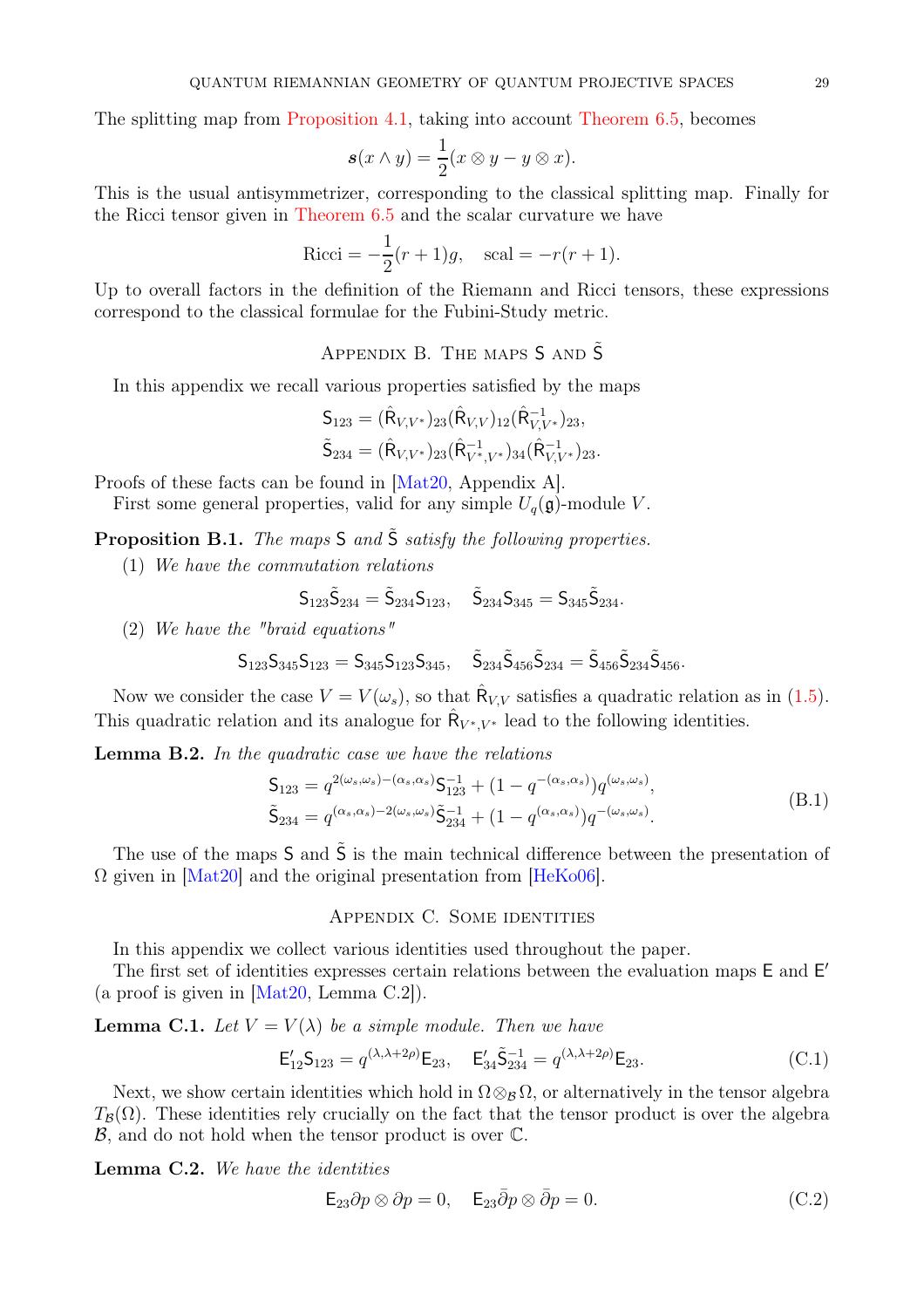*Proof.* Using  $(2.7)$  and keeping in mind the tensor product over  $\mathcal{B}$ , we compute

$$
\mathsf{E}_{23}\partial p\otimes \partial p=\mathsf{E}_{23}\mathsf{E}_{23}\partial pp\otimes \partial p=\mathsf{E}_{23}\mathsf{E}_{45}\partial p\otimes p\partial p=0.
$$

Similarly, for the second identity we compute

$$
\mathsf{E}_{23}\bar{\partial}p\otimes \bar{\partial}p = \mathsf{E}_{23}\mathsf{E}_{45}\bar{\partial}p\otimes p\bar{\partial}p = \mathsf{E}_{23}\mathsf{E}_{23}\bar{\partial}pp\otimes \bar{\partial}p = 0.
$$

The next result is similar in spirit to the previous one.

Lemma C.3. We have the identities

<span id="page-29-0"></span>
$$
\tilde{\mathsf{S}}_{234}\partial p\otimes \partial p = q^{-(\omega_s,\omega_s)}\partial p\otimes \partial p, \quad \mathsf{S}_{123}\bar{\partial} p\otimes \bar{\partial} p = q^{(\omega_s,\omega_s)}\bar{\partial} p\otimes \bar{\partial} p. \tag{C.3}
$$

*Proof.* Using  $(2.7)$  and  $(2.2)$  we compute

$$
\tilde{\mathsf{S}}_{234}\partial p \otimes \partial p = \tilde{\mathsf{S}}_{234}\mathsf{E}_{23}\partial pp \otimes \partial p = \mathsf{E}_{23}\tilde{\mathsf{S}}_{456}\partial p \otimes p\partial p \n= q^{-(\omega_s,\omega_s)}\mathsf{E}_{23}\partial p \otimes p\partial p = q^{-(\omega_s,\omega_s)}\partial p \otimes \partial p.
$$

Similarly, for the second identity we compute

$$
S_{123}\overline{\partial}p \otimes \overline{\partial}p = S_{123}E_{45}\overline{\partial}p \otimes p\overline{\partial}p = E_{45}S_{123}\overline{\partial}pp \otimes \overline{\partial}p
$$
  
=  $q^{(\omega_s, \omega_s)}E_{45}\overline{\partial}pp \otimes \overline{\partial}p = q^{(\omega_s, \omega_s)}\overline{\partial}p \otimes \overline{\partial}p.$ 

<span id="page-29-1"></span>Finally we derive formulae for certain combinations of the evaluation  $E'$  and the maps  $T$ and  $T^{-1}$ . The following terms are zero classically, but not in the quantum case.

Lemma C.4. We have the identities

$$
\mathsf{E}_{12}'\mathsf{T}_{1234}^{-1}\partial p \otimes \bar{\partial} p = -(1-q^{(\alpha_s,\alpha_s)})q^{(\omega_s,2\rho)}\mathsf{E}_{23}\partial p \otimes \bar{\partial} p + (1-q^{(\alpha_s,\alpha_s)})g_{+-}p,
$$
  
\n
$$
\mathsf{E}_{34}'\mathsf{T}_{1234}\bar{\partial} p \otimes \partial p = (1-q^{(\alpha_s,\alpha_s)})q^{(\omega_s,2\rho)}\mathsf{E}_{23}\mathsf{T}_{1234}\bar{\partial} p \otimes \partial p - (1-q^{(\alpha_s,\alpha_s)})pg_{-+}.
$$

*Proof. First identity.* Using the quadratic relation [\(B.1\)](#page-28-3) for  $S_{123}^{-1}$  in  $T_{1234}^{-1} = S_{123}^{-1} \tilde{S}_{234}^{-1}$  we get  $\mathsf{E}^{\prime}_{12}\mathsf{T}^{-1}_{1234}\partial p\otimes \bar{\partial}p = q^{(\alpha_s,\alpha_s)-2(\omega_s,\omega_s)}\mathsf{E}^{\prime}_{12}\mathsf{S}_{123}\tilde{\mathsf{S}}^{-1}_{234}\partial p\otimes \bar{\partial}p + (1-q^{(\alpha_s,\alpha_s)})q^{-(\omega_s,\omega_s)}\mathsf{E}^{\prime}_{12}\tilde{\mathsf{S}}^{-1}_{234}\partial p\otimes \bar{\partial}p.$ We abbreviate this as  $\mathsf{E}_{12}' \mathsf{T}_{1234}^{-1} \partial p \otimes \bar{\partial} p = q^{(\alpha_s, \alpha_s) - 2(\omega_s, \omega_s)} A_1 + (1 - q^{(\alpha_s, \alpha_s)}) q^{-(\omega_s, \omega_s)} A_2.$ 

Consider the first term. Using [\(C.1\)](#page-28-2) and the quadratic relation for  $\tilde{\mathsf{S}}^{-1}_{234}$  we compute

$$
A_1 = \mathsf{E}_{12}'\mathsf{S}_{123}\tilde{\mathsf{S}}_{234}^{-1}\partial p \otimes \bar{\partial} p = q^{(\omega_s, \omega_s + 2\rho)}\mathsf{E}_{23}\tilde{\mathsf{S}}_{234}^{-1}\partial p \otimes \bar{\partial} p
$$
  
\n
$$
= q^{2(\omega_s, \omega_s) - (\alpha_s, \alpha_s)}q^{(\omega_s, \omega_s + 2\rho)}\mathsf{E}_{23}\tilde{\mathsf{S}}_{234}\partial p \otimes \bar{\partial} p + (1 - q^{-(\alpha_s, \alpha_s)})q^{(\omega_s, \omega_s)}q^{(\omega_s, \omega_s + 2\rho)}\mathsf{E}_{23}\partial p \otimes \bar{\partial} p
$$
  
\n
$$
= q^{2(\omega_s, \omega_s) - (\alpha_s, \alpha_s)}\mathsf{E}_{34}'\partial p \otimes \bar{\partial} p + (1 - q^{-(\alpha_s, \alpha_s)})q^{(\omega_s, \omega_s)}q^{(\omega_s, \omega_s + 2\rho)}\mathsf{E}_{23}\partial p \otimes \bar{\partial} p
$$
  
\n
$$
= (1 - q^{-(\alpha_s, \alpha_s)})q^{(\omega_s, \omega_s)}q^{(\omega_s, \omega_s + 2\rho)}\mathsf{E}_{23}\partial p \otimes \bar{\partial} p.
$$

Now consider the second term. First we write

$$
A_2 = \mathsf{E}^{\prime}_{12} \tilde{\mathsf{S}}^{-1}_{234} \partial p \otimes \bar{\partial} p = \mathsf{E}^{\prime}_{12} \tilde{\mathsf{S}}^{-1}_{234} \mathsf{E}_{23} \partial pp \otimes \bar{\partial} p = \mathsf{E}^{\prime}_{12} \mathsf{E}_{23} \tilde{\mathsf{S}}^{-1}_{456} \partial p \otimes p \bar{\partial} p.
$$

Then using the quadratic relation for  $\tilde{\mathsf{S}}^{-1}_{456}$  and  $(2.6)$  we compute

$$
A_2 = q^{2(\omega_s, \omega_s) - (\alpha_s, \alpha_s)} \mathsf{E}_{12}' \mathsf{E}_{23} \tilde{\mathsf{S}}_{456} \partial p \otimes p \bar{\partial} p + (1 - q^{-(\alpha_s, \alpha_s)}) q^{(\omega_s, \omega_s)} \mathsf{E}_{12}' \mathsf{E}_{23} \partial p \otimes p \bar{\partial} p
$$
  
=  $q^{(\omega_s, \omega_s)} \mathsf{E}_{12}' \mathsf{E}_{23} \partial p \otimes \bar{\partial} p p = q^{(\omega_s, \omega_s)} g_{+-} p.$ 

Using the two relations derived above we get

$$
\mathsf{E}_{12}'\mathsf{T}_{1234}^{-1}\partial p \otimes \bar{\partial} p = q^{(\alpha_s,\alpha_s)-2(\omega_s,\omega_s)}A_1 + (1-q^{(\alpha_s,\alpha_s)})q^{-(\omega_s,\omega_s)}A_2
$$
  
= -(1-q^{(\alpha\_s,\alpha\_s)})q^{(\omega\_s,2\rho)}\mathsf{E}\_{23}\partial p \otimes \bar{\partial} p + (1-q^{(\alpha\_s,\alpha\_s)})g\_{+-}p.

Second identity. Using the quadratic relation for  $\tilde{\mathsf{S}}_{234}$  in  $\mathsf{T}_{1234} = \tilde{\mathsf{S}}_{234} \mathsf{S}_{123}$  we get  $\mathsf{E}^\prime_{34}\mathsf{T}_{1234}\bar\partial p\otimes\partial p = q^{(\alpha_s,\alpha_s)-2(\omega_s,\omega_s)}\mathsf{E}^\prime_{34}\tilde{\mathsf{S}}_{234}^{-1}\mathsf{S}_{123}\bar\partial p\otimes\partial p + (1-q^{(\alpha_s,\alpha_s)})q^{-(\omega_s,\omega_s)}\mathsf{E}^\prime_{34}\mathsf{S}_{123}\bar\partial p\otimes\partial p.$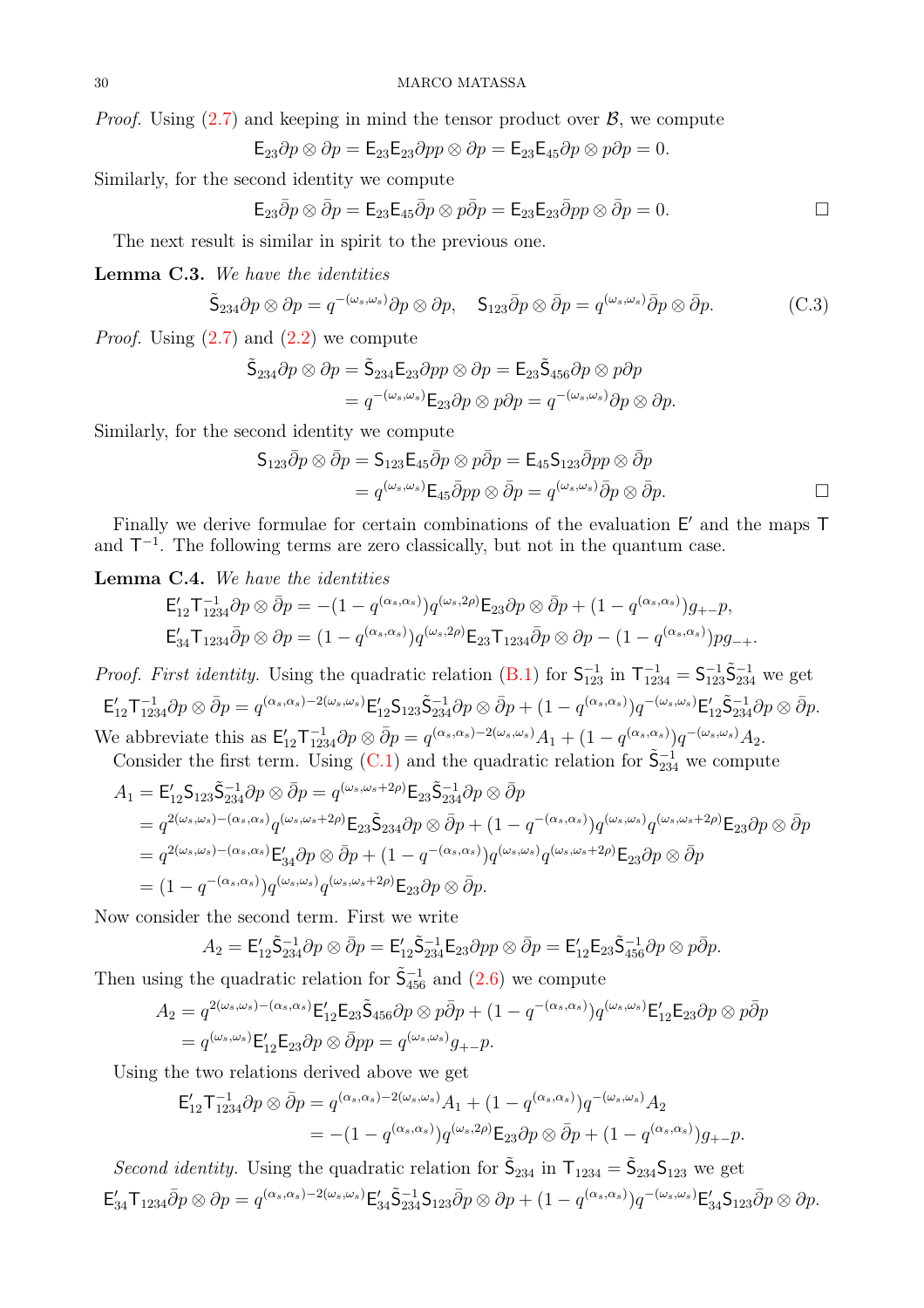We abbreviate this as  $\mathsf{E}_{34}'\mathsf{T}_{1234}\bar{\partial}p\otimes \partial p = q^{(\alpha_s,\alpha_s)-2(\omega_s,\omega_s)}B_1 + (1-q^{(\alpha_s,\alpha_s)})q^{-(\omega_s,\omega_s)}B_2.$ Consider the first term. Using  $(C.1)$  and the quadratic relation for  $S_{123}$  we compute

$$
B_1 = \mathsf{E}_{34}' \tilde{\mathsf{S}}_{234}^{-1} \mathsf{S}_{123} \bar{\partial} p \otimes \partial p = q^{(\omega_s, \omega_s + 2\rho)} \mathsf{E}_{23} \mathsf{S}_{123} \bar{\partial} p \otimes \partial p
$$
  
=  $q^{2(\omega_s, \omega_s) - (\alpha_s, \alpha_s)} q^{(\omega_s, \omega_s + 2\rho)} \mathsf{E}_{23} \mathsf{S}_{123}^{-1} \bar{\partial} p \otimes \partial p + (1 - q^{-(\alpha_s, \alpha_s)}) q^{(\omega_s, \omega_s)} q^{(\omega_s, \omega_s + 2\rho)} \mathsf{E}_{23} \bar{\partial} p \otimes \partial p$   
=  $(1 - q^{-(\alpha_s, \alpha_s)}) q^{(\omega_s, \omega_s)} q^{(\omega_s, \omega_s + 2\rho)} \mathsf{E}_{23} \bar{\partial} p \otimes \partial p.$ 

In [\[Mat20,](#page-31-1) Lemma C.5] it is shown that  $pg_{-+} = q^{(\omega_s, 2\rho)} \mathsf{E}_{23} \bar{\partial} p \otimes \partial p$ . Hence we get

$$
B_1 = (1 - q^{-(\alpha_s, \alpha_s)}) q^{2(\omega_s, \omega_s)} p g_{-+}.
$$

On the other hand, we rewrite the second term using  $(C.1)$  as

$$
B_2 = \mathsf{E}_{34}' \mathsf{S}_{123} \bar{\partial} p \otimes \partial p = q^{(\omega_s, \omega_s + 2\rho)} \mathsf{E}_{23} \tilde{\mathsf{S}}_{234} \mathsf{S}_{123} \bar{\partial} p \otimes \partial p = q^{(\omega_s, \omega_s + 2\rho)} \mathsf{E}_{23} \mathsf{T}_{1234} \bar{\partial} p \otimes \partial p.
$$

Using these expressions we obtain

$$
\mathsf{E}_{34}'\mathsf{T}_{1234}\bar{\partial}p\otimes\partial p = q^{(\alpha_s,\alpha_s)-2(\omega_s,\omega_s)}B_1 + (1-q^{(\alpha_s,\alpha_s)})q^{-(\omega_s,\omega_s)}B_2
$$
  
= -(1-q^{(\alpha\_s,\alpha\_s)})pg\_{-+} + (1-q^{(\alpha\_s,\alpha\_s)})q^{(\omega\_s,2\rho)}\mathsf{E}\_{23}\mathsf{T}\_{1234}\bar{\partial}p\otimes\partial p. \Box

## Appendix D. Relations in degree two

<span id="page-30-0"></span>In this appendix we derive alternative forms for the mixed relations between the generators  $\partial p$  and  $\bar{\partial} p$  in the Heckenberger-Kolb calculus  $\Omega^{\bullet}$ . We should point out that the expressions we derive here are valid for any irreducible flag manifold, as in the setting of [\[HeKo06\]](#page-31-11).

## <span id="page-30-1"></span>Lemma D.1. We have the relations

$$
\partial p \wedge \bar{\partial} p = -q^{(\alpha_s, \alpha_s)} \mathsf{T}_{1234} \bar{\partial} p \wedge \partial p + q^{(\alpha_s, \alpha_s)} q^{-(\omega_s, 2\rho)} \mathsf{E}_{34}' \mathsf{T}_{1234} \bar{\partial} p \wedge \partial pp,
$$
  

$$
\bar{\partial} p \wedge \partial p = -q^{-(\alpha_s, \alpha_s)} \mathsf{T}_{1234} \partial p \wedge \bar{\partial} p + q^{-(\alpha_s, \alpha_s)} q^{-(\omega_s, 2\rho)} \mathsf{E}_{34}' \mathsf{T}_{1234} \partial p \wedge \bar{\partial} pp.
$$

We also have the relations

$$
\partial p \wedge \bar{\partial} p = -q^{(\alpha_s, \alpha_s)} \mathsf{T}_{1234}^{-1} \bar{\partial} p \wedge \partial p + q^{(\alpha_s, \alpha_s)} q^{-(\omega_s, 2\rho)} \mathsf{E}_{34}' \mathsf{T}_{3456}^{-1} p \bar{\partial} p \wedge \partial p,
$$
  

$$
\bar{\partial} p \wedge \partial p = -q^{-(\alpha_s, \alpha_s)} \mathsf{T}_{1234}^{-1} \partial p \wedge \bar{\partial} p + q^{-(\alpha_s, \alpha_s)} q^{-(\omega_s, 2\rho)} \mathsf{E}_{34}' \mathsf{T}_{3456}^{-1} p \partial p \wedge \bar{\partial} p.
$$

*Proof.* Consider the relation  $\partial pp = q^{(\alpha_s, \alpha_s)} \mathsf{T}_{1234} p \partial p$  from [\(2.6\)](#page-5-3). Applying  $\bar{\partial}$  we get

$$
\bar{\partial}\partial pp - \partial p \wedge \bar{\partial}p = q^{(\alpha_s, \alpha_s)}\mathsf{T}_{1234}\bar{\partial}p \wedge \partial p + q^{(\alpha_s, \alpha_s)}\mathsf{T}_{1234}p\bar{\partial}\partial p.
$$

We have the identity  $\mathsf{T}_{1234}p\partial \bar{\partial}p = \partial \bar{\partial}pp$ , as shown for instance in [\[Mat20,](#page-31-1) Lemma C.7]. Then the relation above can be rewritten as

$$
\partial p \wedge \bar{\partial} p = -q^{(\alpha_s, \alpha_s)} \mathsf{T}_{1234} \bar{\partial} p \wedge \partial p + (1 - q^{(\alpha_s, \alpha_s)}) \bar{\partial} \partial p p.
$$

Applying  $\mathsf{E}^{\prime}_{34}$  to this we get  $(1-q^{(\alpha_s,\alpha_s)})q^{(\omega_s,2\rho)}\overline{\partial}\partial\underline{p} = q^{(\alpha_s,\alpha_s)}\mathsf{E}^{\prime}_{34}\mathsf{T}_{1234}\overline{\partial}p\wedge\partial p$ , since  $\mathsf{E}^{\prime}_{123}$  $i_{12}'\bar{\partial}p=0$ and  $E'_{12}p = q^{(\omega_s, 2\rho)}$ . Plugging this back into  $\partial p \wedge \overline{\partial} p$  gives

$$
\partial p \wedge \bar{\partial} p = -q^{(\alpha_s, \alpha_s)} \mathsf{T}_{1234} \bar{\partial} p \wedge \partial p + q^{(\alpha_s, \alpha_s)} q^{-(\omega_s, 2\rho)} \mathsf{E}_{34}' \mathsf{T}_{1234} \bar{\partial} p \wedge \partial pp.
$$

Similarly, the relation above (before applying  $E'_{34}$ ) can be rewritten as

$$
\bar{\partial}p \wedge \partial p = -q^{-(\alpha_s, \alpha_s)} \mathsf{T}_{1234}^{-1} \partial p \wedge \bar{\partial}p - (1 - q^{-(\alpha_s, \alpha_s)}) \mathsf{T}_{1234}^{-1} \bar{\partial} \partial pp.
$$

Using again  $\mathsf{T}_{1234}p\partial\bar{\partial}p = \partial\bar{\partial}pp$  gives

$$
\bar{\partial}p \wedge \partial p = -q^{-(\alpha_s, \alpha_s)} \mathsf{T}_{1234}^{-1} \partial p \wedge \bar{\partial}p - (1 - q^{-(\alpha_s, \alpha_s)}) p \bar{\partial} \partial p.
$$

Now applying  $\mathsf{E}_{12}'$  we get  $-(1-q^{-(\alpha_s,\alpha_s)})q^{(\omega_s,2\rho)}\bar{\partial}\partial p=q^{-(\alpha_s,\alpha_s)}\mathsf{E}_{12}'\mathsf{T}_{1234}^{-1}\partial p\wedge \bar{\partial}p.$  Hence  $\bar{\partial}p \wedge \partial p = -q^{-(\alpha_s,\alpha_s)}\mathsf{T}^{-1}_{1234}\partial p \wedge \bar{\partial}p + q^{-(\alpha_s,\alpha_s)}q^{-(\omega_s,2\rho)}\mathsf{E}^{\prime}_{34}\mathsf{T}^{-1}_{3456}p\partial p \wedge \bar{\partial}p.$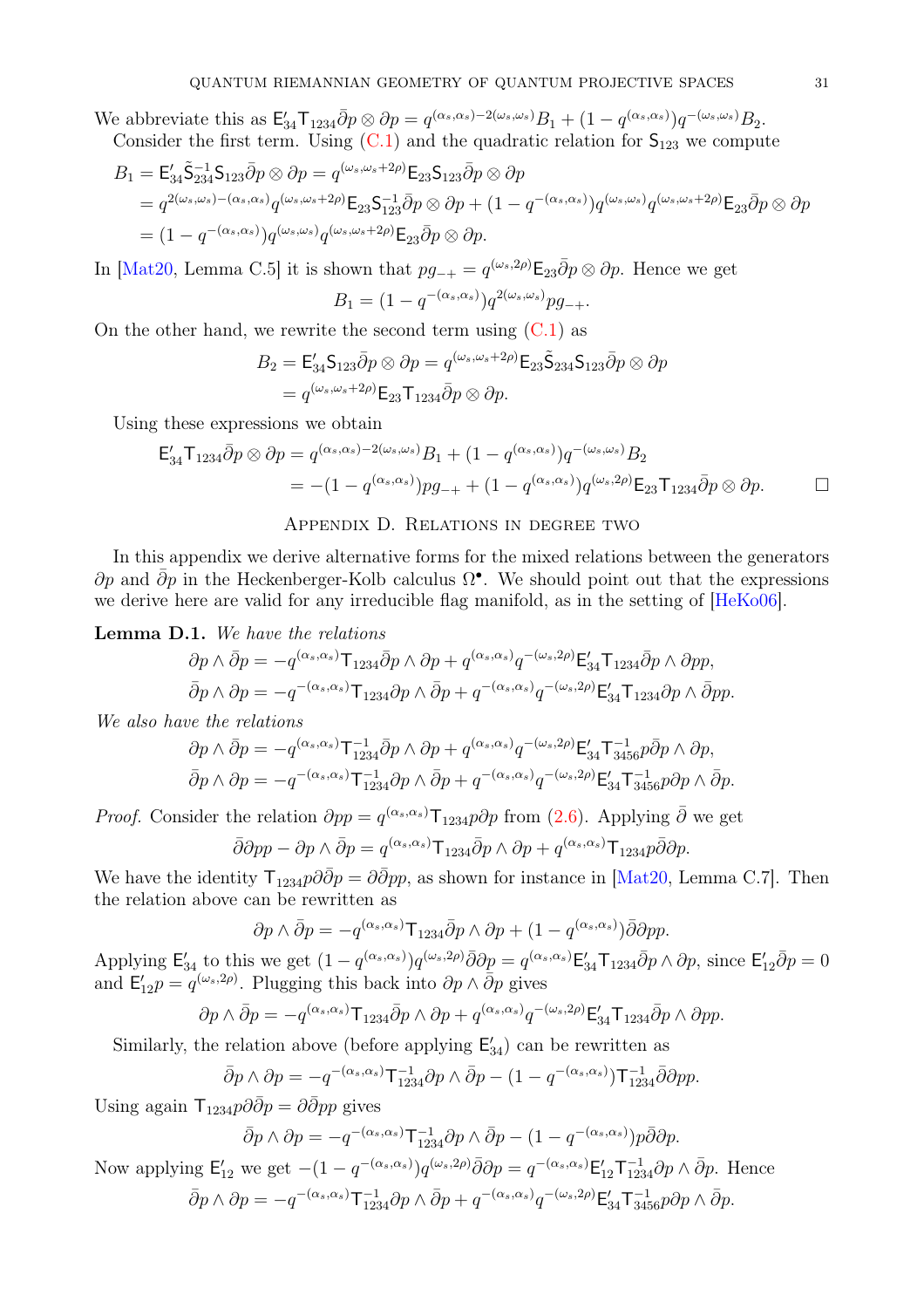The other two relations can be obtained in a similar way starting from  $\bar{\partial}pp = q^{-(\alpha_s,\alpha_s)}\mathsf{T}_{1234}p\bar{\partial}p$ , again from  $(2.6)$ . Applying  $\partial$  we get

$$
\partial \bar{\partial} p p - \bar{\partial} p \wedge \partial p = q^{-(\alpha_s, \alpha_s)} \mathsf{T}_{1234} \partial p \wedge \bar{\partial} p + q^{-(\alpha_s, \alpha_s)} \mathsf{T}_{1234} p \partial \bar{\partial} p.
$$

Taking into account  $\mathsf{T}_{1234}p\partial\bar{\partial}p = \partial\bar{\partial}pp$  we rewrite this as

$$
\bar{\partial}p \wedge \partial p = -q^{-(\alpha_s, \alpha_s)} \mathsf{T}_{1234} \partial p \wedge \bar{\partial}p + (1 - q^{-(\alpha_s, \alpha_s)}) \partial \bar{\partial}p p.
$$

Applying  $\mathsf{E}_{34}'$  we get  $(1-q^{-(\alpha_s,\alpha_s)})q^{(\omega_s,2\rho)}\partial\bar{\partial}p=q^{-(\alpha_s,\alpha_s)}\mathsf{E}_{34}'\mathsf{T}_{1234}\partial p\wedge\bar{\partial}p$ . Then

$$
\bar{\partial}p \wedge \partial p = -q^{-(\alpha_s, \alpha_s)} \mathsf{T}_{1234} \partial p \wedge \bar{\partial}p + q^{-(\alpha_s, \alpha_s)} q^{-(\omega_s, 2\rho)} \mathsf{E}_{34}' \mathsf{T}_{1234} \partial p \wedge \bar{\partial}p p.
$$

Similarly we can rewrite the expression above as

$$
\partial p \wedge \bar{\partial} p = -q^{(\alpha_s, \alpha_s)} \mathsf{T}_{1234}^{-1} \bar{\partial} p \wedge \partial p - (1 - q^{(\alpha_s, \alpha_s)}) p \partial \bar{\partial} p.
$$
\n
$$
\text{Applying } \mathsf{E}_{12}' \text{ we get } -(1 - q^{(\alpha_s, \alpha_s)}) q^{(\omega_s, 2\rho)} \partial \bar{\partial} p = q^{(\alpha_s, \alpha_s)} \mathsf{E}_{12}' \mathsf{T}_{1234}^{-1} \bar{\partial} p \wedge \partial p. \text{ Then}
$$
\n
$$
\partial p \wedge \bar{\partial} p = -q^{(\alpha_s, \alpha_s)} \mathsf{T}_{1234}^{-1} \bar{\partial} p \wedge \partial p + q^{(\alpha_s, \alpha_s)} q^{-(\omega_s, 2\rho)} \mathsf{E}_{34}' \mathsf{T}_{3456}^{-1} p \bar{\partial} p \wedge \partial p. \square
$$

Remark D.2. The relation derived in [\[HeKo06,](#page-31-11) Proposition 3.11] and recalled in [\(3.4\)](#page-10-2) corresponds to the fourth one of the previous lemma. Clearly any of these four expressions can be taken as the defining relation for the mixed terms in degree two.

### **REFERENCES**

- <span id="page-31-3"></span>[BeMa11] E.J. Beggs, S. Majid, \*-compatible connections in noncommutative Riemannian geometry, Journal of Geometry and Physics 61, no. 1 (2011): 95-124. [DOI,](https://doi.org/10.1016/j.geomphys.2010.09.002) [arXiv.](http://arxiv.org/abs/0904.0539)
- <span id="page-31-4"></span>[BeMa18] E.J. Beggs, S. Majid, Quantum Bianchi identities via DG categories, Journal of Geometry and Physics 124 (2018): 350-370. [DOI,](https://doi.org/10.1016/j.geomphys.2017.11.005) [arXiv.](http://arxiv.org/abs/1705.08335)
- <span id="page-31-5"></span>[BeMa20] E.J. Beggs, S. Majid, Quantum Riemannian Geometry, Grundlehren der mathematischen Wissenschaften, Vol. 355, Springer, 2020. [DOI.](https://doi.org/10.1007/978-3-030-30294-8)
- <span id="page-31-16"></span>[BGL20] J. Bhowmick, D. Goswami, G. Landi, On the Koszul formula in noncommutative geometry, Reviews in Mathematical Physics 32, no. 10 (2020): 2050032. [DOI,](https://doi.org/10.1142/S0129055X20500324) [arXiv.](http://arxiv.org/abs/1910.09306)
- <span id="page-31-6"></span>[Con94] A. Connes, Noncommutative geometry, Academic Press, San Diego, 1994.
- <span id="page-31-9"></span>[DADą10] F. D'Andrea, L. Dąbrowski, Dirac operators on quantum projective spaces, Communications in Mathematical Physics 295, no. 3 (2010): 731-790. [DOI,](https://doi.org/10.1007/s00220-010-0989-8) [arXiv.](http://arxiv.org/abs/0901.4735)
- <span id="page-31-8"></span>[DADL08] F. D'Andrea, L. Dąbrowski, G. Landi, The Noncommutative Geometry of the Quantum Projective Plane, Reviews in Mathematical Physics 20, no. 08 (2008): 979-1006. [DOI,](https://doi.org/10.1142/S0129055X08003493) [arXiv.](http://arxiv.org/abs/0712.3401)
- <span id="page-31-7"></span>[DąSi03] L. Dąbrowski, A. Sitarz, Dirac operator on the standard Podleś quantum sphere, Banach Center Publications 61 (2003): 49-58. [DOI,](https://doi.org/10.4064/bc61-0-4) [arXiv.](http://arxiv.org/abs/math/0209048)
- <span id="page-31-14"></span>[DKÓ+20] F. Díaz García, A. Krutov, R. Ó Buachalla, P. Somberg, K.R. Strung, Holomorphic Relative Hopf Modules over the Irreducible Quantum Flag Manifolds, Letters in Mathematical Physics 111 (2021). [DOI,](https://doi.org/10.1007/s11005-020-01340-7) [arXiv.](http://arxiv.org/abs/2005.09652)
- <span id="page-31-12"></span>[EGNO16] P. Etingof, S. Gelaki, D. Nikshych, V. Ostrik, Tensor categories, Mathematical Surveys and Monographs, Vol. 205. American Mathematical Society, 2016.
- <span id="page-31-10"></span>[HeKo04] I. Heckenberger, S. Kolb, The locally finite part of the dual coalgebra of quantized irreducible flag manifolds, Proceedings of the London Mathematical Society 89, no. 2 (2004): 457-484. [DOI,](https://doi.org/10.1112/S0024611504014777) [arXiv.](http://arxiv.org/abs/math/0301244)
- <span id="page-31-11"></span>[HeKo06] I. Heckenberger, S. Kolb, De Rham complex for quantized irreducible flag manifolds, Journal of Algebra 305, no. 2 (2006): 704-741. [DOI,](https://doi.org/10.1016/j.jalgebra.2006.02.001) [arXiv.](http://arxiv.org/abs/math/0307402)
- <span id="page-31-0"></span>[KlSc97] A.U. Klimyk, K. Schmüdgen, Quantum groups and their representations, Theoretical and Mathematical Physics, Springer, 1997. [DOI.](https://doi.org/10.1007/978-3-642-60896-4)
- <span id="page-31-2"></span>[Maj05] S. Majid, Noncommutative Riemannian and spin geometry of the standard q-sphere, Communications in Mathematical Physics 256, no. 2 (2005): 255-285. [DOI,](https://doi.org/10.1007/s00220-005-1295-8) [arXiv.](http://arxiv.org/abs/math/0307351)
- <span id="page-31-13"></span>[Mat19] M. Matassa, Kähler structures on quantum irreducible flag manifolds, Journal of Geometry and Physics 145 (2019): 103477. [DOI,](https://doi.org/10.1016/j.geomphys.2019.07.008) [arXiv.](http://arxiv.org/abs/1901.09544)
- <span id="page-31-1"></span>[Mat20] M. Matassa, Fubini-Study metrics and Levi-Civita connections on quantum projective spaces, Advances in Mathematics 393 (2021): 108101. [DOI,](https://doi.org/10.1016/j.aim.2021.108101) [arXiv.](http://arxiv.org/abs/2010.03291)
- <span id="page-31-15"></span>[ÓBu12] R. Ó Buachalla, Quantum bundle description of quantum projective spaces, Communications in Mathematical Physics 316, no. 2 (2012): 345-373. [DOI,](https://doi.org/10.1007/s00220-012-1577-x) [arXiv.](http://arxiv.org/abs/1105.1768)